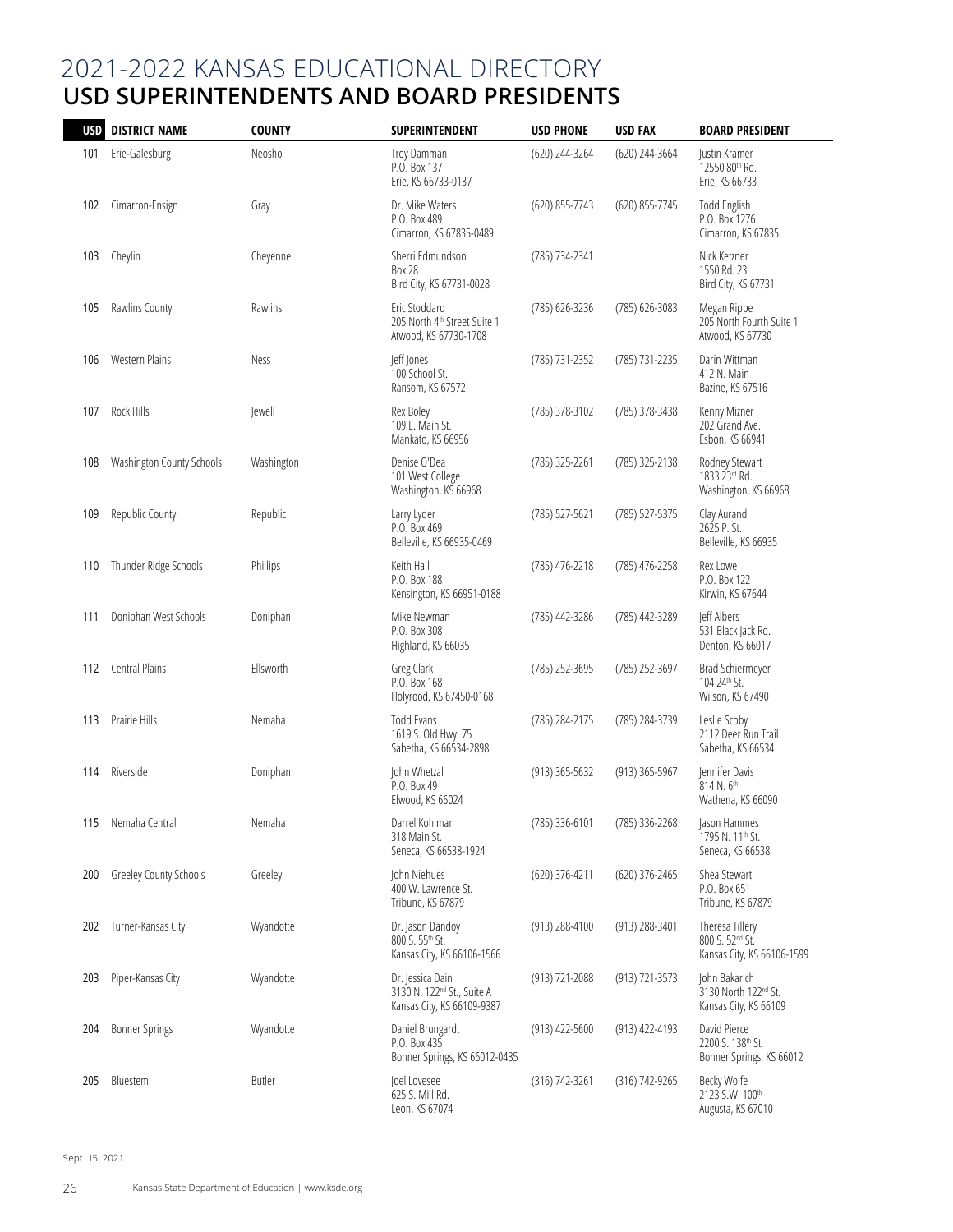| <b>USD</b> | <b>DISTRICT NAME</b>     | <b>COUNTY</b> | SUPERINTENDENT                                                                    | <b>USD PHONE</b>   | <b>USD FAX</b>   | <b>BOARD PRESIDENT</b>                                            |
|------------|--------------------------|---------------|-----------------------------------------------------------------------------------|--------------------|------------------|-------------------------------------------------------------------|
| 206        | Remington-Whitewater     | <b>Butler</b> | loe Gerber<br>Box 243<br>Whitewater, KS 67154                                     | (316) 799-2115     | (316) 799-2307   | <b>Tom Sommers</b><br>5340 N.W. 120th St.<br>Burns, KS 66840      |
| 207        | Fort Leavenworth         | Leavenworth   | Dr. Keith A. Mispagel<br>207 Education Way<br>Fort Leavenworth, KS 66027-<br>1425 | (913) 651-7373     | (913) 758-6010   | Myron Griswold<br>207 Education Way<br>Fort Leavenworth, KS 66027 |
| 208        | Wakeeney                 | Trego         | <b>Tavis Desormiers</b><br>527 Russell Ave.<br>WaKeeney, KS 67672-2108            | (785) 743-2145     | (785) 743-2071   | Seth Kastle<br>700 Easter Ave.<br>Wakeeney, KS 67672              |
| 209        | Moscow Public Schools    | Stevens       | Cheryl Cook<br>Box 158<br>Moscow, KS 67952-0158                                   | $(620)$ 598-2205   | $(620)$ 598-2233 | Marcus Howe<br>2373 Rd. 27<br>Moscow, KS 67952                    |
| 210        | Hugoton Public Schools   | Stevens       | Adrian Howie<br>529 S. Main St.<br>Hugoton, KS 67951                              | (620) 544-4397     | (620) 428-6378   | Todd Gaver<br>609 S. Trindle<br>Hugoton, KS 67951                 |
| 211        | Norton Community Schools | Norton        | Corey Roy<br>105 E. Waverly<br>Norton, KS 67654                                   | (785) 877-3386     | (785) 877-2030   | Deena Wente<br>313 N. First<br>Norton, KS 67654                   |
| 212        | Northern Valley          | Norton        | Ken Tharman<br>P.O. Box 217<br>Almena, KS 67622                                   | (785) 669-2445     | (785) 669-2263   | Hilary VanPatten<br>708 Van Horn<br>Almena, KS 67622              |
| 214        | Ulysses                  | Grant         | David Younger<br>111 S. Baughman<br>Ulysses, KS 67880-2402                        | $(620)$ 356-3655   | (620) 356-5181   | Margaret Nightengale<br>1107 W. Nebraska<br>Ulysses, KS 67880     |
| 215        | Lakin                    | Kearny        | Dr. Martin Stessman<br>1003 W. Kingman<br>Lakin, KS 67860                         | $(620)$ 355-6761   | (620) 355-7317   | <b>Troy Michel</b><br>1003 W. Kingman<br>Lakin, KS 67860          |
| 216        | Deerfield                | Kearny        | Tyson Eslinger<br>803 Beech St.<br>Deerfield, KS 67838-0274                       | $(620)$ 426-8516   | (620) 426-7890   | Jerrad Webb<br>803 Beech<br>Deerfield, KS 67838                   |
| 217        | Rolla                    | Morton        | John Barrett<br>Box 167<br>Rolla, KS 67954-0167                                   | (620) 593-4344     | (620) 593-4250   | Jason LaRue<br>P.O. Box 443, 805 Washington<br>Rolla, KS 67954    |
| 218        | Elkhart                  | Morton        | Rex Richardson<br>P.O. Box 999<br>Elkhart, KS 67950                               | (620) 697-2195     | (620) 697-2607   | Ronald Anderson<br><b>Rt 1 Box 10</b><br>Elkhart, KS 67950        |
| 219        | Minneola                 | Clark         | Lance Custer<br>P.O. Box 157<br>Minneola, KS 67865-0157                           | (620) 885-4372     | (620) 885-4509   | <b>Rusty Swonger</b><br>416 E. Front<br>Minneola, KS 67865        |
| 220        | Ashland                  | Clark         | Paula Rice<br>P.O. Box 187<br>Ashland, KS 67831-0187                              | (620) 635-2814     | $(620)$ 635-2637 | Dr. Kelly Deewall<br>P.O. Box 187<br>Ashland, KS 67831            |
| 223        | Barnes                   | Washington    | Lee Schmidt<br>P.O. Box 188<br>Barnes, KS 66933-0188                              | (785) 763-4231     | (785) 763-4461   | Jim Zarybnicky<br>2981 Cross Creek R<br>Hanover, KS 66945         |
| 224        | Clifton-Clyde            | Washington    | Art Baker<br>616 North High, Suite 2<br>Clyde, KS 66938-9637                      | (785) 446-2098     | (785) 446-3000   | Debra Carlson-Ohlde<br>727 Washington<br>Clyde, KS 66938          |
| 225        | Fowler                   | Meade         | Cherie Nicholson<br>Box 170<br>Fowler, KS 67844-0170                              | $(620) 646 - 5661$ | (620) 646-5713   | TI Milford<br>P.O. Box 326<br>Fowler, KS 67844                    |
| 226        | Meade                    | Meade         | Kenneth Harshberger<br>Box 400<br>Meade, KS 67864-0400                            | (620) 873-2081     | (620) 873-2201   | Darrin Golliher<br>20057 16 Rd., P.O. Box 422<br>Meade, KS 67864  |
| 227        | Hodgeman County Schools  | Hodgeman      | Doug Chaney<br>P.O. Box 398<br>Jetmore, KS 67854-0398                             | (620) 357-8301     | (620) 357-8437   | William Carr<br>704 Benton<br>Jetmore, KS 67854                   |
| 229        | <b>Blue Valley</b>       | Johnson       | Dr. Tonya Merrigan<br>P.O. Box 23901<br>Overland Park, KS 66283-0901              | $(913)$ 239-4000   | (913) 239-4150   | Amy Tysseling<br>5063 W. 130th Ter.<br>Leawood, KS 66209          |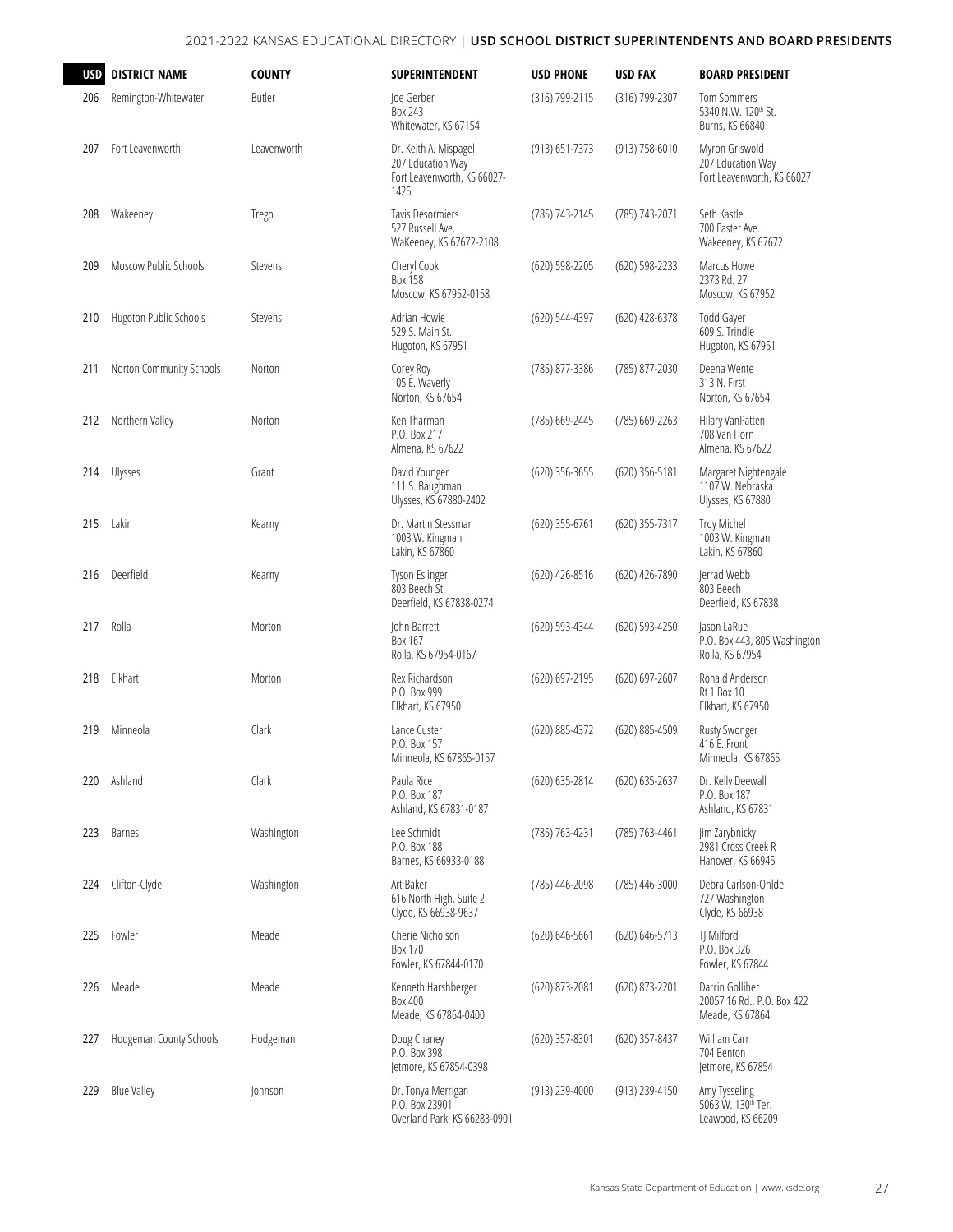| <b>USD</b> | <b>DISTRICT NAME</b>     | <b>COUNTY</b> | <b>SUPERINTENDENT</b>                                            | <b>USD PHONE</b>   | <b>USD FAX</b> | <b>BOARD PRESIDENT</b>                                        |
|------------|--------------------------|---------------|------------------------------------------------------------------|--------------------|----------------|---------------------------------------------------------------|
| 230        | Spring Hill              | Johnson       | Dr. Wayne Burke<br>17640 W. 199th St.<br>Spring Hill, KS 66083   | (913) 592-7200     | (913) 592-7270 | Douglas Updike<br>101 E. South St.<br>Spring Hill, KS 66083   |
| 230        | Spring Hill              | Johnson       | Dr. Wayne Burke<br>17640 W. 199th St.<br>Spring Hill, KS 66083   | (913) 592-7200     | (913) 592-7270 | Douglas Updike<br>101 E. South St.<br>Spring Hill, KS 66083   |
| 231        | Gardner Edgerton         | Johnson       | Pam Stranathan<br>P.O. Box 97<br>Gardner, KS 66030               | (913) 856-2000     | (913) 856-2069 | Rob Shippy<br>18520 Juniper St.<br>Gardner, KS 66030          |
| 232        | De Soto                  | Johnson       | Frank Harwood<br>35200 W. 91st St.<br>De Soto, KS 66018          | $(913) 667 - 6200$ | (913) 667-6201 | Danielle Heikes<br>29800 W. 119th St.<br>Olathe, KS 66061     |
| 233        | Olathe                   | Johnson       | Dr. Brent Yeager<br>P.O. Box 2000<br>Olathe, KS 66063-2000       | (913) 780-7000     | (913) 780-8011 | Joe Beveridge<br>10023 Sunset Dr.<br>Lenexa, KS 66220         |
| 234        | Fort Scott               | Bourbon       | Ted Hessong<br>424 S. Main<br>Fort Scott, KS 66701-2097          | (620) 223-0800     | (620) 223-2760 | James Wood<br>523 Holbrook<br>Ft Scott, KS 66701              |
| 235        | Uniontown                | Bourbon       | <b>Bret Howard</b><br>601 Fifth St.<br>Uniontown, KS 66779       | (620) 756-4302     | (620) 756-4492 | Jason Sutterby<br>148 Hway 39<br>Savonburg, KS 66772          |
| 237        | Smith Center             | Smith         | Dustin McEwen<br>216 S. Jefferson<br>Smith Center, KS 66967      | (785) 282-6665     | (785) 282-6518 | Theron Haresnape<br>13092 7 Rd.<br>Lebanon, KS 66952          |
| 239        | North Ottawa County      | Ottawa        | Chris Vignery<br>P.O. Box 257<br>Minneapolis, KS 67467-0257      | (785) 392-2167     | (785) 392-3038 | Brigitte Nelson<br>868 Sunset Rd.<br>Delphos, KS 67436        |
| 240        | <b>Twin Valley</b>       | Ottawa        | Pam Irwin<br><b>Box 38</b><br>Bennington, KS 67422-0038          | (785) 488-3325     | (785) 488-3326 | Juanita Morris<br>1662 Homestead Rd.<br>Minneapolis, KS 67467 |
| 241        | Wallace County Schools   | Wallace       | Bruce Bolen<br>521 N. Main<br>Sharon Springs, KS 67758           | (785) 852-4252     | (785) 852-4603 | Mark Kuhlman<br>1055 Rd. 22<br>Sharon Springs, KS 67758       |
| 242        | Weskan                   | Wallace       | Amy Rother<br>219 Coyote Blvd.<br>Weskan, KS 67762-4004          | (785) 943-5222     | (785) 943-5303 | Aaron Aldridge<br>1850 Rd. 6<br>Weskan, KS 67762              |
| 243        | Lebo-Waverly             | Coffey        | Corey Reese<br>Box 457<br>Waverly, KS 66871-0457                 | (785) 733-2651     | (785) 733-2707 | <b>Todd Wallace</b><br>1360 25th Rd, NE<br>Waverly, KS 66871  |
| 244        | Burlington               | Coffey        | Craig Marshall<br>301 Neosho St.<br>Burlington, KS 66839-1700    | (620) 364-8478     | (620) 364-8548 | Monique Hart<br>1230 Lynx Rd.<br>Burlington, KS 66839         |
| 245        | LeRoy-Gridley            | Coffey        | Matt Thomsen<br>Box 278<br>LeRoy, KS 66857                       | (620) 964-2212     | (620) 964-2413 | Kevin Ohl<br>420 Trefoil Rd. S. .E.<br>LeRoy, KS 66857-0000   |
| 246        | Northeast                | Crawford      | Greg Gorman<br>Box 669<br>Arma, KS 66712-0669                    | (620) 347-4116     | (620) 347-4087 | Joe Pohlopek<br>728 E. 630th Ave.<br>Arma, KS 66712           |
| 247        | Cherokee                 | Crawford      | Dr. Brad Miner<br>506 S. Smelter<br>Cherokee, KS 66724-5015      | (620) 457-8350     | (620) 457-8428 | David Stricklin<br>506 South Smelter<br>Cherokee, KS 66724    |
| 248        | Girard                   | Crawford      | <b>Blaise Bauer</b><br>415 North Summit<br>Girard, KS 66743-1128 | (620) 724-4325     | (620) 724-8446 | Lori Johnson<br>415 North Summit<br>Girard, KS 66743          |
| 249        | Frontenac Public Schools | Crawford      | Rick Simoncic<br>208 S. Cayuga<br>Frontenac, KS 66763            | (620) 231-7551     | (620) 231-1312 | Scott Kunshek<br>524 E. Hwy 160<br>Frontenac, KS 66763        |
| 250        | Pittsburg                | Crawford      | Richard Proffitt<br>P.O. Box 75<br>Pittsburg, KS 66762-0075      | (620) 235-3100     | (620) 235-3106 | Dr. Micky Painter<br>510 Deill<br>Pittsburg, KS 66762         |
| 251        | North Lyon County        | Lyon          | Robert Blair<br>P.O. Box 527<br>Americus, KS 66835-0527          | (620) 481-2085     | (620) 481-2017 | Matt Horton<br>2863 Rd. D<br>Council Grove, KS 66846          |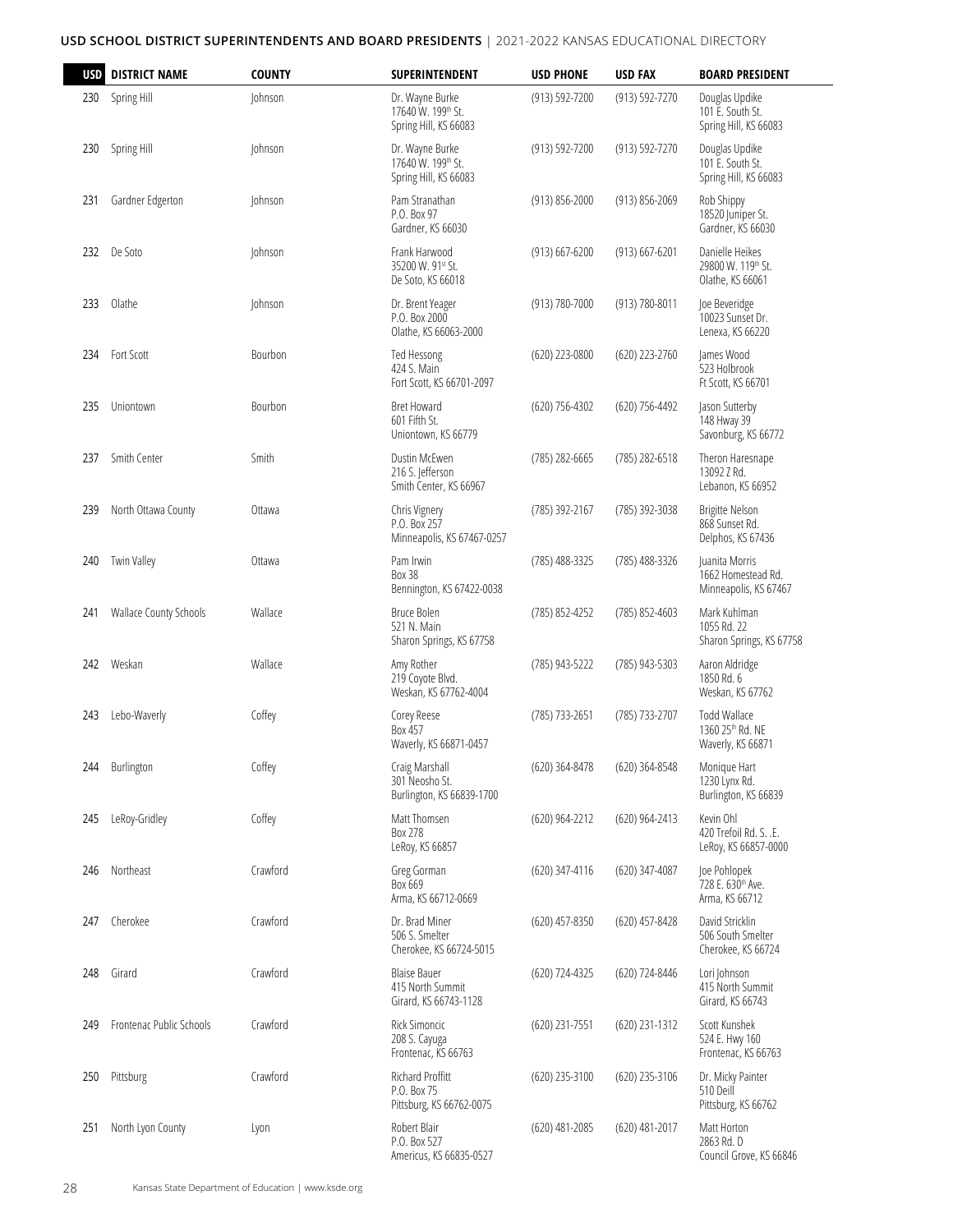| <b>USD</b> | <b>DISTRICT NAME</b>  | <b>COUNTY</b> | SUPERINTENDENT                                                         | <b>USD PHONE</b> | <b>USD FAX</b>   | <b>BOARD PRESIDENT</b>                                                         |
|------------|-----------------------|---------------|------------------------------------------------------------------------|------------------|------------------|--------------------------------------------------------------------------------|
| 252        | Southern Lyon County  | Lyon          | Dr. Michael Argabright<br>Box 278<br>Hartford, KS 66854                | (620) 392-5519   | (620) 392-5841   | Kevin Flott<br>1171 Rd. N.<br>Emporia, KS 66801                                |
| 253        | Emporia               | Lyon          | Dr. Allison Anderson-Harder<br>P.O. Box 1008<br>Emporia, KS 66801-1008 | (620) 341-2200   | (620) 341-2205   | Art Gutierrez<br>1741 Calle de loma<br>Emporia, KS 66801                       |
| 254        | Barber County North   | Barber        | Mark Buck<br><b>Box 288</b><br>Medicine Lodge, KS 67104-0288           | (620) 886-3370   | (620) 886-3640   | <b>Brian Withrow</b><br>1501 N.W. Spring Creek Rd.<br>Medicine Lodge, KS 67104 |
| 255        | South Barber          | Barber        | Dr. Mylo Miller<br>512 Main<br>Kiowa, KS 67070                         | (833) 722-7237   | (833) 825-4145   | Mark Pollock<br>701 Holmes<br>Kiowa, KS 67070                                  |
| 256        | Marmaton Valley       | Allen         | Kim Ensminger<br>128 W. Oak St.<br>Moran, KS 66755-9710                | (620) 237-4250   | (620) 237-8872   | Steve Becker<br>4500 Connecticut Rd.<br>Elsmore, KS 66732                      |
| 257        | Iola                  | Allen         | Stacey Fager<br>305 North Washington St.<br>lola, KS 66749-2997        | (620) 365-4700   | (620) 365-4708   | Dan Willis<br>2341 Oregon Rd.<br>lola, KS 66749                                |
| 258        | Humboldt              | Allen         | Amber Wheeler<br>801 New York<br>Humboldt, KS 66748-1801               | (620) 473-3121   | (620) 473-2023   | Kevin Heisler<br>1791 Hawaii Rd.<br>Humboldt, KS 66748                         |
| 259        | Wichita               | Sedgwick      | Dr. Alicia Thompson<br>903 S. Edgemoor<br>Wichita, KS 67218            | (316) 973-4000   | (316) 973-4595   | Sheril Logan<br>1218 S. Gateway St.<br>Wichita, KS 67230                       |
| 260        | Derby                 | Sedgwick      | Heather Bohaty<br>1550 E. Walnut Grove Rd.<br>Derby, KS 67037-1489     | (316) 788-8400   | (316) 788-8526   | Andy Watkins<br>1550 E. Walnut Grove Rd.<br>Derby, KS 67037                    |
| 261        | Haysville             | Sedgwick      | leff Hersh<br>1745 W. Grand Ave.<br>Haysville, KS 67060-1234           | (316) 554-2200   | (316) 554-2230   | Paige Crum<br>315 Linden Ln.<br>Haysville, KS 67060                            |
| 262        | Valley Center Schools | Sedgwick      | Dr. Cory Gibson<br>143 S. Meridian<br>Valley Center, KS 67147          | (316) 755-7000   | (316) 755-7001   | Ben Wilson<br>111 N. Redbud Ct.<br>Valley Center, KS 67147                     |
| 263        | Mulvane               | Sedgwick      | Dr. Jay Ensley<br>Box 130<br>Mulvane, KS 67110                         | (316) 777-1102   | (316) 777-1103   | leff Ellis<br>11101 Fremont Cr.<br>Mulvane, KS 67110                           |
| 264        | Clearwater            | Sedgwick      | Chris Cooper<br>Box 248<br>Clearwater, KS 67026                        | (620) 584-2091   | (620) 584-6705   | Colette Watson<br>501 Southeast Dr.<br>Clearwater, KS 67026                    |
| 265        | Goddard               | Sedgwick      | Dr. Justin B Henry<br>P.O. Box 249<br>Goddard, KS 67052-0249           | (316) 794-4000   | (316) 794-2222   | Mark Richards<br>23 Beaver Creek Ct.<br>Goddard, KS 67052                      |
| 266        | Maize                 | Sedgwick      | Dr. Chad Higgins<br>905 W. Academy Ave.<br>Maize, KS 67101-9405        | (316) 722-0614   | (316) 722-8538   | Dr. Jeffrey Jarman<br>1826 Valleyview<br>Wichita, KS 67212                     |
| 267        | Renwick               | Sedgwick      | Mindy Bruce<br>600 West Rush<br>Andale, KS 67001                       | (316) 444-2165   | $(316)$ 445-2241 | <b>Brent Dome</b><br>15400 W. Breezy Lane<br>Colwich, KS 67030                 |
| 268        | Cheney                | Sedgwick      | David Grover<br>100 W. 6 <sup>th</sup> Ave.<br>Cheney, KS 67025        | (316) 542-3512   | (316) 542-0326   | Marcia Kampling<br>738 Lincoln<br>Cheney, KS 67025                             |
| 269        | Palco                 | Rooks         | Larry Lysell<br>P. O. Box 38<br>Damar, KS 67632                        | (785) 839-4265   | (785) 839-4278   | Tom Benoit<br>P.O. Box 132<br>Damar, KS 67632                                  |
| 270        | Plainville            | Rooks         | Lisa Gehring<br>203 S E. Cardinal<br>Plainville, KS 67663              | (785) 434-4678   | (785) 434-7404   | Nathan Grebowiec<br>205 S. Wyoming<br>Plainville, KS 67663                     |
| 271        | Stockton              | Rooks         | <b>Bill Lowry</b><br>421 Main St.<br>Stockton, KS 67669-1639           | (785) 425-6367   | (785) 425-6923   | Stephanie Niblock<br>403 Gracie<br>Stockton, KS 67669                          |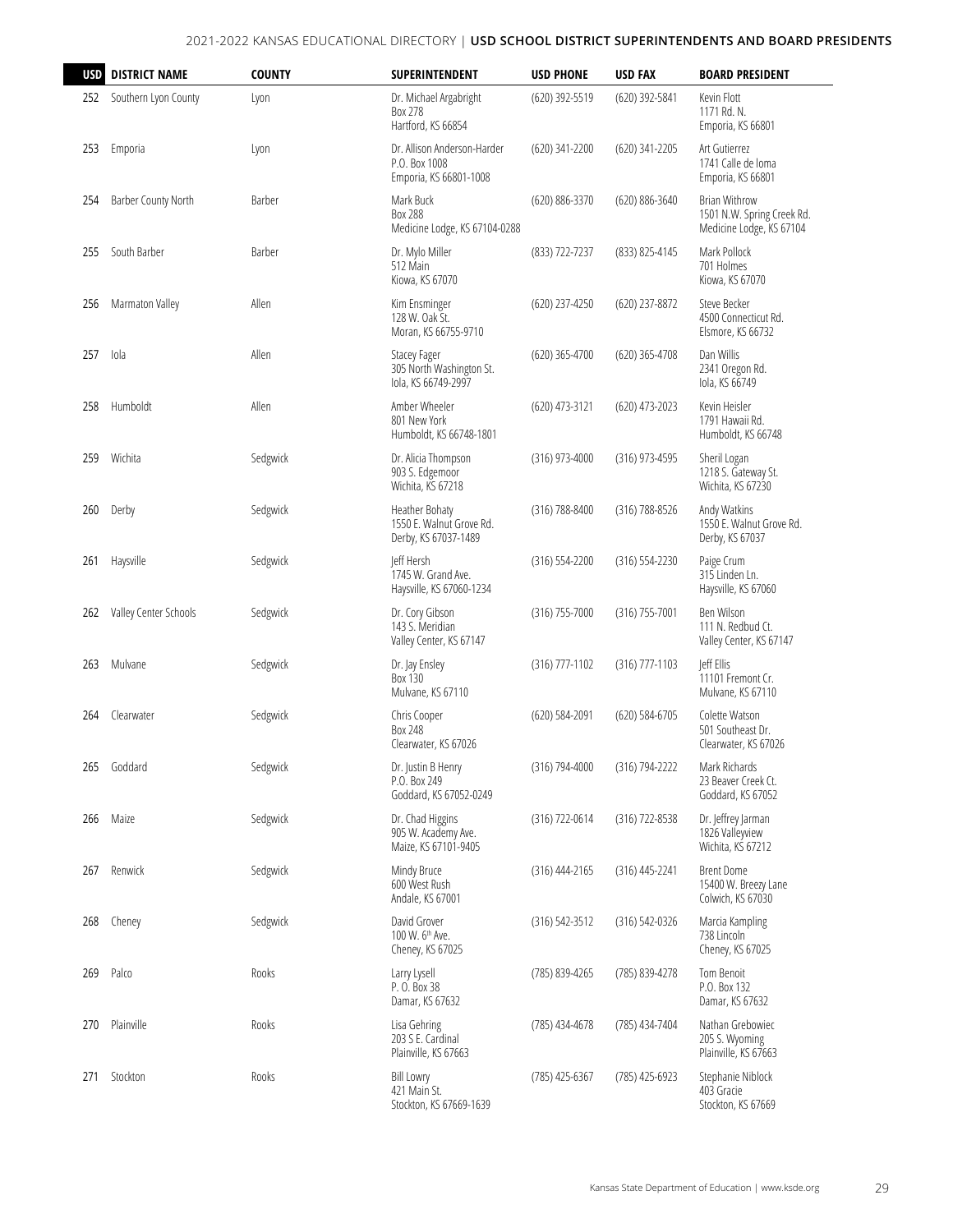| <b>USD</b> | <b>DISTRICT NAME</b>        | <b>COUNTY</b> | <b>SUPERINTENDENT</b>                                                    | <b>USD PHONE</b> | <b>USD FAX</b>     | <b>BOARD PRESIDENT</b>                                     |
|------------|-----------------------------|---------------|--------------------------------------------------------------------------|------------------|--------------------|------------------------------------------------------------|
| 272        | Waconda                     | Mitchell      | Jesse Janssen<br>Box 326<br>Cawker City, KS 67430-0326                   | (785) 781-4328   | (785) 781-4318     | Jessica Scott<br>1118 Clark St.<br>Downs, KS 67437         |
| 273        | <b>Beloit</b>               | Mitchell      | leff Travis<br>P.O. Box 547<br>Beloit, KS 67420-0547                     | (785) 738-3261   | (785) 738-4103     | Jason Johnson<br>1218 N. Campbell<br>Beloit, KS 67420      |
| 274        | Oakley                      | Logan         | Ken Bockwinkel<br>621 Center Ave., Suite 103<br>Oakley, KS 67748         | (785) 671-4588   | (785) 671-3044     | Mike Shirley<br>800 E. 6th<br>Oakley, KS 67748             |
| 275        | Triplains                   | Logan         | Lamar Bergsten<br>Box 97<br>Winona, KS 67764-0097                        | (785) 846-7869   | (785) 846-7767     | Dustin Latham<br>208 S. Bellview<br>Winona, KS 67764       |
| 281        | Graham County               | Graham        | Dale Deighton<br>Box 309<br>Hill City, KS 67642-0309                     | (785) 421-2135   | (785) 421-5657     | Cole Keiswetter<br>80 Walnut Dr.<br>Hill City, KS 67659    |
| 282        | West Elk                    | Elk           | Martin Burke<br>P.O. Box 607<br>Howard, KS 67349-0607                    | (620) 374-2113   | (620) 374-2414     | Tyson Denton<br>P.O. Box 863<br>Howard, KS 67349           |
| 283        | Elk Valley                  | Elk           | Jason Crawford<br>P.O. Box 87<br>Longton, KS 67352                       | (620) 642-2811   | $(620) 642 - 6551$ | Justin Corle<br>809 Kansas<br>Longton, KS 67352            |
| 284        | Chase County                | Chase         | Miss Glenna Grinstead<br>P.O. Box 569<br>Cottonwood Falls, KS 66845-0569 | (620) 273-6303   | (620) 273-6717     | <b>Brian Filinger</b><br>2461 YY Rd.<br>Emporia, KS 66801  |
| 285        | Cedar Vale                  | Chautaugua    | Lance Rhodd<br>P.O. Box 458<br>Cedar Vale, KS 67024-0458                 | (620) 758-2265   | (620) 758-2647     | lames Rainbolt<br>P.O. Box 473<br>Cedar Vale, KS 67024     |
| 286        | Chautaugua County Community | Chautaugua    | Kay Hill<br>416 E. Elm, Ste. B<br>Sedan, KS 67361-1499                   | (620) 725-3187   | (620) 725-5642     | Rodney Dickens<br>905 N. Montgomery St.<br>Sedan, KS 67361 |
| 287        | West Franklin               | Franklin      | Jerry Turner<br>510 E. Franklin St.<br>Pomona, KS 66076                  | (785) 566-3396   | (785) 566-8325     | Rusty Ecord<br>473 Shawnee Rd.<br>Pomona, KS 66076         |
| 288        | Central Heights             | Franklin      | Nathan Hinrichs<br>3521 Filis Rd.<br>Richmond, KS 66080-9801             | (785) 869-3455   | (785) 869-2675     | Kevin Tooley<br>504 E. Scott St.<br>Richmond, KS 66080     |
| 289        | Wellsville                  | Franklin      | Ryan Bradbury<br>602 Walnut<br>Wellsville, KS 66092                      | (785) 883-2388   | (785) 883-4453     | Beth Watson<br>602 Walnut<br>Wellsville, KS 66092-8323     |
| 290        | Ottawa                      | Franklin      | Dr. Ryan Cobbs<br>1404 S. Ash<br>Ottawa, KS 66067-2223                   | (785) 229-8010   | (785) 229-8019     | Julie Dandreo<br>1004 S. Olive St.<br>Ottawa, KS 66067     |
| 291        | Grinnell Public Schools     | Gove          | Gary Kraus<br>P.O. Box 68<br>Grinnell, KS 67738-0068                     | (785) 824-3277   | (785) 824-3215     | Alan Suter<br>1859 Co. Rd. BB<br>Oakley, KS 67748          |
| 292        | Wheatland                   | Gove          | Gary Kraus<br>P.O. Box 165<br>Grainfield, KS 67737-0165                  | (785) 673-4213   | (785) 673-4234     | Nick Zerr<br>P.O. Box 157<br>Gove, KS 67736                |
| 293        | Quinter Public Schools      | Gove          | Kurt Brown<br>P.O. Box 540<br>Quinter, KS 67752                          | (785) 754-2470   | (785) 754-3365     | Aaron Betz<br>806 Hillside Dr.<br>Quinter, KS 67752        |
| 294        | Oberlin                     | Decatur       | Dr. Joel Applegate<br>131 E. Commercial<br>Oberlin, KS 67749             | (785) 475-3805   | (785) 475-3076     | Douglas Brown<br>131 E. Commercial<br>Oberlin, KS 67749    |
| 297        | St. Francis Comm Sch        | Cheyenne      | Mark Penka<br>P.O. Box 1110<br>St. Francis, KS 67756-1110                | (785) 332-8182   | (785) 332-8181     | Cale Rieger<br>930 RS 877<br>St. Francis, KS 67756         |
| 298        | Lincoln                     | Lincoln       | Scott Crenshaw<br>P.O. Box 289<br>Lincoln, KS 67455-0289                 | (785) 524-4436   | (785) 524-3080     | John Buttenhoff<br>2019 E. Grain<br>Lincoln, KS 67455      |
| 299        | Sylvan Grove                | Lincoln       | Jude Stecklein<br>P.O. Box 303<br>Sylvan Grove, KS 67481                 | (785) 526-7175   | (785) 526-7182     | Marc Lovin<br>202 S. Main St.<br>Sylvan Grove, KS 67481    |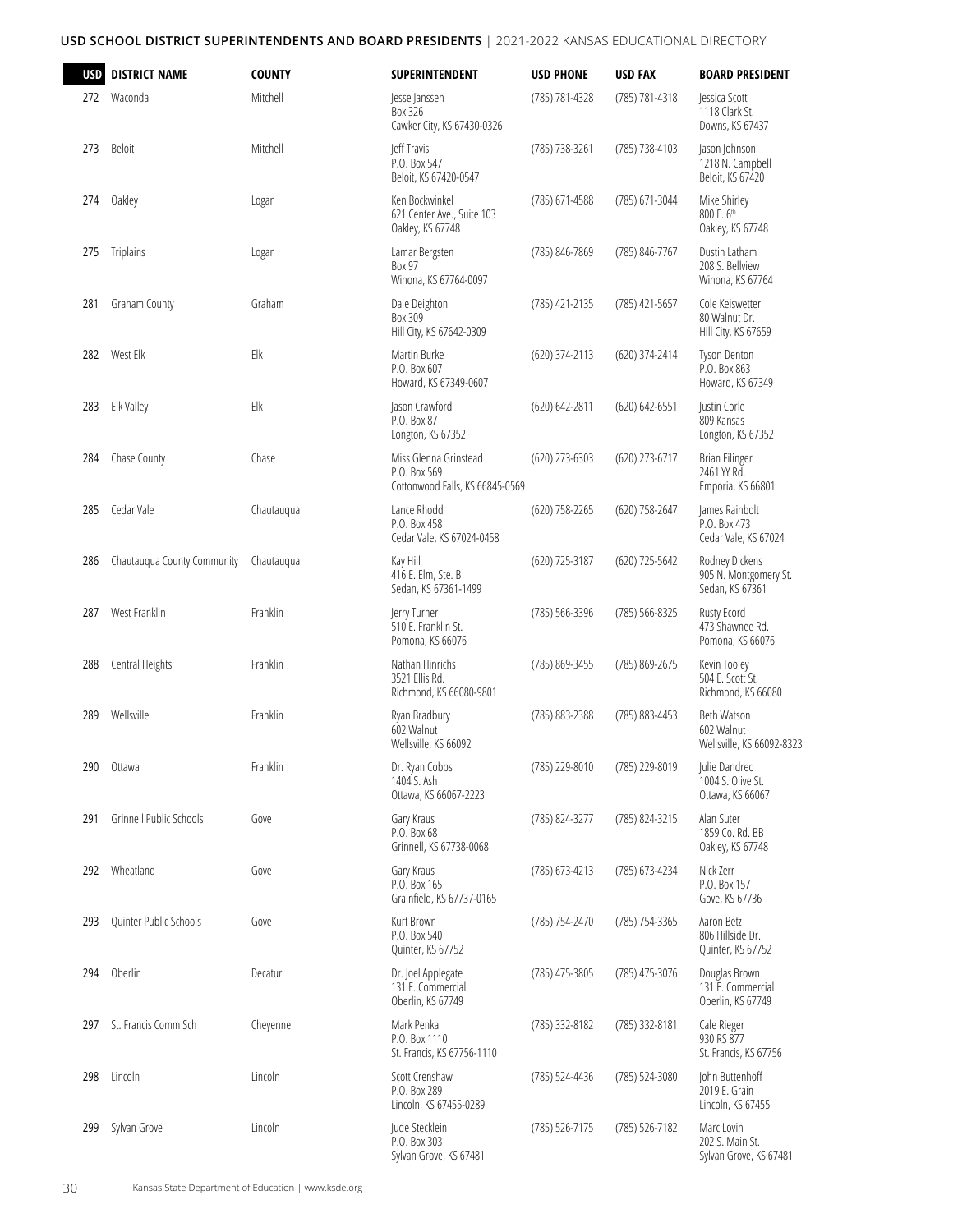| <b>USD</b> | <b>DISTRICT NAME</b>      | <b>COUNTY</b> | <b>SUPERINTENDENT</b>                                                   | <b>USD PHONE</b>   | <b>USD FAX</b> | <b>BOARD PRESIDENT</b>                                              |
|------------|---------------------------|---------------|-------------------------------------------------------------------------|--------------------|----------------|---------------------------------------------------------------------|
| 300        | Comanche County           | Comanche      | Ty Theurer<br>P.O. Box 721<br>Coldwater, KS 67029-0721                  | $(620) 582 - 2181$ | (620) 582-2540 | Kelly Herd<br>P.O. Box 637<br>Coldwater, KS 67029                   |
| 303        | Ness City                 | Ness          | Derek Reinhardt<br>414 E. Chestnut<br>Ness City, KS 67560               | (785) 798-2210     | (785) 798-3581 | Jason Ratliff<br>15232 T Rd.<br>Ness City, KS 67560                 |
| 305        | Salina                    | Saline        | Linn Exline<br>Box 797<br>Salina, KS 67402-0797                         | (785) 309-4700     | (785) 309-4737 | Jim Fletcher<br>2828 E. Ray Ave.<br>Salina, KS 67401                |
| 306        | Southeast of Saline       | Saline        | Roger Stumpf<br>5056 E. K-4 Hwy<br>Gypsum, KS 67448-9762                | (785) 536-4291     | (785) 536-4247 | Steve Bartholomew<br>7900 E. Water Well Rd.<br>Gypsum, KS 67448     |
| 307        | Ell-Saline                | Saline        | <b>Brian Rowley</b><br>P.O. Box 157<br>Brookville, KS 67425-0157        | (785) 225-6813     | (785) 225-6815 | Shane Schneider<br>6205 W. Lockard Rd.<br>Culver, KS 67484          |
| 308        | Hutchinson Public Schools | Reno          | Michael Folks<br>1520 North Plum<br>Hutchinson, KS 67501                | $(620) 615 - 4000$ | (620) 615-4010 | Greg Meredith<br>1520 North Plum<br>Hutchinson, KS 67501            |
| 309        | Nickerson                 | Reno          | Curtis Nightingale<br>4501 W. 4th St.<br>Hutchinson, KS 67501-9131      | $(620) 663 - 7141$ | (620) 663-7148 | Dan Schweizer<br>4501 W. 4th St.<br>Hutchinson, KS 67501            |
| 310        | Fairfield                 | Reno          | <b>Betsy McKinney</b><br>16115 S. Langdon Rd.<br>Langdon, KS 67583-9052 | (620) 596-2152     | (620) 596-2835 | Derek Zongker<br>2104 S. Langdon Rd.<br>Plevna, KS 67568            |
| 311        | Pretty Prairie            | Reno          | Ashley Anderson<br>P.O. Box 218<br>Pretty Prairie, KS 67570-0218        | (620) 459-6241     | (620) 459-6810 | Sidney Graber<br>7547 N.E. 60th St.<br>Pretty Prairie, KS 67570     |
| 312        | Haven Public Schools      | Reno          | Clark Wedel<br>P.O. Box 130<br>Haven, KS 67543-0130                     | (620) 465-3445     | (620) 465-3595 | <b>Bill Rover</b><br>414 West Main, P.O. Box 130<br>Haven, KS 67543 |
| 313        | Buhler                    | Reno          | Cindy Couchman<br>406 W. 7th<br>Buhler, KS 67522                        | (620) 543-2258     | (620) 543-2510 | Laura Meyer Dick<br>4002 Jupiter Hills Dr.<br>Hutchinson, KS 67502  |
| 314        | Brewster                  | Thomas        | Shelly Angelos<br>P.O. Box 220<br>Brewster, KS 67732-0220               | (785) 694-2236     | (785) 694-2746 | Shalah Rall<br>P.O. Box 175<br>Brewster, KS 67732                   |
| 315        | Colby Public Schools      | Thomas        | Katina Brenn<br>600 W. Third St.<br>Colby, KS 67701-2000                | (785) 460-5000     | (785) 460-5050 | Kristina Lemman<br>260 N. School<br>Colby, KS 67701                 |
| 316        | Golden Plains             | Thomas        | Mary Ellen Welshhon<br>P.O. Box 199<br>Selden, KS 67757-0199            | (785) 386-4559     | (785) 386-4562 | Paul Bruggeman<br>10423 N. Rd. 130 N.<br>Rexford, KS 67753          |
| 320        | Wamego                    | Pottawatomie  | Greg Mann<br>1008 8th St.<br>Wamego, KS 66547-9520                      | (785) 456-7643     | (785) 456-8125 | Claudia McAlister<br>103 Feess Circle<br>Wamego, KS 66547           |
| 321        | Kaw Valley                | Pottawatomie  | Kerry Lacock<br>411 W. Lasley<br>St. Marys, KS 66536-1715               | (785) 437-2254     | (785) 437-3155 | Kim Gillum<br>P.O. Box 457<br>Rossville, KS 66533                   |
| 322        | Onaga-Havensville-Wheaton | Pottawatomie  | Dan Polk<br>P.O. Box 60<br>Onaga, KS 66521                              | (785) 889-4614     | (785) 889-4662 | Jeff Koelzer<br>248 E. Rd.<br>Onaga, KS 66521                       |
| 323        | Rock Creek                | Pottawatomie  | Kevin Logan<br>9353 Flush Rd.<br>St. George, KS 66535                   | (785) 494-8597     | (785) 494-8900 | Stuart Schwarz<br>5140 Top Notch Rd.<br>Wamego, KS 66547            |
| 325        | Phillipsburg              | Phillips      | Michael Gower<br>240 S. 7th<br>Phillipsburg, KS 67661-2798              | (785) 543-5281     | (785) 543-2271 | Todd Kennedy<br>797 C St.<br>Phillipsburg, KS 67661-8752            |
| 326        | Logan                     | Phillips      | Michael Gower<br><b>Box 98</b><br>Logan, KS 67646-0098                  | (785) 689-7595     | (785) 689-7517 | Phillip Gottstine<br>1454 W. Yankee Rd.<br>Logan, KS 67646          |
| 327        | Ellsworth                 | Ellsworth     | Joshua Lanning<br>P.O. Box 306<br>Ellsworth, KS 67439-0306              | (785) 472-5561     | (785) 472-5563 | Cynthia Edgerle<br>417 Bradley<br>Ellsworth, KS 67439               |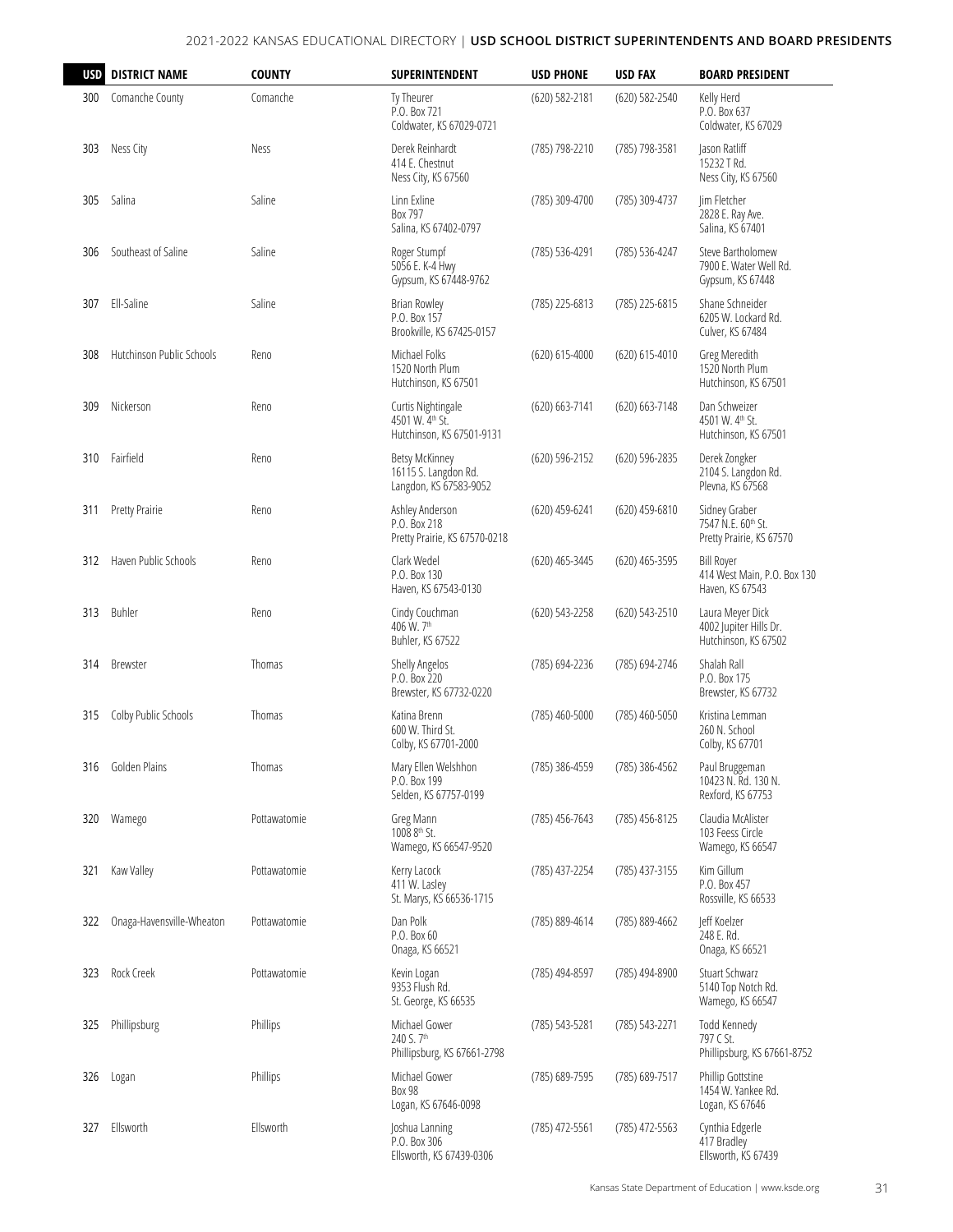| <b>USD</b> | <b>DISTRICT NAME</b>     | <b>COUNTY</b>    | SUPERINTENDENT                                                     | <b>USD PHONE</b> | <b>USD FAX</b> | <b>BOARD PRESIDENT</b>                                           |
|------------|--------------------------|------------------|--------------------------------------------------------------------|------------------|----------------|------------------------------------------------------------------|
| 329        | Wabaunsee                | Wabaunsee        | <b>Brad Starnes</b><br>P.O. Box 157<br>Alma, KS 66401-0157         | (785) 765-3394   | (785) 765-3624 | Callie Meinhardt<br>22091 Lewis St.<br>Paxico, KS 66526          |
| 330        | <b>Mission Valley</b>    | Wabaunsee        | William Clark<br>P.O. Box 158<br>Eskridge, KS 66423-0158           | (866) 557-6686   | (866) 409-6216 | Jacob Durkes<br>14063 Dragoon Creek Rd.<br>Harveyville, KS 66431 |
| 331        | Kingman - Norwich        | Kingman          | Kevin Hansford<br>115 North Main St.<br>Kingman, KS 67068          | (620) 532-3134   | (620) 532-3251 | Tab Turner<br>12362 S.E. 140 Ave.<br>Norwich, KS 67118           |
| 332        | Cunningham               | Kingman          | Robert Reed<br>P.O. Box 67<br>Cunningham, KS 67035-0067            | (620) 298-3271   | (620) 298-2562 | Scott DeWeese<br>P.O. Box 67<br>Cunnigham, KS 67035              |
| 333        | Concordia                | Cloud            | Quentin Breese<br>217 W. 7th<br>Concordia, KS 66901-2803           | (785) 243-3518   | (785) 243-8883 | Bryan Bombardier<br>823 W. 9th St.<br>Concordia, KS 66901        |
| 334        | Southern Cloud           | Cloud            | Roger Perkins<br>P.O. Box 334<br>Miltonvale, KS 67466-0334         | (785) 427-3334   | (785) 427-2422 | <b>Matthew Martin</b><br>452 N. 45th Rd.<br>Glasco, KS 67445     |
| 335        | North Jackson            | Jackson          | Jim Howard<br>12692 266th Rd.<br>Holton, KS 66436-1794             | (785) 364-2194   | (785) 364-4346 | Dr. David Allen<br>25350 C Rd.<br>Soldier, KS 66540              |
| 336        | Holton                   | Jackson          | <b>Bob Davies</b><br>P.O. Box 352<br>Holton, KS 66436-1947         | (785) 364-3650   | (785) 364-3975 | Shelby Patch<br>12738 Prairie Dr.<br>Holton, KS 66436            |
| 337        | Royal Valley             | Jackson          | Aaric Davis<br>Box 219<br>Mayetta, KS 66509-0219                   | (785) 966-2246   | (785) 966-2490 | Cindy Broxterman<br>14299 123rd Rd.<br>Hoyt, KS 66440            |
| 338        | Valley Falls             | <b>Jefferson</b> | Dr. Volora Hanzlicek<br>700 Oak St.<br>Valley Falls, KS 66088-1263 | (785) 945-3214   | (785) 945-6780 | Donny Smith<br>6651 134th St.<br>Valley Falls, KS 66088          |
| 339        | Jefferson County North   | <b>Jefferson</b> | Denise Jennings<br>310 5th St.<br>Winchester, KS 66097-4902        | (913) 774-2000   | (913) 774-2027 | Justin Finley<br>12995 Osborne Rd.<br>Oskaloosa, KS 66066        |
| 340        | Jefferson West           | <b>Jefferson</b> | Pat Happer<br>P.O. Box 267<br>Meriden, KS 66512-0267               | (785) 484-3444   | (785) 484-3148 | Morgan Hall<br>9779 Jupi Ct.<br>Meriden, KS 66512                |
| 341        | Oskaloosa Public Schools | <b>Jefferson</b> | Jon Pfau<br>404 Park St.<br>Oskaloosa, KS 66066-5022               | (785) 863-2539   | (785) 863-3080 | Matt Lockard<br>404 Park St.<br>Oskaloosa, KS 66066              |
| 342        | McLouth                  | Jefferson        | Steve Lilly<br>Box 40<br>McLouth, KS 66054-0040                    | (913) 796-2201   | (913) 796-6440 | Kim Troupe<br>9601 Wild Horse Rd.<br>McLouth, KS 66054           |
| 343        | Perry Public Schools     | Jefferson        | J.B. Elliott<br>Box 729<br>Perry, KS 66073-0729                    | (785) 597-5138   | (785) 597-2254 | <b>Travis Daniels</b><br>2236 Wilson Rd.<br>Grantville, KS 66429 |
| 344        | Pleasanton               | Linn             | Travis Laver<br><b>Box 480</b><br>Pleasanton, KS 66075             | (913) 352-8534   | (913) 352-6588 | Tanner Ogden<br>502 West 14th<br>Pleasanton, KS 66075            |
| 345        | Seaman                   | Shawnee          | Dr. Steve Noble<br>901 N.W. Lyman Rd.<br>Topeka, KS 66608-1900     | (785) 575-8600   | (785) 575-8680 | Keith Griffin<br>2115 N.W. 53rd Ter.<br>Topeka, KS 66618         |
| 346        | Jayhawk                  | Linn             | Shawn Thomas<br>P.O. Box 278<br>Mound City, KS 66056-0278          | (913) 795-2247   | (913) 795-2185 | Max Krull<br>P.O. Box 10<br>Blue Mound, KS 66010                 |
| 347        | Kinsley-Offerle          | Edwards          | John Hamon<br>120 W. 8 <sup>th</sup> St.<br>Kinsley, KS 67547-1168 | (620) 659-3646   | (620) 659-2669 | Brian Taylor<br>1159 100th Ave.<br>Kinsley, KS 67547             |
| 348        | <b>Baldwin City</b>      | Douglas          | Paul Dorathy<br>P.O. Box 67<br>Baldwin City, KS 66006-0067         | (785) 594-2721   | (785) 594-3408 | Kelley Bethel-Smith<br>409 Blaze Blvd.<br>Baldwin City, KS 66006 |
| 349        | Stafford                 | Stafford         | Traci Becker<br>P.O. Box 400<br>Stafford, KS 67578-0400            | (620) 234-5243   | (620) 234-6986 | Dawn Schreiber<br>52 S. .E.100th Ave.<br>Stafford, KS 67578      |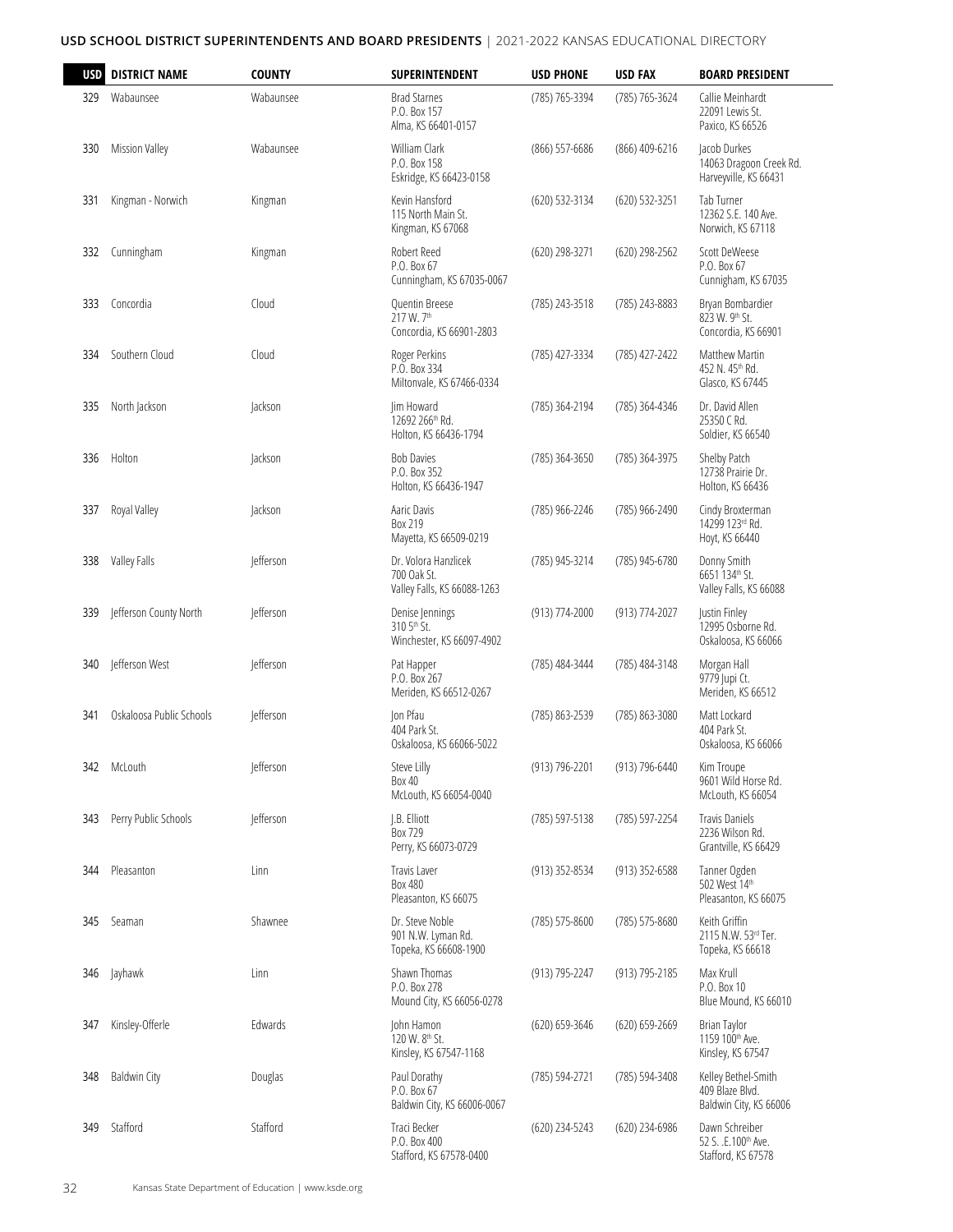| <b>USD</b> | <b>DISTRICT NAME</b>     | <b>COUNTY</b> | <b>SUPERINTENDENT</b>                                                     | <b>USD PHONE</b> | <b>USD FAX</b>   | <b>BOARD PRESIDENT</b>                                                     |
|------------|--------------------------|---------------|---------------------------------------------------------------------------|------------------|------------------|----------------------------------------------------------------------------|
| 350        | St. John-Hudson          | Stafford      | Josh Meyer<br>505 N. Broadway<br>St. John, KS 67576-1836                  | (620) 549-3564   | (620) 549-3964   | Derek Foote<br>1325 N.E. 40th Ave.<br>Hudson, KS 67545                     |
| 351        | Macksville               | Stafford      | Greg Rinehart<br>P.O. Box 487<br>Macksville, KS 67557-0487                | (620) 348-3415   | (620) 348-3217   | Dennis Dutton<br>P.O. Box 421<br>Macksville, KS 67557                      |
| 352        | Goodland                 | Sherman       | <b>Bill Biermann</b><br>P.O. Box 509<br>Goodland, KS 67735-0509           | (785) 890-2397   | (785) 890-8504   | Jessica Cole<br>121 Eustis<br>Goodland, KS 67735                           |
| 353        | Wellington               | Sumner        | Adam Hatfield<br>Box 648<br>Wellington, KS 67152-0648                     | (620) 326-4300   | (620) 326-4391   | Jason Newberry<br>221 S. Washington<br>Wellington, KS 67152                |
| 355        | Ellinwood Public Schools | Barton        | Ben Jacobs<br>300 N. Schiller<br>Ellinwood, KS 67526                      | (620) 564-3226   | (620) 564-2206   | Troy Moore<br>410 Pembroke Lane<br>Ellinwood, KS 67526                     |
| 356        | Conway Springs           | Sumner        | Clay Murphy<br>110 N. Monnet<br>Conway Springs, KS 67031                  | $(620)$ 456-2961 | (620) 456-3173   | <b>Bruce Harrington</b><br>965 W. 60th Ave. N.<br>Conway Springs, KS 67031 |
| 357        | <b>Belle Plaine</b>      | Sumner        | Dr. Kelly Arnberger<br>Box 760<br>Belle Plaine, KS 67013-0760             | (620) 488-2288   | (620) 488-3517   | Stephanie Scott<br>801 N. Foulk Dr.<br>Belle Plaine, KS 67013              |
| 358        | Oxford                   | Sumner        | Dr. Cathi Wilson<br>Box 970<br>Oxford, KS 67119-0937                      | (620) 455-2227   | (620) 455-3680   | Derek Totten<br>267 S. Oxford Rd.<br>Oxford, KS 67119                      |
| 359        | Argonia Public Schools   | Sumner        | Dr. Rustin Clark<br>202 E. Allen<br>Argonia, KS 67004                     | (620) 435-6311   | $(620)$ 435-6623 | Melinda McCurley<br>1177 N.E. 60th Rd.<br>Argonia, KS 67004                |
| 360        | Caldwell                 | Sumner        | Alan Jamison<br>22 N. Webb St.<br>Caldwell, KS 67022-1458                 | (620) 845-2585   | (620) 845-2610   | Chris Baker<br>1182 S. Caldwell Rd.<br>Caldwell, KS 67022                  |
| 361        | Chaparral Schools        | Harper        | Josh Swartz<br><b>Box 486</b><br>Anthony, KS 67003-0486                   | (620) 842-5183   | (620) 842-5307   | Dusty Albright<br>487 S. State Rd. 179<br>Anthony, KS 67003                |
| 362        | Prairie View             | Linn          | Dr. Rex Bollinger<br>13799 KS Hwy 152<br>LaCygne, KS 66040                | (913) 757-2677   | (913) 757-4442   | Wade Teagarden<br>13443 KS Hwy 152<br>LaCygne, KS 66040                    |
| 362        | Prairie View             | Linn          | Dr. Rex Bollinger<br>13799 KS Hwy 152<br>LaCygne, KS 66040                | (913) 757-2677   | (913) 757-4442   | Wade Teagarden<br>13443 KS Hwy 152<br>LaCygne, KS 66040                    |
| 363        | Holcomb                  | Finney        | Dr. Scott Myers<br>Box 8<br>Holcomb, KS 67851-0008                        | (620) 277-2629   | (620) 277-2010   | Matthew Jones<br>P.O. Box 963<br>Holcomb, KS 67851-0963                    |
| 364        | Marysville               | Marshall      | Michael Couch<br>211 S. 10 <sup>th</sup> St.<br>Marysville, KS 66508-1911 | (785) 562-5308   | (785) 562-5309   | Pam Dankenbring<br>211 South 10th<br>Marysville, KS 66508                  |
| 365        | Garnett                  | Anderson      | Donald Blome<br>P.O. Box 328<br>Garnett, KS 66032                         | (785) 448-6155   | (785) 448-6157   | Gaylene Comfort<br>305 N. Oak<br>Garnett, KS 66032                         |
| 366        | Woodson                  | Woodson       | Dr. Steve Pegram<br>P.O. Box 160<br>Yates Center, KS 66783-0160           | (620) 625-8804   | (620) 625-8806   | Luke Rogers<br>1421 125th Rd.<br>Yates Center, KS 66783                    |
| 367        | Osawatomie               | Miami         | Justin Burchett<br>1200 Trojan Dr.<br>Osawatomie, KS 66064-1696           | (913) 755-4172   | (913) 755-2031   | D. J. Needham<br>601 Hickory Ct.<br>Osawatomie, KS 66064-1696              |
| 368        | Paola                    | Miami         | Matt Meek<br>1115 E. 303rd St.<br>Paola, KS 66071                         | (913) 294-8000   | (913) 294-8001   | Amanda Martell<br>51 Holly Lane<br>Paola, KS 66071                         |
| 369        | Burrton                  | Harvey        | Joan Simoneau<br>P.O. Box 369<br>Burrton, KS 67020-0369                   | (620) 463-3840   | (620) 463-2636   | Karl Matlack<br>13500 E. Stroud Rd.<br>Burrton, KS 67020                   |
| 371        | Montezuma                | Gray          | Jay Zehr<br>Box 355<br>Montezuma, KS 67867-0355                           | (620) 846-2283   | (620) 846-2294   | Jeff Martin<br>103 W. Sunnyside<br>Montezuma, KS 67867                     |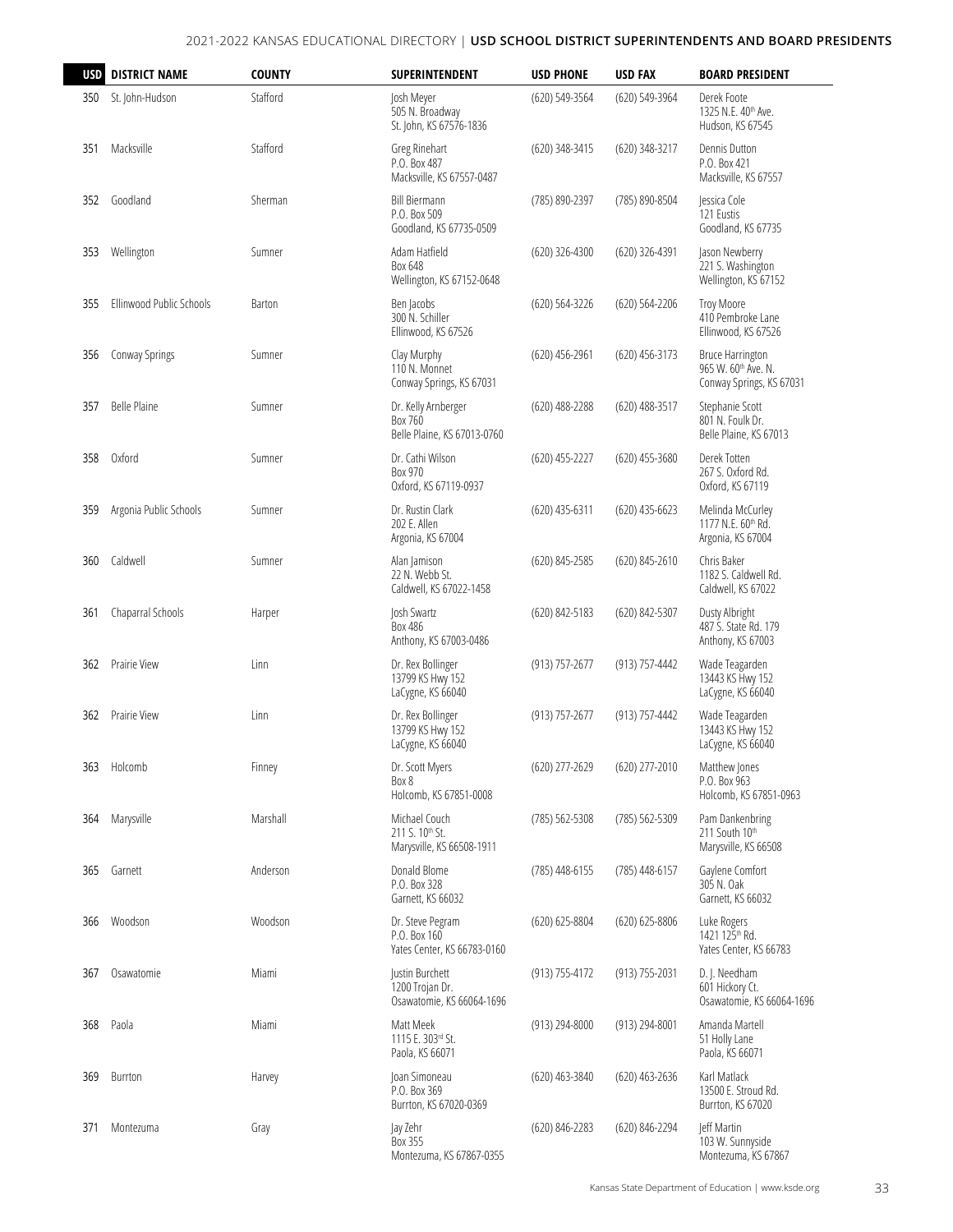| USD | <b>DISTRICT NAME</b>                 | <b>COUNTY</b> | SUPERINTENDENT                                                      | <b>USD PHONE</b>   | <b>USD FAX</b>     | <b>BOARD PRESIDENT</b>                                             |
|-----|--------------------------------------|---------------|---------------------------------------------------------------------|--------------------|--------------------|--------------------------------------------------------------------|
| 372 | Silver Lake                          | Shawnee       | Brad Womack<br>Box 39<br>Silver Lake, KS 66539-0039                 | (785) 582-4026     | (785) 582-5259     | Jake Fisher<br>205 Theresa St.<br>Silver Lake, KS 66539            |
| 373 | Newton                               | Harvey        | Fred Van Ranken<br>308 E. 1st<br>Newton, KS 67114-3846              | (316) 284-6200     | (316) 284-6207     | <b>Mallory Morton</b><br>632 Rolling Hills Dr.<br>Newton, KS 67114 |
| 374 | Sublette                             | Haskell       | Rex Bruce<br>Box 670<br>Sublette, KS 67877-0670                     | (620) 675-2277     | $(620) 675 - 2652$ | Jay Meyer<br>P.O. Box 1085<br>Sublette, KS 67877                   |
| 375 | Circle                               | <b>Butler</b> | Don Potter<br>P.O. Box 9<br>Towanda, KS 67144                       | $(316) 541 - 2577$ | (316) 536-2249     | Ben Whiteside<br>2710 N.W. Ohio Street Rd.<br>Towanda, KS 67144    |
| 376 | Sterling                             | Rice          | Jim Goracke<br><b>Box 188</b><br>Sterling, KS 67579                 | (620) 278-3621     | (620) 278-3882     | Jon Oden<br>1955 18th Rd.<br>Sterling, KS 67579                    |
| 377 | Atchison County Community<br>Schools | Atchison      | Dr. Andrew Gaddis<br>P.O. Box 289<br>Effingham, KS 66023-0289       | (913) 833-5050     | (913) 833-5210     | Lori Lanter<br>9383 222 <sup>nd</sup> Rd.<br>Nortonville, KS 66060 |
| 378 | <b>Riley County</b>                  | Riley         | Cliff Williams<br>P.O. Box 326<br>Riley, KS 66531-0326              | (785) 485-4000     | (785) 485-2860     | Samantha Brown<br>204 W. Kansas<br>Riley, KS 66531                 |
| 379 | Clay County                          | Clay          | <b>Brett Nelson</b><br>P.O. Box 97<br>Clay Center, KS 67432-0097    | (785) 632-3176     | (785) 632-5020     | Apryl Peerson<br>517 Frederick St.<br>Clay Center, KS 67432        |
| 380 | Vermillion                           | Marshall      | Matt Rogers<br>209 School St.<br>Vermillion, KS 66544-0107          | (785) 382-6216     | (785) 382-6213     | Sara Smith<br>112 E. 5th St.<br>Frankfort, KS 66427                |
| 381 | Spearville                           | Ford          | Daryl Stegman<br>P.O. Box 338<br>Spearville, KS 67876-0338          | (620) 385-2676     | (620) 385-2614     | Riley Schmidt<br>P.O. Box 105<br>Spearville, KS 67876              |
| 382 | Pratt                                | Pratt         | Tony Helfrich<br>401 S. Hamilton<br>Pratt, KS 67124                 | (620) 672-4500     | (620) 672-4509     | <b>Bill Bergner</b><br>412 N.E. 80th Ave.<br>Pratt, KS 67124       |
| 383 | Manhattan-Ogden                      | Riley         | Dr. Marvin Wade<br>2031 Poyntz<br>Manhattan, KS 66502-3898          | (785) 587-2000     | (785) 587-2006     | Jurdene Coleman<br>4573 Sunflower Slope<br>Manhattan, KS 66502     |
| 384 | <b>Blue Valley</b>                   | Riley         | John Cox<br><b>Box 98</b><br>Randolph, KS 66554                     | (785) 293-5256     | (785) 293-5607     | Mitch Innes<br>109 S. First<br>Randolph, KS 66554                  |
| 385 | Andover                              | Butler        | <b>Brett White</b><br>1432 N. Andover Rd.<br>Andover, KS 67002      | (316) 218-4660     | (316) 733-3604     | Jennifer Seymour<br>253 Green Valley<br>Andover, KS 67002          |
| 386 | Madison-Virgil                       | Greenwood     | Stephen Jowers<br>P.O. Box 398<br>Madison, KS 66860-0398            | (620) 437-2910     | (620) 437-2916     | Jeff Williams<br>411 Santa Fe<br>Madison, KS 66860                 |
| 387 | Altoona-Midway                       | Wilson        | Mike Kastle<br>20584 US 75 Hwy<br>Buffalo, KS 66717                 | (620) 537-7721     | $(620)$ 302-2080   | David Hutchison<br>18538 Udall Rd.<br>Altoona, KS 66710            |
| 388 | Ellis                                | Ellis         | Corey Burton<br>P.O. Box 256<br>Ellis, KS 67637-0256                | (785) 726-4281     | (785) 726-4677     | Randy Honas<br>1801 Spruce<br>Ellis, KS 67637                      |
| 389 | Eureka                               | Greenwood     | Scott Hoyt<br>216 N. Main St.<br>Eureka, KS 67045                   | $(620)$ 583-5588   | $(620)$ 583-8200   | Luke Adkins<br>216 N. Main<br>Eureka, KS 67045                     |
| 390 | Hamilton                             | Greenwood     | Mike Ronen<br>2596 W. Rd. North<br>Hamilton, KS 66853               | (620) 678-3244     | (620) 678-3321     | Mike Mallek<br>2151 AA Rd.<br>Hamilton, KS 66853                   |
| 392 | Osborne County                       | Osborne       | Troy Langdon<br>234 W. Washington<br>Osborne, KS 67473              | (785) 346-2145     | (785) 346-2448     | Jason Rothenberger<br>222 W. Adams<br>Osborne, KS 67473-2305       |
| 393 | Solomon                              | Dickinson     | Justin Coup<br>113 E. 7 <sup>th</sup> St.<br>Solomon, KS 67480-0113 | (785) 655-2541     | $(785)$ 655-2505   | Andrea McCook<br>411 N. Walnut<br>Solomon, KS 67480                |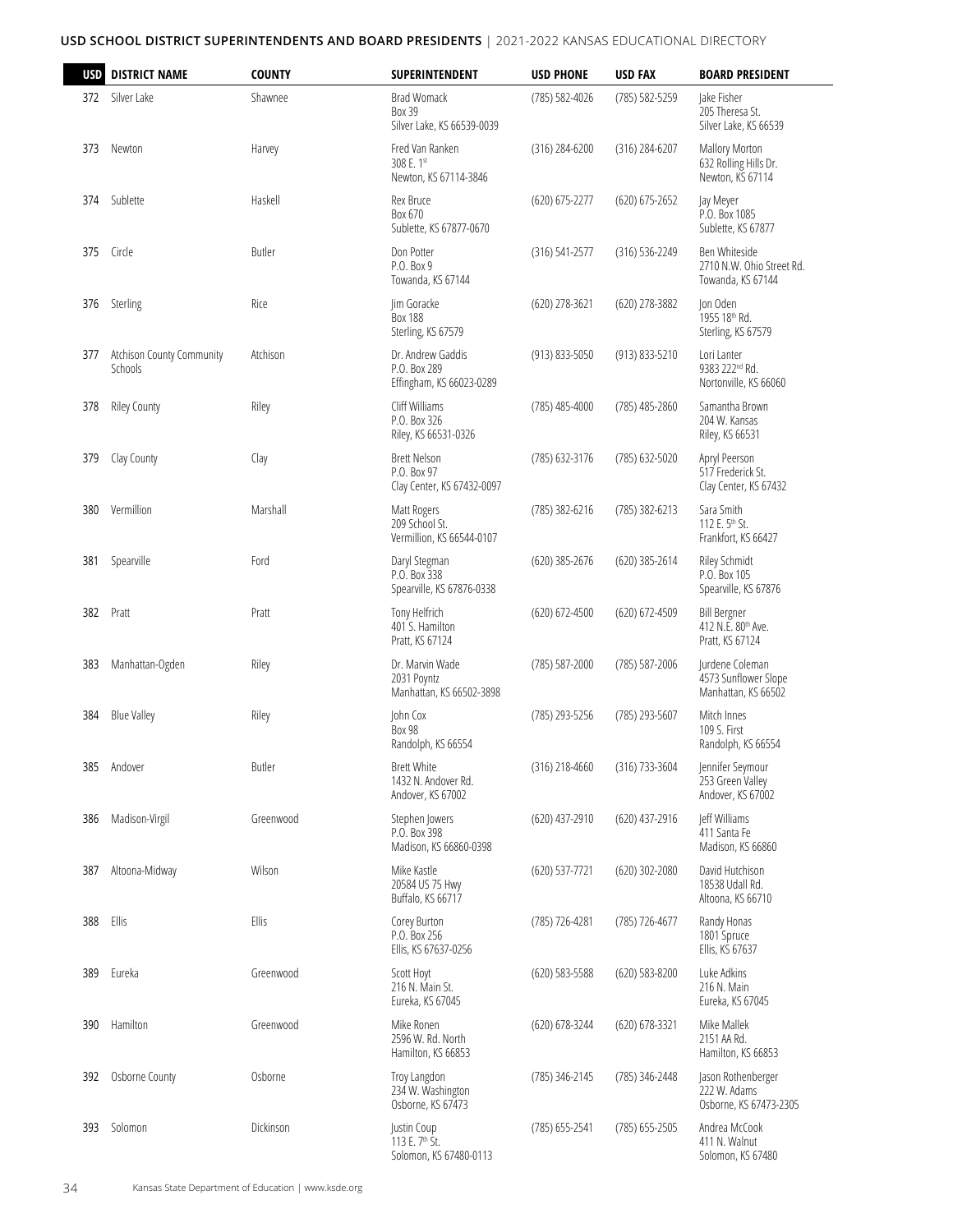| <b>USD</b> | <b>DISTRICT NAME</b>     | <b>COUNTY</b> | SUPERINTENDENT                                                        | <b>USD PHONE</b> | <b>USD FAX</b>   | <b>BOARD PRESIDENT</b>                                                |
|------------|--------------------------|---------------|-----------------------------------------------------------------------|------------------|------------------|-----------------------------------------------------------------------|
| 394        | Rose Hill Public Schools | Butler        | Randal Chickadonz<br>104 N. Rose Hill Rd.<br>Rose Hill, KS 67133-9785 | (316) 776-3300   | (316) 776-3309   | Patricia Beran<br>11700 E. 51 <sup>st</sup> St. SO<br>Derby, KS 67037 |
| 395        | LaCrosse                 | Rush          | <b>Bill Keeley</b><br>Box 778<br>La Crosse, KS 67548-0778             | (785) 222-2505   | (785) 222-3240   | John Irvin<br>32496 240 Rd.<br>McCracken, KS 67556                    |
| 396        | Douglass Public Schools  | <b>Butler</b> | Robert Reynolds<br>921 E. First<br>Douglass, KS 67039                 | (316) 747-3300   | (316) 747-3305   | <b>Brent Nispel</b><br>21409 S.W. Hunter Rd.<br>Douglass, KS 67039    |
| 397        | Centre                   | Marion        | Larry Geist<br>2382 310th St.<br>Lost Springs, KS 66859-9644          | (785) 983-4304   | (785) 983-4352   | <b>Terry Deines</b><br>2023 350th<br>Ramona, KS 67475                 |
| 398        | Peabody-Burns            | Marion        | Antoinette Root<br>506 Elm St.<br>Peabody, KS 66866-1216              | (620) 983-2198   | (620) 983-2247   | Donna Glover<br>507 Sycamore St.<br>Peabody, KS 66866                 |
| 399        | Paradise                 | Russell       | Matt Pounds<br><b>Box 100</b><br>Natoma, KS 67651-0010                | (785) 885-4843   | (785) 885-4523   | Kristin Lyle<br>612 County Rd.<br>Natoma, KS 67651                    |
| 400        | Smoky Valley             | McPherson     | Glen Suppes<br>126 S. Main<br>Lindsborg, KS 67456-2418                | (785) 227-2981   | (785) 227-2982   | Christopher Bauer<br>323 N. First<br>Lindsborg, KS 67456              |
| 401        | Chase-Raymond            | Rice          | Dr. Kylee McDonald<br>313 East C Ave.<br>Chase, KS 67524-0366         | (620) 938-2913   | (620) 938-2622   | Duane Wood<br>P.O. Box 59<br>Chase, KS 67524                          |
| 402        | Augusta                  | <b>Butler</b> | Matt Ward<br>2345 Greyhound Dr.<br>Augusta, KS 67010                  | (316) 775-5484   | (316) 775-5035   | Carey Lee<br>11271 S.W. Finley<br>Augusta, KS 67010                   |
| 403        | Otis-Bison               | Rush          | Brent Kaempfe<br>P.O. Box 227<br>Otis, KS 67565-0227                  | (785) 387-2201   | (785) 387-2203   | Bernard Juno<br>2064 CR 360<br>Bison, KS 67520                        |
| 404        | Riverton                 | Cherokee      | Todd Berry<br>Box 290<br>Riverton, KS 66770-0290                      | (620) 848-3386   | (620) 848-9853   | Tim Wilson<br>11362 S.E. Bagdad Rd.<br>Galena, KS 66739               |
| 405        | Lyons                    | Rice          | <b>Bill Day</b><br>800 South Workman<br>Lyons, KS 67554               | (620) 257-5196   | (620) 257-5197   | George Stover<br>1227 W. Noble<br>Lyons, KS 67554                     |
| 407        | Russell County           | Russell       | Miss Shelly Swayne<br>802 N. Main St.<br>Russell, KS 67665-1966       | (785) 483-2173   | (785) 483-2175   | Raeleen Reinhardt<br>18032 Fairfield Rd.<br>Russell, KS 67665         |
| 408        | Marion-Florence          | Marion        | Aaron Homburg<br>101 N. Thorp<br>Marion, KS 66861-1125                | (620) 382-2117   | (620) 382-2118   | Nick Kraus<br>101 N. Thorp<br>Marion, KS 66861                        |
| 409        | Atchison Public Schools  | Atchison      | Miss Renee Scott<br>626 Commercial St.<br>Atchison, KS 66002          | (913) 367-4384   | (913) 367-2246   | Carrie Sowers<br>728 Miller Ave.<br>Atchison, KS 66002                |
| 410        | Durham-Hillsboro-Lehigh  | Marion        | Max Heinrichs<br>416 S. Date St.<br>Hillsboro, KS 67063-1698          | (620) 947-3184   | (620) 947-3475   | Mark Rooker<br>1246 160th<br>Hillsboro, KS 67063                      |
| 411        | Goessel                  | Marion        | Mark Crawford<br>100 Main St.<br>Goessel, KS 67053                    | $(620)$ 367-4601 | $(620)$ 367-4603 | Kelly Booton<br>1936 N. K-15 Hwy.<br>Lehigh, KS 67073                 |
| 412        | Hoxie Community Schools  | Sheridan      | Casey Robinson<br>Box 348<br>Hoxie, KS 67740-0348                     | (785) 675-3258   | (785) 675-2126   | Devan Castle<br>1324 14th St.<br>Hoxie, KS 67740                      |
| 413        | Chanute Public Schools   | Neosho        | Dr. Kellen Adams<br>321 E. Main<br>Chanute, KS 66720                  | (620) 432-2500   | (620) 431-6810   | Cassandra Cleaver<br>17905 Ford Rd.<br>Chanute, KS 66720              |
| 415        | Hiawatha                 | Brown         | Lonnie Moser<br>P.O. Box 398<br>Hiawatha, KS 66434-0398               | (785) 742-2224   | (785) 742-2301   | Tom Simmer<br>1331 Maple Hollow Dr.<br>Hiawatha, KS 66434             |
| 416        | Louisburg                | Miami         | Dr. Brian Biermann<br>Box 550<br>Louisburg, KS 66053-0550             | (913) 837-1700   | (913) 837-1701   | Rob Vohs<br>14040 W. 247th St.<br>Louisburg, KS 66053                 |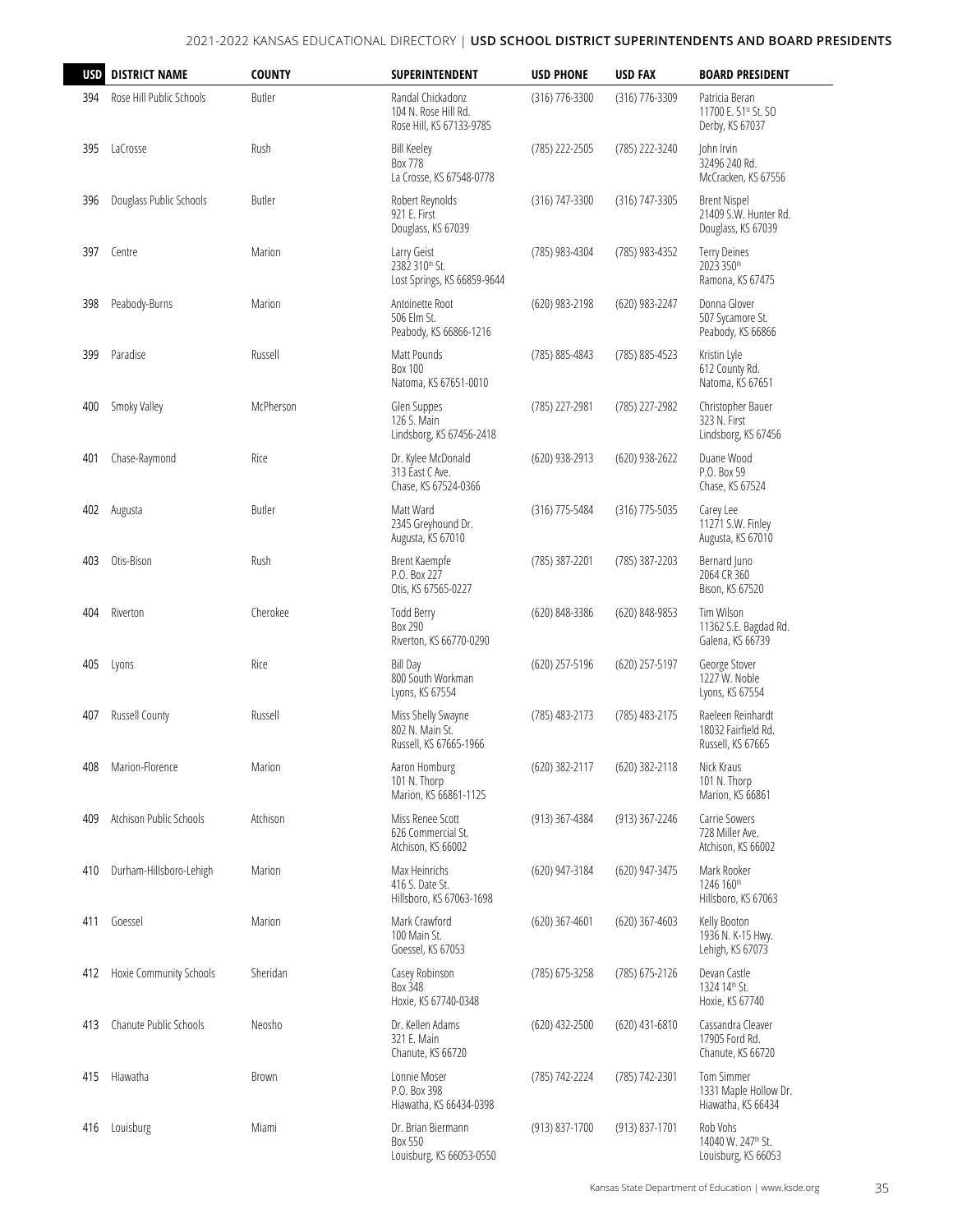| <b>USD</b> | <b>DISTRICT NAME</b>    | <b>COUNTY</b> | SUPERINTENDENT                                                         | <b>USD PHONE</b>   | <b>USD FAX</b>     | <b>BOARD PRESIDENT</b>                                           |
|------------|-------------------------|---------------|------------------------------------------------------------------------|--------------------|--------------------|------------------------------------------------------------------|
| 417        | Morris County           | Morris        | Aron Dody<br>17 Wood St.<br>Council Grove, KS 66846                    | (620) 767-5192     | (620) 213-4052     | Terry Powell<br>307 N. Mission St.<br>Council Grove, KS 66846    |
| 418        | McPherson               | McPherson     | Dr. Shiloh Vincent<br>514 North Main St.<br>McPherson, KS 67460        | (620) 241-9400     | (620) 241-9410     | Jeff Johnson<br>1474 Mohawk Rd.<br>McPherson, KS 67460           |
| 419        | Canton-Galva            | McPherson     | lim Struber<br>P.O. Box 317<br>Canton, KS 67428-0317                   | (620) 628-4901     | (620) 628-4380     | Eric Norstrom<br>2163 Mohawk Rd.<br>Galva, KS 67443              |
| 420        | Osage City              | Osage         | Troy Hutton<br>520 Main St.<br>Osage City, KS 66523-1357               | (785) 528-3176     | (785) 746-0767     | Vernon (Jay) Bailey<br>834 Romine Ridge<br>Osage City, KS 66523  |
| 421        | Lyndon                  | Osage         | <b>Brad Marcotte</b><br>P.O. Box 488<br>Lyndon, KS 66451-0488          | (785) 828-4413     | (785) 828-4413     | Eric Ratzloff<br>925 Elm<br>Lyndon, KS 66451                     |
| 422        | Kiowa County            | Kiowa         | Mark Clodfelter<br>710 S. Main St.<br>Greensburg, KS 67054             | (620) 723-2145     | (620) 723-2705     | Ki Gamble<br>16134 30 <sup>th</sup> Ave.<br>Greensburg, KS 67054 |
| 423        | Moundridge              | McPherson     | Cody Rierson<br>Box K<br>Moundridge, KS 67107-0588                     | (620) 345-5500     | (620) 345-8617     | Michael Beasley<br>526 E. Cole<br>Moundridge, KS 67107           |
| 426        | Pike Valley             | Republic      | Steve Joonas<br>Box 291<br>Scandia, KS 66966                           | (785) 335-2206     | (785) 335-2219     | Troy Isaacson<br>603 Fourth St.<br>Scandia, KS 66966             |
| 428        | Great Bend              | <b>Barton</b> | Khris Thexton<br>201 S. Patton Rd.<br>Great Bend, KS 67530-4613        | (620) 793-1500     | (620) 793-1585     | Jacquie Disque<br>201 Patton Rd.<br>Great Bend, KS 67530         |
| 429        | Troy Public Schools     | Doniphan      | Patrick McKernan<br>230 W. Poplar St.<br>Troy, KS 66087-0190           | (785) 985-3950     | (785) 985-3688     | Nikia Weber<br>645 Last Chance Rd.<br>Troy, KS 66087             |
| 430        | South Brown County      | Brown         | Jason Cline<br>522 Central Ave.<br>Horton, KS 66439-1696               | (785) 486-2611     | (785) 486-2496     | Jason Selland<br>121 S. West St.<br>Powhattan, KS 66527          |
| 431        | Hoisington              | Barton        | Patrick Crowdis<br>165 West Third St.<br>Hoisington, KS 67544-1894     | (620) 653-4134     | (620) 653-4073     | Rev Don Fisher<br>359 W. 9th St.<br>Hoisington, KS 67544         |
| 432        | Victoria                | Ellis         | Kimberly Woolf<br>1105 10th St.<br>Victoria, KS 67671                  | (785) 735-9212     | (785) 735-9208     | Tammy Lichter<br>701 Main<br>Victoria, KS 67671                  |
| 434        | Santa Fe Trail          | Osage         | Jim Lentz<br>104 S. Burlingame Ave.<br>Scranton, KS 66537              | 800-836-9525       | 800-783-4267       | Tanner Black<br>2468 W. 133rd St.<br>Carbondale, KS 66414        |
| 435        | Abilene                 | Dickinson     | Greg Brown<br>Box 639<br>Abilene, KS 67410-0639                        | (785) 263-2630     | (785) 263-7610     | Kyle Becker<br>1107 N. Olive St.<br>Abilene, KS 67410            |
| 436        | Caney Valley            | Montgomery    | <b>Blake Vargas</b><br>700 E. Bullpup Blvd.<br>Caney, KS 67333-2542    | (620) 879-9200     | (620) 879-9209     | Michael Freisberg<br>311 S. Wood<br>Caney, KS 67333              |
| 437        | Auburn Washburn         | Shawnee       | Dr. Scott McWilliams<br>5928 S.W. 53rd St.<br>Topeka, KS 66610-9451    | (785) 339-4000     | (785) 339-4025     | Michael White<br>5908 S.W. Clarion Ln.<br>Topeka, KS 66614       |
| 438        | Skyline Schools         | Pratt         | Becca Flowers<br>20269 W. Hwy 54<br>Pratt, KS 67124-8204               | $(620) 672 - 5651$ | (620) 672-9377     | Rex Robinson<br>6852 N.W. Falcon Rd.<br>Sawyer, KS 67134         |
| 439        | Sedgwick Public Schools | Harvey        | Larry A Roth<br>P.O. Box K<br>Sedgwick, KS 67135-1559                  | $(316) 772 - 5783$ | $(316) 772 - 0274$ | Michele Rowley<br>10519 S. Meridian<br>Sedgwick, KS 67135        |
| 440        | Halstead                | Harvey        | Dr. Ron Barry<br>521 W. 6 <sup>th</sup> St.<br>Halstead, KS 67056-2197 | (316) 835-2641     | (316) 835-2305     | Dr. Joy Hoofer<br>521 W. 6 <sup>th</sup><br>Halstead, KS 67056   |
| 443        | Dodge City              | Ford          | Dr. Fred Dierksen<br>P.O. Box 460<br>Dodge City, KS 67801-0460         | (620) 371-1070     | (620) 227-1687     | Lisa Killion<br>P.O. Box 460<br>Dodge City, KS 67801             |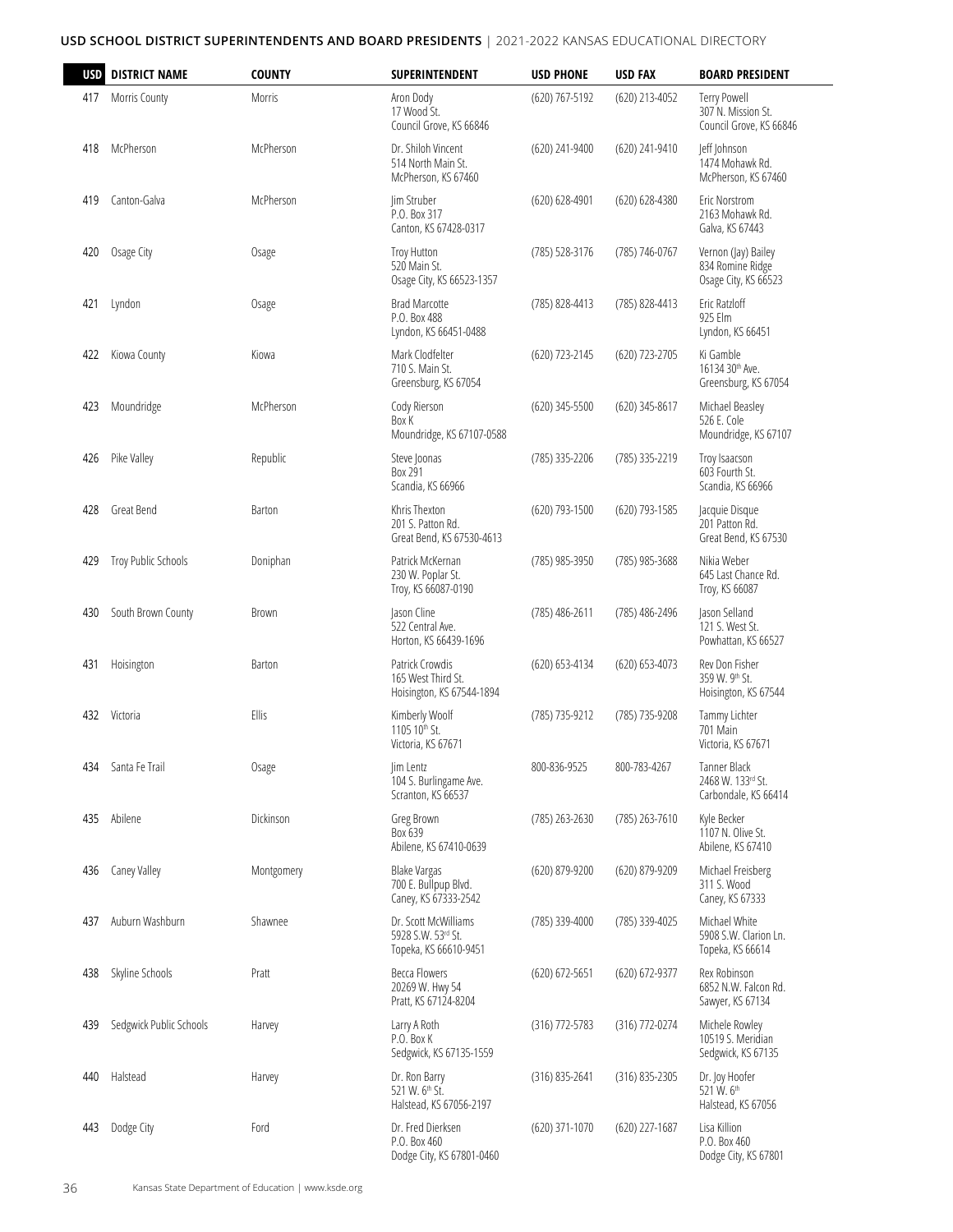| <b>USD</b> | <b>DISTRICT NAME</b>     | <b>COUNTY</b> | <b>SUPERINTENDENT</b>                                                    | USD PHONE      | <b>USD FAX</b> | <b>BOARD PRESIDENT</b>                                             |
|------------|--------------------------|---------------|--------------------------------------------------------------------------|----------------|----------------|--------------------------------------------------------------------|
| 444        | Little River             | Rice          | <b>Brent Garrison</b><br>Box 218<br>Little River, KS 67457-0218          | (620) 897-6325 | (620) 897-6788 | Derrick Herzog<br>225 25th Rd.<br>Geneseo, KS 67444                |
| 445        | Coffeyville              | Montgomery    | Dr. Craig Correll<br>615 Ellis<br>Coffeyville, KS 67337-3427             | (620) 252-6400 | (620) 252-6807 | Darrel Harbaugh<br>1222 W. 3rd<br>Coffeyville, KS 67337            |
| 446        | Independence             | Montgomery    | Rusty Arnold<br>P.O. Drawer 487<br>Independence, KS 67301-0487           | (620) 332-1800 | (620) 332-1811 | Samuel Blackard<br>2800 Regency Dr.<br>Independence, KS 67301      |
| 447        | Cherryvale               | Montgomery    | <b>Travis Githens</b><br>618 East 4th St.<br>Cherryvale, KS 67335-2306   | (620) 336-8139 | (620) 336-8133 | Mark Torkelson<br>703 E. 4th<br>Cherryvale, KS 67335               |
| 448        | Inman                    | McPherson     | Dr. Scott Friesen<br>Box 129<br>Inman, KS 67546                          | (620) 585-6441 | (620) 585-2797 | Janell Harman<br>112 43 Arrowhead Rd.<br>Inman, KS 67546           |
| 449        | Easton                   | Leavenworth   | Tim Beying<br>32502 Easton Rd.<br>Easton, KS 66020                       | (913) 651-9740 | (913) 324-5237 | Jennifer Kern<br>28067 203rd, St.<br>Leavenworth, KS 66048         |
| 450        | Shawnee Heights          | Shawnee       | Tim Hallacy<br>4401 S.E. Shawnee Heights Rd.<br>Tecumseh, KS 66542-9799  | (785) 379-5800 | (785) 379-5810 | Erica Price<br>4000 S.E. Shawnee Heights Rd.<br>Tecumseh, KS 66542 |
| 452        | <b>Stanton County</b>    | Stanton       | <b>Trent Horn</b><br>P.O. Box C<br>Johnson, KS 67855                     | (620) 492-6226 | (620) 492-1326 | Tyce McMillan<br>P.O. Box C<br>Johnson, KS 67855                   |
| 453        | Leavenworth              | Leavenworth   | Dr. Mike Roth<br>200 N. 4th<br>Leavenworth, KS 66048                     | (913) 684-1400 | (913) 684-1407 | Judith Price<br>403 N. Broadway<br>Leavenworth, KS 66048-1851      |
| 454        | Burlingame Public School | Osage         | Dr. Marcy Cassidy<br>100 Bloomquist Dr., Suite A<br>Burlingame, KS 66413 | (785) 654-3328 | (785) 654-3570 | Melissa Droege<br>10866 W. K31 Hwy<br>Burlingame, KS 66413         |
| 456        | Marais Des Cygnes Valley | Osage         | Joe Sample<br><b>Box 158</b><br>Melvern, KS 66510                        | (785) 549-3521 | (785) 549-3659 | Greg McCurdy<br>1160 W. 325th St.<br>Lebo, KS 66856                |
| 457        | Garden City              | Finney        | Dr. Steve Karlin<br>1205 Fleming St.<br>Garden City, KS 67846-4751       | (620) 805-7010 | (620) 805-7190 | Alex Wallace<br>2261 Glenwood Dr.<br>Garden City, KS 67846         |
| 458        | Basehor-Linwood          | Leavenworth   | Doug Powers<br>2008 N. 155th St.<br>Basehor, KS 66007-0282               | (913) 724-1396 | (913) 724-2709 | Dayna Miller<br>17776 157th St.<br>Basehor, KS 66007               |
| 459        | Bucklin                  | Ford          | Kelly Lampe<br>Box 8<br>Bucklin, KS 67834-0008                           | (620) 826-3828 | (620) 826-3377 | Sandra Halling<br>P.O. Box 472<br>Bucklin, KS 67834                |
| 460        | Hesston                  | Harvey        | Ben Proctor<br>P.O. Box 2000<br>Hesston, KS 67062-2000                   | (620) 327-4931 | (620) 327-7157 | Layne Frick<br>9 Bentgrass Dr.<br>Hesston, KS 67062-0215           |
| 461        | Neodesha                 | Wilson        | Juanita Erickson<br>P.O. Box 88<br>Neodesha, KS 66757-0088               | (620) 325-2610 | (620) 325-2368 | Jackie Chandler<br>6080 CR 3300<br>Neodesha, KS 66757              |
| 462        | Central                  | Cowley        | Rick Shaffer<br>P.O. Box 128<br>Burden, KS 67019-0128                    | (620) 438-2218 | (620) 438-2217 | David Loewer<br>24556 92 <sup>nd</sup> Rd.<br>Burden, KS 67019     |
| 463        | Udall                    | Cowley        | Dale Adams<br>303 South Seymour<br>Udall, KS 67146                       | (620) 782-3355 | (620) 782-9690 | James Jirak<br>2155 42 <sup>nd</sup> Rd.<br>Udall, KS 67146        |
| 464        | Tonganoxie               | Leavenworth   | Loren Feldkamp<br>330 E. 24-40 Hwy<br>Tonganoxie, KS 66086-0199          | (913) 416-1400 | (913) 416-1408 | Jim Bothwell<br>1019 Starla Ct.<br>Tonganoxie, KS 66086            |
| 465        | Winfield                 | Cowley        | Dr. Nathan Reed<br>1407 Wheat Rd.<br>Winfield, KS 67156-3691             | (620) 221-5100 | (620) 221-0508 | Edward Loeb<br>1311 Kickapoo<br>Winfield, KS 67156                 |
| 466        | <b>Scott County</b>      | Scott         | Jamie Rumford<br>704 S. College<br>Scott City, KS 67871                  | (620) 872-7600 | (620) 872-7609 | Scott Noll<br>704 S. College<br>Scott City, KS 67871               |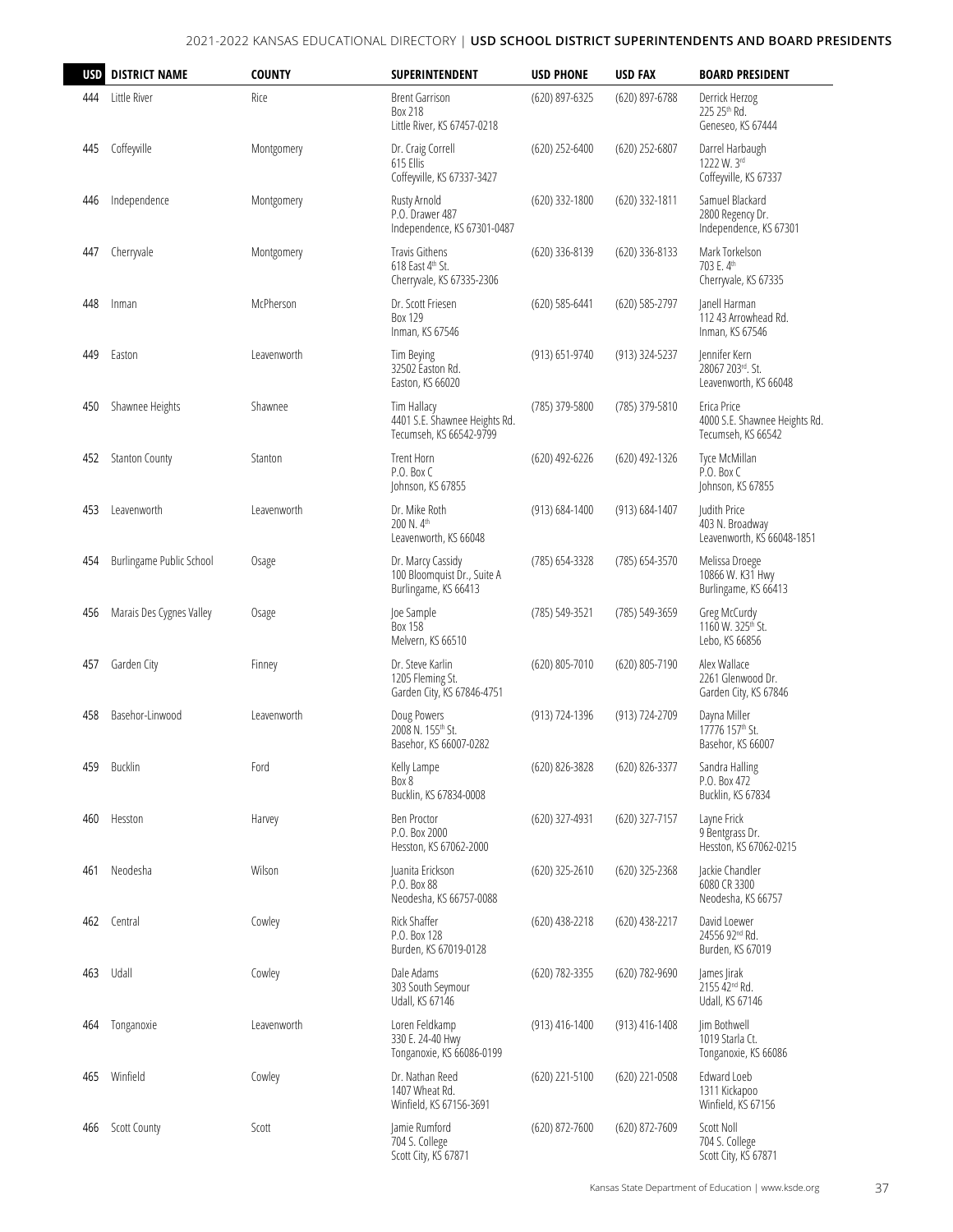| USD | <b>DISTRICT NAME</b> | <b>COUNTY</b> | <b>SUPERINTENDENT</b>                                                  | <b>USD PHONE</b>   | <b>USD FAX</b>     | <b>BOARD PRESIDENT</b>                                               |
|-----|----------------------|---------------|------------------------------------------------------------------------|--------------------|--------------------|----------------------------------------------------------------------|
| 467 | Leoti                | Wichita       | Lori Maxwell<br>Box 967<br>Leoti, KS 67861-0967                        | (620) 375-4677     | (620) 375-2304     | James Myers<br>209 S. Indian Rd.<br>Leoti, KS 67861                  |
| 468 | Healy Public Schools | Lane          | leff lones<br>5006 North Dodge Rd.<br>Healy, KS 67850                  | (620) 398-2248     |                    | Alex O'Rourke<br>1008 W. Woodbury<br>Healy, KS 67850                 |
| 469 | Lansing              | Leavenworth   | Dan Wessel<br>200 E. Mary St.<br>Lansing, KS 66043-1633                | (913) 727-1100     | (913) 727-1619     | John Dalbey<br>200 E. Mary St.<br>Lansing, KS 66043                  |
| 470 | Arkansas City        | Cowley        | Dr. Ron Ballard<br>P.O. Box 1028<br>Arkansas City, KS 67005            | (620) 441-2000     | $(620)$ 441-2009   | Jon Oak<br>9852 268th Dr.<br>Arkansas City, KS 67005                 |
| 471 | Dexter               | Cowley        | <b>KB Criss</b><br>P.O. Box 97<br>Dexter, KS 67038-0097                | (620) 876-5415     | (620) 876-5548     | Rich Helsel<br><b>Box 188</b><br>Dexter, KS 67038-0037               |
| 473 | Chapman              | Dickinson     | Kevin Suther<br>P.O. Box 249<br>Chapman, KS 67431-0249                 | (785) 922-6521     | (785) 922-6446     | Brenda Edleston<br>2269 2900 Ave.<br>Chapman, KS 67431               |
| 474 | Haviland             | Kiowa         | Dr. Mary Jo Taylor<br>P.O. Box 243<br>Haviland, KS 67059-0243          | (620) 862-5256     | (620) 862-5260     | Diane Thompson<br>602 N. Topeka<br>Haviland, KS 67059                |
| 475 | Geary County Schools | Geary         | Dr. Reginald Eggleston<br>P.O. Box 370<br>Junction City, KS 66441-0370 | (785) 717-4000     | (785) 717-4003     | Dr. Anwar Khoury<br>123 N. Eisenhower Dr.<br>Junction City, KS 66441 |
| 476 | Copeland             | Gray          | Jay Zehr<br>Box 156<br>Copeland, KS 67837                              | (620) 668-5565     | $(620)$ 668-5568   | Rob Smith<br>Box 156<br>Copeland, KS 67837                           |
| 477 | Ingalls              | Gray          | Randy Rockhold<br>P.O. Box 99<br>Ingalls, KS 67853-0099                | $(620)$ 335-5136   | (620) 335-5678     | <b>Brian Beavers</b><br>01806 E. Hwy 50<br>Pierceville, KS 67868     |
| 479 | Crest                | Anderson      | Shane Walter<br>P.O. Box 305<br>Colony, KS 66015-0305                  | (620) 852-3540     | (620) 852-3542     | Travis Church<br>13506 S.E. Vermont Rd.<br>Kincaid, KS 66039         |
| 480 | Liberal              | Seward        | Dr. Todd Carter<br><b>Box 949</b><br>Liberal, KS 67905-0949            | $(620) 604 - 1010$ | $(620) 604 - 1011$ | Stewart Cauble<br>Box 949<br>Liberal, KS 67905-0949                  |
| 481 | Rural Vista          | Dickinson     | Ronald Meitler<br>Box 98<br>White City, KS 66872-0098                  | (785) 349-2964     | (785) 349-2965     | <b>Tracy Schmidt</b><br>420 Adolph St.<br>White City, KS 66872       |
| 482 | Dighton              | Lane          | Angela Lawrence<br>Box 878<br>Dighton, KS 67839-0878                   | (620) 397-2835     | (620) 397-5932     | Zach Dowell<br>P.O. Box 403<br>Dighton, KS 67839                     |
| 483 | Kismet-Plains        | Seward        | Dan Frisby<br>P.O. Box 760<br>Plains, KS 67869-0760                    | (620) 563-7103     | (620) 563-7348     | Stan Reiss<br>20570 Hwy 160<br>Plains, KS 67869                      |
| 484 | Fredonia             | Wilson        | Brian Smith<br>P.O. Box 539<br>Fredonia, KS 66736-0539                 | (620) 378-4177     | (620) 378-4345     | Miranda Dinkel<br>1319 Robinson<br>Fredonia, KS 66736                |
| 487 | Herington            | Dickinson     | Donalyn Biehler<br>19 North Broadway<br>Herington, KS 67449-2430       | (785) 258-2263     | (785) 258-2982     | Amy Thibodeau<br>104 S. D St.<br>Herington, KS 67449                 |
| 489 | Hays                 | Ellis         | Ron Wilson<br>323 W. 12 <sup>th</sup> St.<br>Hays, KS 67601-3893       | (785) 623-2400     | (785) 623-2409     | Tammy Wellbrock<br>1720 Wheatland Dr.<br>Hays, KS 67601              |
| 490 | El Dorado            | Butler        | Teresa Tosh<br>124 West Central Ave.<br>El Dorado, KS 67042-2138       | $(316)$ 322-4800   | $(316)$ 322-4801   | Sharon Waugh<br>301 S. Star<br>El Dorado, KS 67042                   |
| 491 | Eudora               | Douglas       | Stuwart Moeckel<br>Box 500<br>Eudora, KS 66025-0500                    | (785) 542-4910     | (785) 542-4909     | Mark Chrislip<br>1310 Winchester Rd, P.O. 500<br>EUDORA, KS 66025    |
| 492 | Flinthills           | Butler        | Jeremy Boldra<br><b>Box 188</b><br>Rosalia, KS 67132-0188              | (620) 476-2237     | (620) 476-2253     | Justin Grunder<br>9394 N.E. 150th<br>Cassoday, KS 66842              |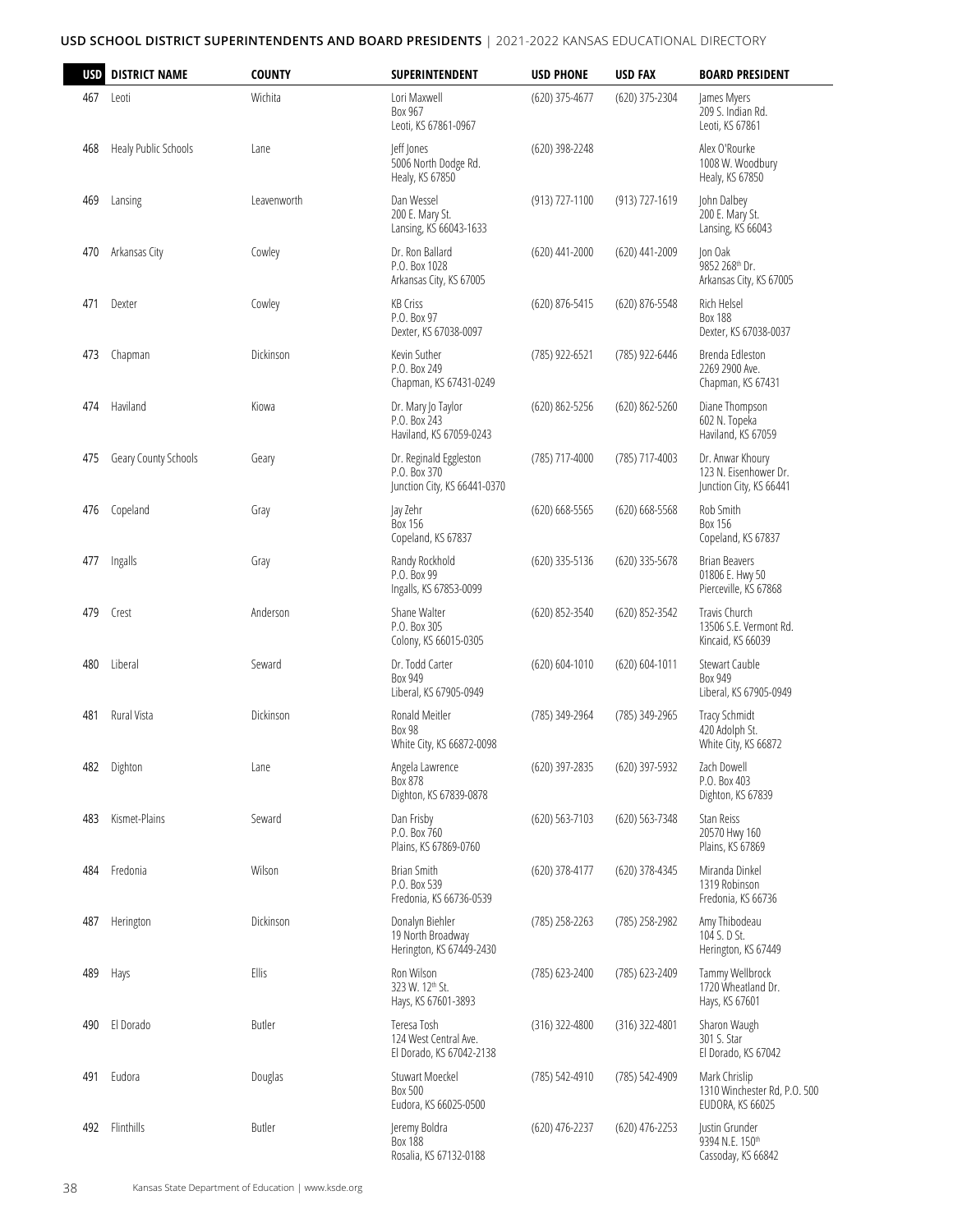| <b>USD</b> | <b>DISTRICT NAME</b>  | <b>COUNTY</b> | SUPERINTENDENT                                                               | <b>USD PHONE</b> | <b>USD FAX</b>     | <b>BOARD PRESIDENT</b>                                                 |
|------------|-----------------------|---------------|------------------------------------------------------------------------------|------------------|--------------------|------------------------------------------------------------------------|
| 493        | Columbus              | Cherokee      | Dr. Brian Smith<br>802 South High School Ave.<br>Columbus, KS 66725-1674     | (620) 429-3661   | (620) 429-2673     | Robin Wells<br>531 W. Maple St.<br>Columbus, KS 66725                  |
| 494        | Syracuse              | Hamilton      | Paul Larkin<br>P.O. Box 1187<br>Syracuse, KS 67878-1187                      | (620) 384-7872   | (620) 384-7692     | Thad DeWeese<br>P.O. Box 663<br>Syracuse, KS 67878                     |
| 495        | Ft Larned             | Pawnee        | <b>Bryce Wachs</b><br>120 East 6th<br>Larned, KS 67550                       | (620) 285-3185   | (620) 804-4100     | Charles Tabler<br>120 E. 6th<br>Larned, KS 67550                       |
| 496        | Pawnee Heights        | Pawnee        | <b>Brian Spencer</b><br>P.O. Box 98<br>Rozel, KS 67574                       | (620) 527-4212   | (620) 527-4515     | Jeff Holste<br>1455 345th Ave.<br>Burdett, KS 67523                    |
| 497        | Lawrence              | Douglas       | Dr. Anthony Lewis<br>110 McDonald Dr.<br>Lawrence, KS 66044-1063             | (785) 832-5000   | (785) 832-5016     | Erica Hill<br>110 McDonald Dr.<br>Lawrence, KS 66044                   |
| 498        | Valley Heights        | Marshall      | Melissa Kennedy<br>2274 6th Rd.<br>Blue Rapids, KS 66411                     | (785) 363-2398   |                    | Sharon Osborne<br>709 Cooley St.<br>Blue Rapids, KS 66411              |
| 499        | Galena                | Cherokee      | Dr. Trey Moeller<br>702 E. 7th St.<br>Galena, KS 66739                       | (620) 783-4499   | (620) 783-5547     | Mike Gibson<br>4274 S. .E. 105th Ave.<br>Galena, KS 66739              |
| 500        | Kansas City           | Wyandotte     | Dr. Anna Stubblefield<br>2010 N. 59th St.<br>Kansas City, KS 66104           | (913) 551-3200   | (913) 551-3217     | Randy Lopez<br>3115 Connor Ave.<br>Kansas City, KS 66106               |
| 501        | Topeka Public Schools | Shawnee       | Dr. Tiffany Anderson<br>624 S.W. 24th<br>TOPEKA, KS 66611-1294               | (785) 295-3000   | (785) 575-6161     | Rev. John Williams<br>624 S.W. 24th<br>Topeka, KS 66611-1294           |
| 502        | Lewis                 | Edwards       | Mike McDermeit<br>P.O. Box 97<br>Lewis, KS 67552-0097                        | (620) 324-5547   | (620) 324-5297     | Bobi Cross<br>200 Sunnyside St.<br>Lewis, KS 67552                     |
| 503        | Parsons               | Labette       | Lori Ray<br>Box 1056<br>Parsons, KS 67357-1056                               | (620) 421-5950   | (620) 421-5954     | Dr. Jeffrey Quirin<br>1627 23000 Rd.<br>Parsons, KS 67357              |
| 504        | Oswego                | Labette       | Douglas Beisel<br>P.O. Box 129<br>Oswego, KS 67356-0129                      | (620) 795-2126   | (620) 795-4871     | Lewis Riley<br>11062 Wallace Rd.<br>Oswego, KS 67356                   |
| 505        | Chetopa-St. Paul      | Labette       | Craig Bagshaw<br>430 Elm St.<br>Chetopa, KS 67336-8852                       | (620) 236-7244   | (620) 236-4271     | Roberta Carter<br>430 Elm St.<br>Chetopa, KS 67336                     |
| 506        | Labette County        | Labette       | Dr. John Wyrick<br>Box 189<br>Altamont, KS 67330-0189                        | (620) 784-5326   | (620) 784-5879     | Jessie Foister<br>840 7000 Rd.<br>Edna, KS 67342                       |
| 507        | Satanta               | Haskell       | Mike Ward<br>Box 279<br>Satanta, KS 67870-0279                               | (620) 649-2234   | $(620) 649 - 2668$ | Stephanie Anton<br>2136 GG Rd.<br>Satanta, KS 67870                    |
| 508        | <b>Baxter Springs</b> | Cherokee      | David Pendergraft<br>1108 Military Ave.<br>Baxter Springs, KS 66713          | (620) 856-2375   | (620) 856-3943     | <b>Brandon Williams</b><br>808 E. 18th<br>Baxter Springs, KS 66713     |
| 509        | South Haven           | Sumner        | Dorsey Burgess<br>P.O. Box 229<br>South Haven, KS 67140-0229                 | (620) 892-5215   | (620) 892-5814     | Steven Nicholson<br>P.O. Box 161<br>South Haven, KS 67140              |
| 511        | Attica                | Harper        | Mike Sanders<br>P.O. Box 415<br>Attica, KS 67009-0415                        | (620) 254-7915   | (620) 254-7872     | Jolene Peterson<br>972 N.W. 60th Rd.<br>Attica, KS 67009               |
| 512        |                       |               | Dr. Michelle Hubbard<br>8200 W. 71 St.<br>Shawnee Mission, KS 66204-<br>1798 | (913) 993-6200   | (913) 993-6230     | <b>Heather Ousley</b><br>8200 W. 71st St.<br>Shawnee Mission, KS 66204 |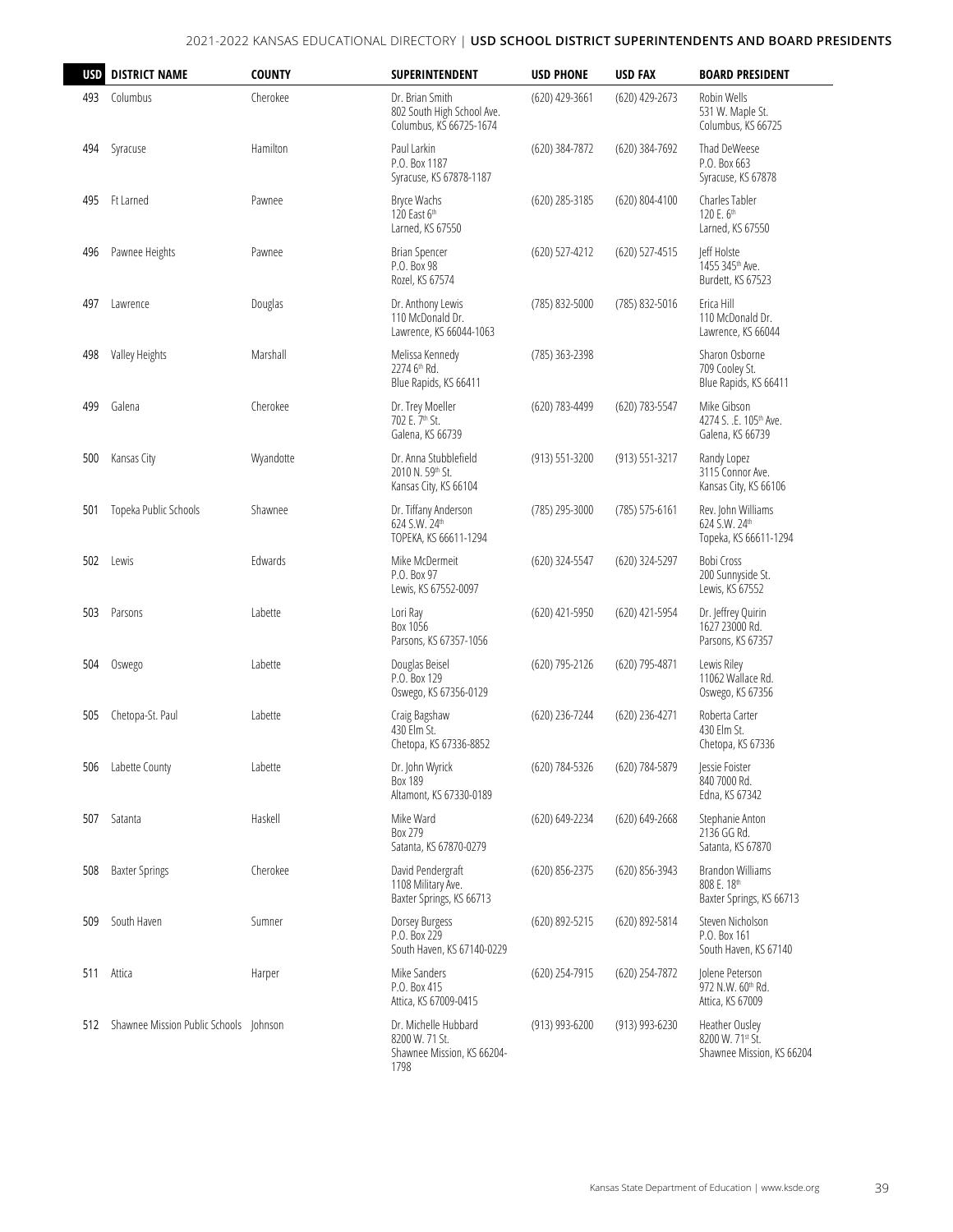# 2021-2022 KANSAS EDUCATIONAL DIRECTORY **USD SUPERINTENDENTS**

Alphabetical by last name.

| <b>LAST NAME</b> | <b>FIRST NAME</b> | <b>DISTRICT</b>               | <b>USD</b> | <b>LAST NAME</b> | <b>FIRST NAME</b> | <b>DISTRICT</b>               | <b>USD</b> |
|------------------|-------------------|-------------------------------|------------|------------------|-------------------|-------------------------------|------------|
| Adams            | Dale              | Udall                         | 463        | Clark            | Rustin Dr.        | Argonia Public Schools        | 359        |
| Adams            | Kellen            | Chanute Public Schools        | 413        | Clark            | Bill              | <b>Mission Valley</b>         | 330        |
| Anderson         | Tiffany Dr.       | Topeka Public Schools         | 501        | Clark            | Greg              | Central Plains                | 112        |
| Anderson         | Ashley            | Pretty Prairie                | 311        | Cline            | Jason             | South Brown County            | 430        |
| Anderson-Harder  | Allison Dr.       | Emporia                       | 253        | Clodfelter       | Mark              | Kiowa County                  | 422        |
| Angelos          | Shelly            | Brewster                      | 314        | Cobbs            | Ryan Dr.          | Ottawa                        | 290        |
| Applegate        | Joel Dr.          | Oberlin                       | 294        | Cook             | Cheryl            | Moscow Public Schools         | 209        |
| Argabright       | Mike Dr.          | Southern Lyon County          | 252        | Cooper           | Chris             | Clearwater                    | 264        |
| Arnberger        | Kelly Dr.         | <b>Belle Plaine</b>           | 357        | Correll          | Craig Dr.         | Coffeyville                   | 445        |
| Arnold           | Rusty             | Independence                  | 446        | Couch            | Mike              | Marysville                    | 364        |
| Bagshaw          | Craig             | Chetopa-St. Paul              | 505        | Couchman         | Cindy             | Buhler                        | 313        |
| Baker            | Art               | Clifton-Clyde                 | 224        | Coup             | Justin            | Solomon                       | 393        |
| Ballard          | Ron Dr.           | Arkansas City                 | 470        | Cox              | Jon               | <b>Blue Valley</b>            | 384        |
| Barrett          | John              | Rolla                         | 217        | Crawford         | Jason             | Elk Valley                    | 283        |
| Barry            | Ron Dr.           | Halstead                      | 440        | Crawford         | Mark              | Goessel                       | 411        |
| Bauer            | Blaise            | Girard                        | 248        | Crenshaw         | Scott             | Lincoln                       | 298        |
| Becker           | Traci             | Stafford                      | 349        | Criss            | K.B.              | Dexter                        | 471        |
| Beisel           | Doug              | Oswego                        | 504        | Crowdis          | Patrick           | Hoisington                    | 431        |
| Bergsten         | Lamar             | <b>Triplains</b>              | 275        | Custer           | Lance             | Minneola                      | 219        |
| Berry            | Todd              | Riverton                      | 404        | Dain             | Jessica Dr.       | Piper-Kansas City             | 203        |
| Beying           | Tim               | Easton                        | 449        | Damman           | Troy              | Erie-Galesburg                | 101        |
| Biehler          | Donalyn           | Herington                     | 487        | Dandoy           | Jason Dr.         | Turner-Kansas City            | 202        |
| Biermann         | Brian Dr.         | Louisburg                     | 416        | Davies           | Robert            | Holton                        | 336        |
| Biermann         | Bill              | Goodland                      | 352        | Davis            | Aaric             | Royal Valley                  | 337        |
| Blair            | Robert W.         | North Lyon County             | 251        | Day              | Bill              | Lyons                         | 405        |
| Blome            | Donald            | Garnett                       | 365        | Deighton         | Dale              | Graham County                 | 281        |
| Bockwinkel       | Ken               | Oakley                        | 274        | Desormiers       | Tavis             | Wakeeney                      | 208        |
| Bohaty           | Heather           | Derby                         | 260        | Dierksen         | Fred Dr.          | Dodge City                    | 443        |
| Boldra           | Jeremy            | Flinthills                    | 492        | Dody             | Aron              | Morris County                 | 417        |
| Bolen            | <b>Bruce</b>      | Wallace County Schools        | 241        | Dorathy          | Paul              | <b>Baldwin City</b>           | 348        |
| Boley            | Rex               | Rock Hills                    | 107        | Edmundsen        | Sherri            | Cheylin                       | 103        |
| Bollinger        | Rex               | Prairie View                  | 362        | Eggleston        | Reginald Dr.      | Geary County Schools          | 475        |
| Bradbury         | Ryan              | Wellsville                    | 289        | Elliott          | J.B.              | Perry Public Schools          | 343        |
| <b>Breese</b>    | Quentin           | Concordia                     | 333        | Ensley           | Jay Dr.           | Mulvane                       | 263        |
| <b>Brenn</b>     | Katina            | Colby Public Schools          | 315        | Ensminger        | Kim               | Marmaton Valley               | 256        |
| Brown            | Greg              | Abilene                       | 435        | Erickson         | Juanita           | Neodesha                      | 461        |
| Brown            | Kurt              | Quinter Public Schools        | 293        | Eslinger         | Tyson             | Deerfield                     | 216        |
| <b>Bruce</b>     | Mindy             | Renwick                       | 267        | Evans            | Todd              | Prairie Hills                 | 113        |
| <b>Bruce</b>     | Rex               | Sublette                      | 374        | Exline           | Linn              | Salina                        | 305        |
| Brungardt        | Daniel            | Bonner Springs - Edwardsville | 204        | Fager            | Stacey            | Iola                          | 257        |
| Buck             | Mark              | Barber County North           | 254        | Feldkamp         | Loren             | Tonganoxie                    | 464        |
| Burchett         | Justin            | Osawatomie                    | 367        | Flowers          | Becca             | Skyline Schools               | 438        |
| Burgess          | Dorsey            | South Haven                   | 509        | Folks            | Mike              | Hutchinson Public Schools     | 308        |
| Burke            | Wayne Dr.         | Spring Hill                   | 230        | Friesen          | Scott             | Inman                         | 448        |
| Burke            | Martin            | West Elk                      | 282        | Frisby           | Dan               | Kismet-Plains                 | 483        |
| Burton           | Corey             | Ellis                         | 388        | Gaddis           | Andrew Dr.        | Atchison Co Community Schools | 377        |
| Carter           | Todd Dr.          | Liberal                       | 480        | Garrison         | <b>Brent</b>      | Little River                  | 444        |
| Cassidy          | Marcy Dr.         | Burlingame Public School      | 454        | Gehring          | Lisa              | Plainville                    | 270        |
| Chaney           | Doug              | Hodgeman County Schools       | 227        | Geist            | Larry             | Centre                        | 397        |
| Chickadonz       | Randal            | Rose Hill Public Schools      | 394        | Gerber           | Joe               | Remington - Whitewater        | 206        |

Sept. 14, 2021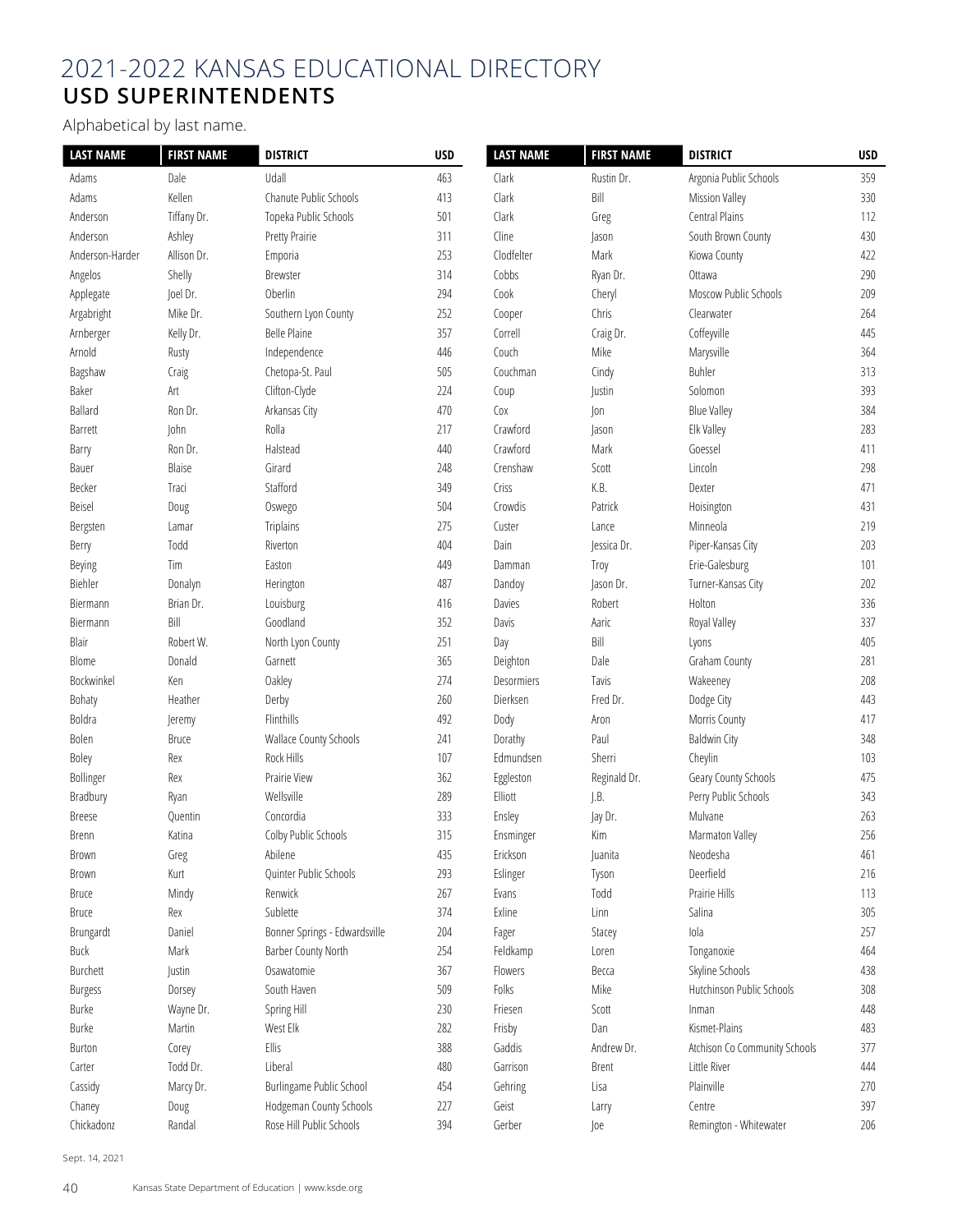#### 2021-2022 KANSAS EDUCATIONAL DIRECTORY | **USD Superintendents in Alphabetical Order**

| <b>LAST NAME</b> | <b>FIRST NAME</b> | <b>DISTRICT</b>                                | <b>USD</b> | <b>LAST NAME</b> | <b>FIRST NAME</b> | <b>DISTRICT</b>                                | <b>USD</b> |
|------------------|-------------------|------------------------------------------------|------------|------------------|-------------------|------------------------------------------------|------------|
| Gibson           | Cory Dr.          | Valley Center Public Schools                   | 262        | Laver            | Travis            | Pleasanton                                     | 344        |
| Githens          | Travis B.         | Cherryvale                                     | 447        | Lawrence         | Angela            | Dighton                                        | 482        |
| Goracke          | im                | Sterling                                       | 376        | Lentz            | im                | Santa Fe Trail                                 | 434        |
| Gorman           | Greg              | Northeast                                      | 246        | Lewis            | Anthony Dr.       | Lawrence                                       | 497        |
| Gower            | Michael           | Phillipsburg                                   | 325        | Lilly            | Steve             | McLouth                                        | 342        |
| Gower            | Michael           | Logan                                          | 326        | Logan            | Kevin             | Rock Creek                                     | 323        |
| Grinstead        | Glenna            | Chase County                                   | 284        | Lovesee          | Joel              | Bluestem                                       | 205        |
| Grover           | David             | Cheney                                         | 268        | Lowry            | Bill              | Stockton                                       | 271        |
| Hall             | Keith             | Thunder Ridge Schools                          | 110        | Lyder            | Larry             | Republic County                                | 109        |
| Hallacy          | Tim               | Shawnee Heights                                | 450        | Lysell           | Larry             | Palco                                          | 269        |
| Hamon            | John              | Kinsley-Offerle                                | 347        | Mann             | Greg              | Wamego                                         | 320        |
| Hansford         | Kevin             | Kingman - Norwich                              | 331        | Marcotte         | Brad              | Lyndon                                         | 421        |
| Hanzlicek        | Volora Dr.        | Valley Falls                                   | 338        | Marshall         | Craig             | Burlington                                     | 244        |
| Happer           | Pat               | Jefferson West                                 | 340        | Maxwell          | Lori              | Leoti                                          | 467        |
| Harshberger      | Kenneth           | Meade                                          | 226        | McDermeit        | Mike              | Lewis                                          | 502        |
| Harwood          | Frank             | De Soto                                        | 232        | McDonald         | Kylee             | Chase-Raymond                                  | 401        |
| Hatfield         | Adam              | Wellington                                     | 353        | McEwen           | Dustin            | Smith Center                                   | 237        |
| Heinrichs        | Max               | Durham-Hillsboro-Lehigh                        | 410        | McKernan         | Patrick           | Troy Public Schools                            | 429        |
| Helfrich         | Tony              | Pratt                                          | 382        | McKinney         | <b>Betsy</b>      | Fairfield                                      | 310        |
| Henry            | Justin B. Dr.     | Goddard                                        | 265        | McWilliams       | Scott Dr.         | Auburn-Washburn                                | 437        |
| Hersh            | Jeff              | Haysville                                      | 261        | Meek             | Matt              | Paola                                          | 368        |
| Hessong          | Ted               | Fort Scott                                     | 234        | Meitler          | Ron               | Rural Vista                                    | 481        |
| Higgins          | Chad Dr.          | Maize                                          | 266        | Merrigan         | Tonya Dr.         | <b>Blue Valley</b>                             | 229        |
| Hill             | Kay               | Chautauqua County Community                    | 286        | Meyer            | Josh              | St John-Hudson                                 | 350        |
| Hinrichs         | Nathan            | Central Heights                                | 288        | Miller           | Mylo Dr.          | South Barber                                   | 255        |
| Homburg          | Aaron             | Marion-Florence                                | 408        | Miner            | Brad              | Cherokee                                       | 247        |
| Horn             | Trenton           | <b>Stanton County</b>                          | 452        | Mispagel         | Keith A. Dr.      | Fort Leavenworth                               | 207        |
| Howard           | <b>Bret</b>       | Uniontown                                      | 235        | Moeckel          | Stu               | Eudora                                         | 491        |
| Howard           | im                | North Jackson                                  | 335        | Moeller          | Trey Dr.          | Galena                                         | 499        |
| Howie            | Adrian            | Hugoton Public Schools                         | 210        | Moser            | Lonnie            | Hiawatha                                       | 415        |
| Hoyt             | Scott             | Eureka                                         | 389        | Murphy           | Clay              | Conway Springs                                 | 356        |
| Hubbard          | Michelle Dr.      | Shawnee Mission Public Schools                 | 512        | Myers            | Scott Dr.         | Holcomb                                        | 363        |
| Hutton           | Troy              | Osage City                                     | 420        | Nelson           | Brett             | Clay County                                    | 379        |
| Irwin            | Pamela            | Twin Valley                                    | 240        | Newman           | Mike              | Doniphan West Schools                          | 111        |
| Jacobs           | Ben               | Ellinwood Public Schools                       | 355        | Nicholson        | Cherie            | Fowler                                         | 225        |
| Jamison          | Alan              | Caldwell                                       | 360        | Niehues          | John              | Greeley County Schools                         | 200        |
|                  |                   | Waconda                                        | 272        | Nightengale      | Curtis            | Nickerson - South Hutchinson                   | 309        |
| Janssen          | Jesse<br>Denise   |                                                | 339        | Noble            | Steve Dr.         | Seaman                                         | 345        |
| Jennings         | Jeff              | Jefferson County North<br>Healy Public Schools | 468        | O'Dea            | Denise            | Washington Co. Schools                         | 108        |
| Jones            | Jeff              | Western Plains                                 | 106        |                  | Steve Dr.         | Woodson                                        | 366        |
| Jones            |                   |                                                |            | Pegram           |                   |                                                |            |
| Joonas           | Steve             | Pike Valley                                    | 426        | Pendergraft      | David             | <b>Baxter Springs</b>                          | 508        |
| <b>lowers</b>    | Stephen           | Madison-Virgil                                 | 386        | Penka            | Mark              | St Francis Community Schools<br>Southern Cloud | 297        |
| Kaempfe          | Brent             | Otis-Bison                                     | 403        | Perkins          | Roger             | Oskaloosa Public Schools                       | 334        |
| Karlin           | Steve Dr.         | Garden City                                    | 457        | Pfau             | Jon               |                                                | 341        |
| Kastle           | Mike              | Altoona-Midway                                 | 387        | Polk             | Dan               | Onaga-Havensville-Wheaton                      | 322        |
| Keeley           | Bill              | LaCrosse                                       | 395        | Potter           | Don               | Circle                                         | 375        |
| Kennedy          | Melissa           | Valley Heights                                 | 498        | Pounds           | Matt              | Paradise                                       | 399        |
| Kohlman          | Darrel            | Nemaha Central                                 | 115        | Powers           | Doug              | Basehor-Linwood                                | 458        |
| Kraus            | Gary              | Grinnell Public Schools                        | 291        | Proctor          | Ben               | Hesston                                        | 460        |
| Kraus            | Gary              | Wheatland                                      | 292        | Proffitt         | Richard           | Pittsburg                                      | 250        |
| Lacock           | Kerry             | Kaw Valley                                     | 321        | Ray              | Lori A.           | Parsons                                        | 503        |
| Lampe            | Kelly             | Bucklin                                        | 459        | Reed             | Nathan Dr.        | Winfield                                       | 465        |
| Langdon          | Troy              | Osborne County                                 | 392        | Reed             | Robert            | Cunningham                                     | 332        |
| Lanning          | Josh              | Ellsworth                                      | 327        | Reese            | Corey             | Lebo-Waverly                                   | 243        |
| Larkin           | Paul              | Syracuse                                       | 494        | Reinhardt        | Derek             | Ness City                                      | 303        |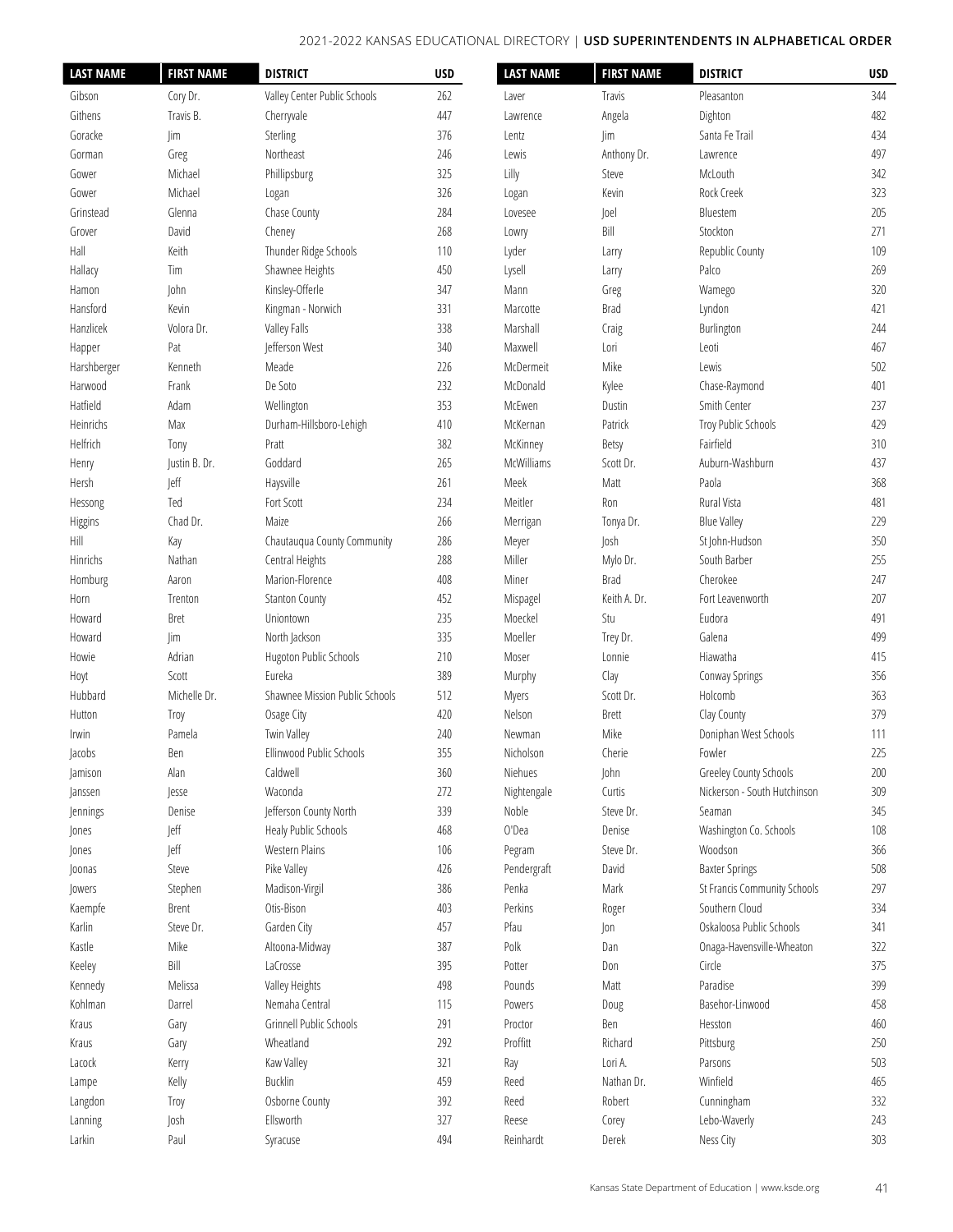## **USD Superintendents in Alphabetical Order** | 2021-2022 KANSAS EDUCATIONAL DIRECTORY

| <b>LAST NAME</b> | <b>FIRST NAME</b> | <b>DISTRICT</b>          | <b>USD</b> | <b>LAST NAME</b> | <b>FIRST NAME</b> | <b>DISTRICT</b>      | USD |
|------------------|-------------------|--------------------------|------------|------------------|-------------------|----------------------|-----|
| Reynolds         | Robert            | Douglass Public Schools  | 396        | Vignery          | Chris             | North Ottawa County  | 239 |
| Rhodd            | Lance             | Cedar Vale               | 285        | Vincent          | Shiloh Dr.        | McPherson            | 418 |
| Rice             | Paula             | Ashland                  | 220        | Wachs            | Bryce             | Fort Larned          | 495 |
| Richardson       | Rex               | Elkhart                  | 218        | Wade             | Marvin Dr.        | Manhattan-Ogden      | 383 |
| Rierson          | Cody              | Moundridge               | 423        | Walter           | Shane             | Crest                | 479 |
| Rinehart         | Greg              | Macksville               | 351        | Ward             | Matt              | Augusta              | 402 |
| Robinson         | Casey             | Hoxie Community Schools  | 412        | Ward             | Mike              | Satanta              | 507 |
| Rockhold         | Randy             | Ingalls                  | 477        | Waters           | Michael S. Dr.    | Cimarron-Ensign      | 102 |
| Rogers           | Matt              | Vermillion               | 380        | Wedel            | Clark             | Haven Public Schools | 312 |
| Ronen            | Mike              | Hamilton                 | 390        | Welshhon         | Mary Ellen        | Golden Plains        | 316 |
| Root             | Antoinette        | Peabody-Burns            | 398        | Wessel           | Dan               | Lansing              | 469 |
| Roth             | Dr. Mike          | Leavenworth              | 453        | Wheeler          | Amber Dr.         | Humboldt             | 258 |
| Roth             | Larry A.          | Sedgwick Public Schools  | 439        | Whetzal          | John              | Riverside            | 114 |
| Rother           | Amy               | Weskan                   | 242        | White            | <b>Brett</b>      | Andover              | 385 |
| Rowley           | <b>Brian</b>      | Ell-Saline               | 307        | Williams         | Cliff             | <b>Riley County</b>  | 378 |
| Roy              | Corey             | Norton Community Schools | 211        | Wilson           | Cathi Dr.         | Oxford               | 358 |
| Rumford          | Jamie             | <b>Scott County</b>      | 466        | Wilson           | Ron               | Hays                 | 489 |
| Sample           | Joe               | Marais Des Cygnes Valley | 456        | Womack           | <b>Brad</b>       | Silver Lake          | 372 |
| Sanders          | Mike              | Attica                   | 511        | Woolf            | Kimberly          | Victoria             | 432 |
| Schmidt          | Lee               | <b>Barnes</b>            | 223        | Wyrick           | John Dr.          | Labette County       | 506 |
| Scott            | Renee             | Atchison Public Schools  | 409        | Yeager           | Brent Dr.         | Olathe               | 233 |
| Shaffer          | Rick              | Central                  | 462        | Younger          | David             | Ulysses              | 214 |
| Simoncic         | Rick              | Frontenac Public Schools | 249        | Zehr             | Jay               | Montezuma            | 371 |
| Simoneau         | Joan              | Burrton                  | 369        | Zehr             | Jay               | Copeland             | 476 |
| Smith            | Brian             | Columbus                 | 493        |                  |                   |                      |     |
| Smith            | <b>Brian</b>      | Fredonia                 | 484        |                  |                   |                      |     |
| Spencer          | <b>Brian</b>      | Pawnee Heights           | 496        |                  |                   |                      |     |
| Starnes          | <b>Brad</b>       | Wabaunsee                | 329        |                  |                   |                      |     |
| Stecklein        | Jude              | Sylvan Grove             | 299        |                  |                   |                      |     |
| Stegman          | Daryl             | Spearville               | 381        |                  |                   |                      |     |
| Stessman         | Martin R. Dr.     | Lakin                    | 215        |                  |                   |                      |     |
| Stoddard         | Eric              | Rawlins County           | 105        |                  |                   |                      |     |
| Stranathan       | Pam               | Gardner Edgerton         | 231        |                  |                   |                      |     |
| Struber          | im                | Canton-Galva             | 419        |                  |                   |                      |     |
| Stubblefield     | Anna Dr.          | Kansas City              | $500\,$    |                  |                   |                      |     |
| Stumpf           | Roger             | Southeast of Saline      | 306        |                  |                   |                      |     |
| Suppes           | Glen              | Smoky Valley             | 400        |                  |                   |                      |     |
| Suther           | Kevin             | Chapman                  | 473        |                  |                   |                      |     |
| Swartz           | Josh              | Chaparral Schools        | 361        |                  |                   |                      |     |
| Swayne           | Shelly            | Russell County           | 407        |                  |                   |                      |     |
| Taylor           | Mary Jo Dr.       | Haviland                 | 474        |                  |                   |                      |     |
| Tharman          | Ken               | Northern Valley          | 212        |                  |                   |                      |     |
| Theurer          | Ty                | Comanche County          | 300        |                  |                   |                      |     |
| Thexton          | Khris             | Great Bend               | 428        |                  |                   |                      |     |
| Thomas           | Shawn             | Jayhawk                  | 346        |                  |                   |                      |     |
| Thompson         | Alicia Dr.        | Wichita                  | 259        |                  |                   |                      |     |
| Thomsen          | Matt              | LeRoy-Gridley            | 245        |                  |                   |                      |     |
| Tosh             | Teresa            | El Dorado                | 490        |                  |                   |                      |     |
| Travis           | Jeff              | Beloit                   | 273        |                  |                   |                      |     |
| Turner           | Jerry             | West Franklin            | 287        |                  |                   |                      |     |
| Van Ranken       | Fred              | Newton                   | 373        |                  |                   |                      |     |
| Vargas           | Blake             | Caney Valley             | 436        |                  |                   |                      |     |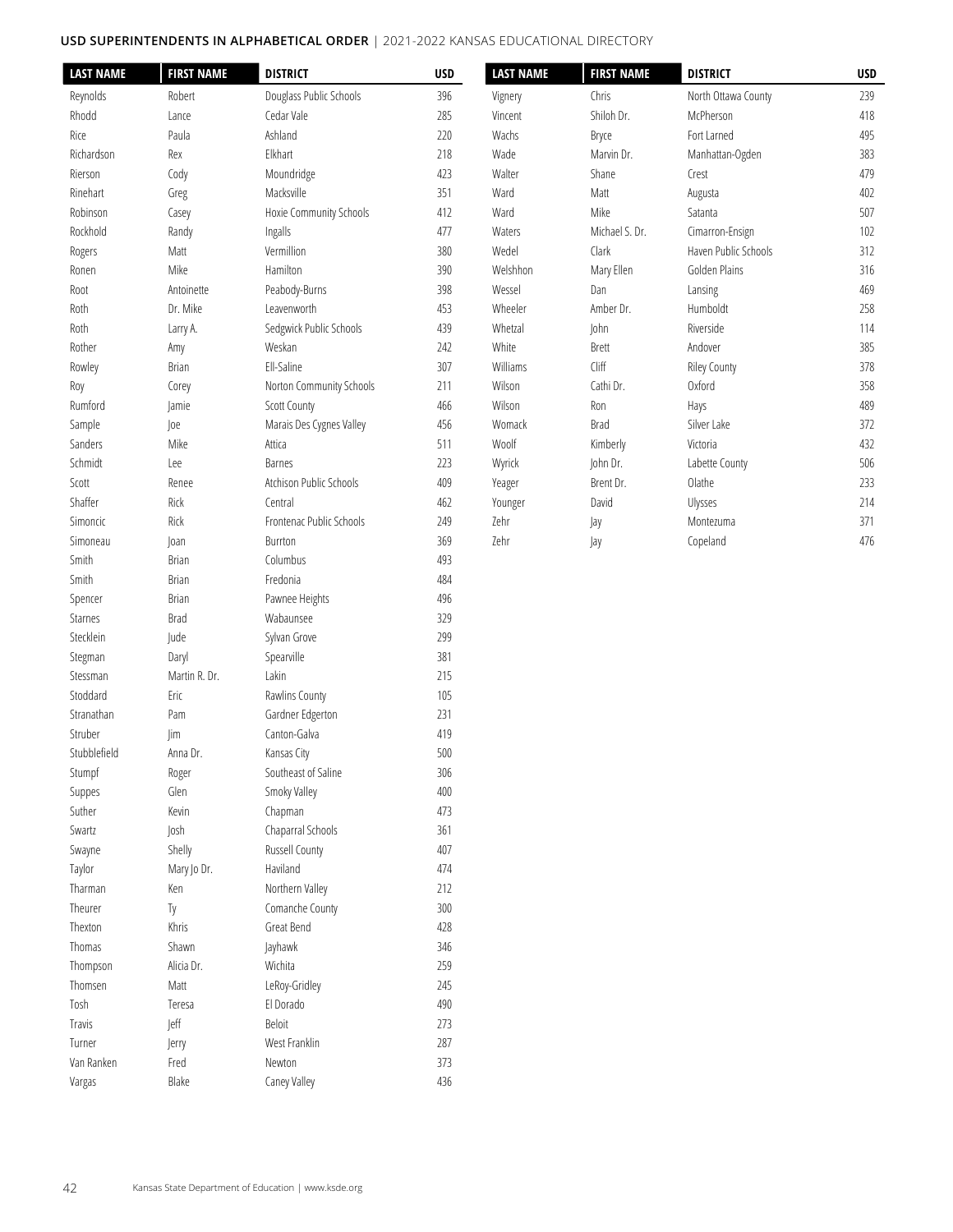# 2021-2022 KANSAS EDUCATIONAL DIRECTORY **USD PRINCIPALS**

Alphabetical by last name.

| <b>LAST NAME</b> | <b>FIRST NAME SCHOOL</b> |                                 | <b>USD</b> |                | LAST NAME   FIRST NAME SCHOOL |                                      | <b>USD</b> |
|------------------|--------------------------|---------------------------------|------------|----------------|-------------------------------|--------------------------------------|------------|
| Abel             | Ron                      | Eudora High                     | 491        | Austin         | Catherine                     | Harmony Elementary                   | 229        |
| Abel             | Ron                      | Eudora Schools Virtual Learning | 491        | Baalman        | Chad                          | Halstead High                        | 440        |
| Abernathy        | Janna                    | Stout Elementary                | 501        | Bacon          | Scott                         | <b>Blue Valley High</b>              | 229        |
| Ackland          | Daniel                   | St. George Elementary           | 323        | Bagshaw        | Craig                         | St. Paul Elementary                  | 505        |
| Adams            | Dale                     | Udall High                      | 463        | Bagshaw        | Craig                         | St. Paul High                        | 505        |
| Adams            | Josh                     | Wellsville High                 | 289        | Bagshaw        | Craig                         | St. Paul Middle                      | 505        |
| Adams            | Josh                     | Wellsville Middle               | 289        | Baird          | Tammy                         | Madison High                         | 386        |
| Adams            | Katie                    | Riverside Elementary            | 253        | Baker Jr       | Lewis                         | Clifton-Clyde Senior High            | 224        |
| Adams            | Shannon                  | <b>Stanley Elementary</b>       | 229        | Bakke          | Pam                           | Timber Creek Elementary              | 229        |
| Addison          | Ann                      | Instructional Resource Center   | 233        | Ball           | Heather                       | Deerfield Elementary                 | 216        |
| Adrian           | Jennie                   | <b>Edgerton Elementary</b>      | 231        | Balthazor      | Gerri                         | Mize Elementary                      | 232        |
| Albers           | Tom                      | Hays Middle                     | 489        | <b>Bammes</b>  | Erica                         | Lee Elementary                       | 383        |
| Albright         | Andy                     | Kingman High                    | 331        | Barbour        | Pam                           | Roosevelt Elementary                 | 470        |
| Albright         | Andy                     | Kingman Middle                  | 331        | Barrett        | John                          | Rolla Elementary (Pre-K-5)           | 217        |
| Aldrich          | Erin                     | Tomahawk Elementary             | 512        | Barrett        | John                          | Rolla Jr. High-High (6-12)           | 217        |
| Alfaro           | Tenae                    | Slate Creek Elementary          | 373        | Bartel         | John                          | Indian Woods Middle                  | 512        |
| Alford           | Debbie                   | Greeley Elementary              | 365        | <b>Bassett</b> | Jessica                       | Lawrence High                        | 497        |
| Alford           | Debbie                   | Westphalia                      | 365        | Bastain        | Peter                         | Beech Elementary                     | 259        |
| Alford           | Lichelle                 | Clark Elementary                | 259        | Batman         | Kim                           | Montezuma Elementary                 | 371        |
| Allen            | Chris                    | Eisenhower Elementary           | 418        | <b>Batman</b>  | Kim                           | South Gray Community Learning Center | 371        |
| Allen            | Tara                     | Jackson Elementary              | 259        | Batman         | Kim                           | South Gray High                      | 371        |
| Allison          | Jamie                    | OK Elementary                   | 259        | Baucum         | Julia                         | Tomahawk Elementary                  | 233        |
| Allison          | Spence                   | <b>Bartlett Elementary</b>      | 506        | Bauer          | Meka                          | Timber Sage Elementary               | 230        |
| Alomenu          | Rejeanne                 | Parsons Middle                  | 503        | Bayer          | Matt                          | Scott City High                      | 466        |
| Alvarado         | Victorino                | Satanta Jr.-Sr. High            | 507        | Bayer          | Matt                          | Scott Community Learning Center      | 466        |
| Alvarez          | Cesar                    | Frances Willard Elementary      | 500        | Bazan          | Steven                        | Emporia Middle                       | 253        |
| Amaya            | Cole                     | Washington High                 | 500        | Beach          | Katie                         | Moonlight Elementary                 | 231        |
| Anderson         | <b>Brad</b>              | Rossville Jr.-Sr. High          | 321        | Beam           | Jill                          | Washington Elementary                | 418        |
| Anderson         | Gretchen                 | Wolf Springs Elementary         | 229        | Beam           | Todd                          | Roosevelt Elementary                 | 418        |
| Anderson         | Patricia                 | Minneapolis Elementary          | 239        | Beck           | Amy                           | Nemaha Central Elementary and Middle | 115        |
| Anderson         | Susan                    | Lansing Intermediate            | 469        | Beckham        | Bob                           | Jayhawk-Linn High                    | 346        |
| Angelos          | Shelly                   | <b>Brewster Elementary</b>      | 314        | Bedene         | Becky                         | Meadowlark Elementary                | 250        |
| Angelos          | Shelly                   | Brewster High                   | 314        | Befort         | John                          | Washington Elementary                | 388        |
| Apphun           | Chris                    | Jackson Heights Elementary      | 335        | Begley-McCall  | Kelley                        | Clear Creek Elementary               | 232        |
| Apple            | Cynthia                  | Broadmoor Elementary            | 416        | Bell           | Frank                         | Gardner Edgerton High                | 231        |
| Applegate        | Jay                      | Southern Coffey County High     | 245        | Bergsten       | Lamar                         | Winona Elementary                    | 275        |
| Applegate        | Jay                      | Southern Coffey County Middle   | 245        | Bergsten       | Lamar                         | Winona High                          | 275        |
| Appleman         | Joni                     | Deerfield Elementary            | 497        | Bernard        | Brett                         | <b>Emerson Elementary</b>            | 500        |
| Armbrister       | Elton                    | Wheatland Elementary            | 385        | Berridge       | Sheila                        | Plum Creek Elementary                | 313        |
| Armstrong        | Eboni                    | Anderson Elementary             | 259        | Berryman       | Douglas                       | Tri City Day At School Alt           | 261        |
| Armstrong        | Kim                      | Northwest Elementary            | 443        | Bervert        | Kyrstin                       | Berryton Elementary                  | 450        |
| Armstrong        | Sarah                    | Garfield Elementary             | 379        | Biermann       | Laura                         | Goodland Virtual                     | 352        |
| Arnberger        | Ashley                   | Golden Plains Elementary        | 316        | Bilderback     | Chad                          | Atchison Middle                      | 409        |
| Arnberger        | Ashley                   | Golden Plains High              | 316        | <b>Bivens</b>  | Katie                         | Tecumseh North Elementary            | 450        |
| Arnberger        | Ashley                   | Golden Plains Middle            | 316        | Blanck         | Brooke                        | Manhattan Virtual Academy            | 383        |
| Arres            | Luis                     | New Stanley Elementary          | 500        | Bland          | Derek                         | Baldwin Jr. High                     | 348        |
| Artzer           | Chelsea                  | McClure Elementary              | 501        | Blankenship    | Kirsten                       | Southwest Elementary                 | 382        |
| Ashmore          | Darrin                   | Altoona-Midway Middle-High      | 387        | Blankenship    | Steve                         | Pratt Senior High                    | 382        |
| Atherly          | Lura Jo                  | Stucky Middle                   | 259        | Blevins        | JoAnn                         | Eisenhower Elementary                | 428        |
| Atherton         | Shannon                  | Haven Middle                    | 312        | Blevins        | Melissa                       | Sunflower Elementary                 | 497        |
| Atherton         | Shannon                  | Yoder Charter Elementary        | 312        | Blochlinger    | David                         | Goodland Jr.-Sr. High                | 352        |
|                  |                          | Midland Trail                   |            | Blosser        | Rick                          | Nickerson High                       | 309        |
| Attebery         | Aron                     |                                 | 202        |                |                               |                                      |            |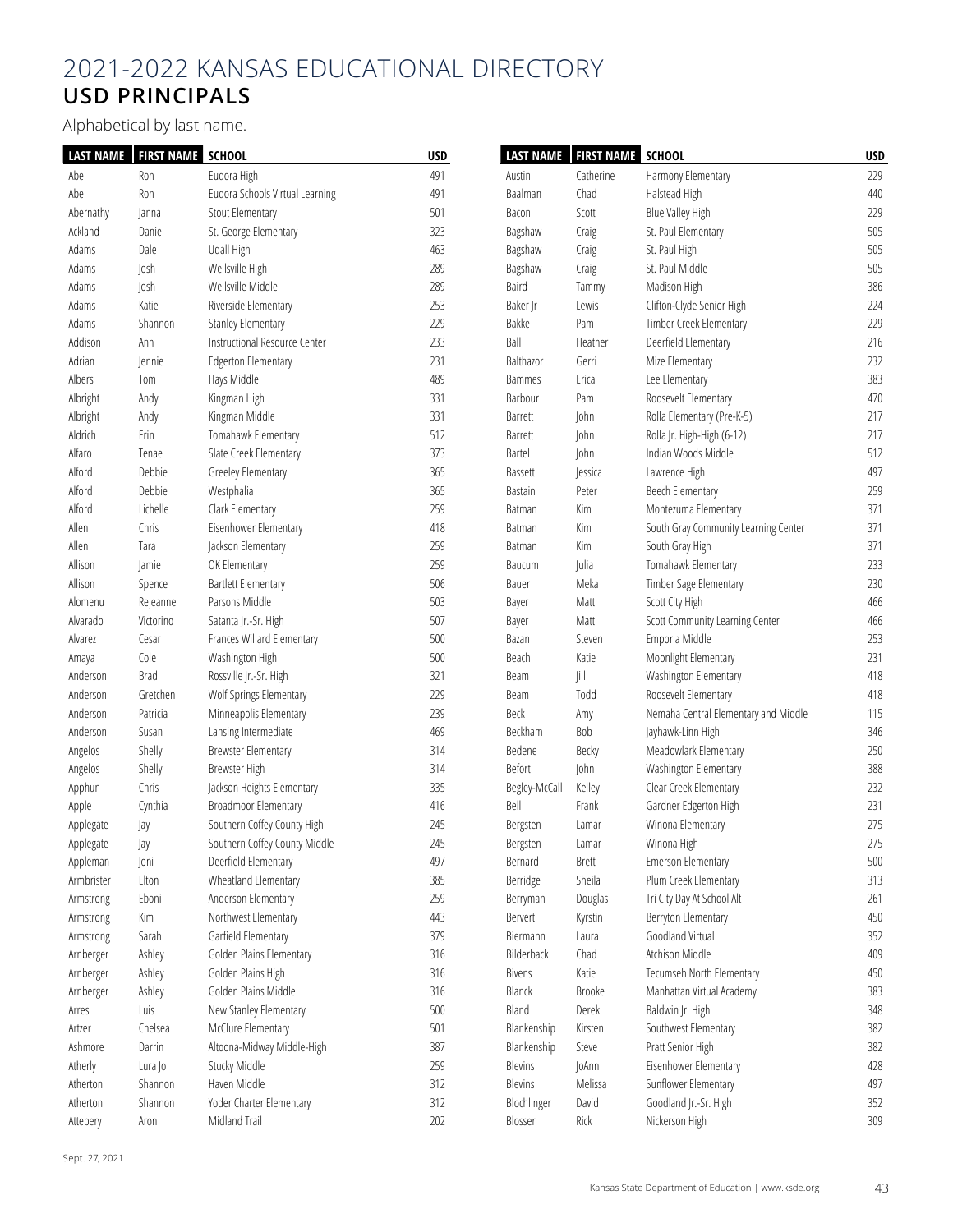| <b>LAST NAME</b> | <b>FIRST NAME SCHOOL</b> |                                           | <b>USD</b> | <b>LAST NAME</b> | FIRST NAME SCHOOL |                                                 | <b>USD</b> |
|------------------|--------------------------|-------------------------------------------|------------|------------------|-------------------|-------------------------------------------------|------------|
| Bloustine        | Mark                     | Paola Middle                              | 368        | Burns            | Shane             | Deerfield Middle                                | 216        |
| Boden            | Scott                    | Goessel High                              | 411        | Burrow           | Michael           | <b>Bradley Elementary</b>                       | 207        |
| Bodenhamer       | Elizabeth                | Havencroft Elementary                     | 233        | <b>Burrows</b>   | Karen             | Satanta Elementary                              | 507        |
| Boeckman         | Kenneth                  | Lincoln Elementary                        | 508        | <b>Burrows</b>   | Michael           | Hugoton Learning Academy                        | 210        |
| Boggs            | Dave                     | Stanton County Jr.-Sr. High               | 452        | <b>Bustos</b>    | Pancho            | Marshall Middle                                 | 259        |
| Bohling          | Jana                     | South Breeze Elementary                   | 373        | Butler           | Daina             | Spearville Elementary                           | 381        |
| Bohon            | Sean                     | Prairie Center Elementary                 | 233        | Calkins          | Cody              | Lakin Middle                                    | 215        |
| Bolen            | <b>Bruce</b>             | Sharon Springs Elementary                 | 241        | Calvert          | Heather           | Grant Elementary                                | 500        |
| Boles            | Zaneta                   | Silver City Elementary                    | 500        | Camacho          | Jamie             | Fredonia Jr.-Sr. High                           | 484        |
| Boller           | Phyllis                  | Milford Elementary                        | 475        | Campbell         | <b>Brian</b>      | Marmaton Valley High                            | 256        |
| Bond             | Debra                    | Mission Trail Elementary                  | 229        | Campbell         | <b>Brian</b>      | Marmaton Valley Virtual                         | 256        |
| Bonnema          | Katie                    | Blue Valley West High                     | 229        | Cannon           | John              | Lyons Park Elementary                           | 405        |
| Boone            | Stacy                    | Caldwell Secondary                        | 360        | Carlson          | Derek             | Lyons Middle                                    | 405        |
| Boone            | Stacy                    | Caldwell Secondary-Chisholm Trail eLea    | 360        | Carothers        | Crystal           | Caldwell Elementary                             | 360        |
| Booth            | Gennifer                 | Washington Elementary                     | 475        | Carpenter        | DeAnna            | Stewart Elementary                              | 305        |
| Bost             | David                    | Buckner Performing Arts Magnet Elementary | 259        | Carpenter        | Dexter            | <b>Bluestem Elementary</b>                      | 205        |
| <b>Botts</b>     | Chris                    | Maize Senior High                         | 266        | Carrillo         | Alberto           | Chase County Junior Senior High                 | 284        |
| Boulware         | Kelsey                   | Westside Elementary                       | 250        | Carroll          | Brad              | Eisenhower Elementary                           | 446        |
| Bouray           | Suzann                   | Cheylin Elementary                        | 103        | Carroll          | Matthew           | Circle High                                     | 375        |
| Bouray           | Suzann                   | Cheylin Jr.-Sr. High                      | 103        | Carson           | Scott             | Iola High Virtual                               | 257        |
| Bourne           | Stefanie                 | Earl Lawson Early Education Center        | 453        | Carson           | Scott             | Iola Senior High                                | 257        |
| Bowman           | Todd                     | Phillipsburg High                         | 325        | Carver           | Paul              | Hiawatha Elementary                             | 415        |
| Bowyer           | Kristina                 | Spaght Multimedia Magnet                  | 259        | Castillo         | Valerie           | McKinley Elementary                             | 500        |
| Boxum            | Tiffany                  | Hugoton Elementary                        | 210        | Catlin           | Hilary            | Oxford Online Virtual                           | 358        |
| <b>Branson</b>   | Kathy                    | Lawrence West Middle                      | 497        | Cavanaugh        | Matt              | Clark Davidson Elementary                       | 265        |
| Bremerman        | Kate                     | Walton Rural Life Center                  | 373        | Cavaness         | Amanda            | Community Elementary                            | 445        |
| Brenn            | Kathleen                 | Fort Riley Middle                         | 475        | Champlin         | Amy               | Andover Middle                                  | 385        |
| Brenzikofer      | Matthew                  | West Franklin High                        | 287        | Chaney           | Collette          | Welborn Elementary                              | 500        |
| Brenzikofer      | Matthew                  | West Franklin Middle                      | 287        | Chaney           | Doug              | Hodgeman County Elementary                      | 227        |
| Bressler         | Phil                     | Sterling Jr.-Sr. High                     | 376        | Chard            | Aaron             | Fredonia Early Learning Center                  | 484        |
| <b>Breth</b>     | Brenda                   | Decatur Community Jr.-Sr. High            | 294        | Chard            | Aaron             | Fredonia Virtual Academy                        | 484        |
| <b>Brewer</b>    | Michael                  | Lenexa Hills Elementary                   | 512        | Chatmon          | Stacey            | Carl B. Bruce Middle                            | 500        |
| Bridwell         | Doug                     | Goddard High                              | 265        | Chavez           | Erica             | Peterson Elementary                             | 259        |
| <b>Briggs</b>    | Ivy                      | Ottawa Virtual                            | 290        | Cheeks           | Brandon           | Sunset Elementary                               | 305        |
| <b>Brimer</b>    | Amanda                   | Pleasant Ridge Elementary                 | 449        | Cherico          | Karla             | Sedan Elementary                                | 286        |
| Brittingham      | <b>Brant</b>             | Baldwin High                              | 348        | Chism            | Carmen            | Independence Middle                             | 446        |
| Brown            | David                    | Fort Scott Middle                         | 234        | Chrisman         | Cindy             | Lawrence Elementary                             | 259        |
| Brown            | David                    | USD 234 Virtual                           | 234        | Chrisman         | Scott             | Lakewood Middle                                 | 305        |
| Brown            | Greg                     | Abilene Virtual                           | 435        | Cigich           | Kathleen          | Lakewood Elementary                             | 229        |
| Brown            | Kasi                     | Tonganoxie Middle                         | 464        | Claar            | Luke              | Roosevelt Middle                                | 445        |
| Brown            | Kurt                     | Quinter Elementary                        | 293        | Clampitt         | Jeanette          | Henry Leavenworth                               | 453        |
| Brown            | Orville                  | Bluestem Jr.-Sr. High                     | 205        | Clark            | Deena             | Victoria Elementary                             | 432        |
| Brown            | Ted                      | Ingalls High-Jr. High                     | 477        | Clark            | Greg              | Central Plains Adult Diploma Program            | 112        |
| Brugemann        | Jereme                   | Oak Grove Elementary                      | 202        | Clark            | Rustin            | Argonia Elementary                              | 359        |
| Brungardt        | Matt                     | Salina High Central                       | 305        | Clark            | Shane             | Olpe Elementary                                 | 252        |
| Brutto           | Brooke                   | Lindbergh Elementary                      | 500        | Clark            | Shane             | Olpe Jr.-Sr. High                               | 252        |
| Buckendorff      | John                     | Highland Park High                        | 501        | Clark            | Tammy             | Norwich High                                    | 331        |
| <b>Buessing</b>  | Rachel                   | Rock Creek Middle                         | 323        | Clark            | Tammy             | Norwich Middle                                  | 331        |
| Bumgarner        | Tim                      | Frederic Remington High                   | 206        | Clemens          | Anne              | Minneha Core Knowledge Elementary               | 259        |
| Buntain          | Renee                    | Pawnee Heights                            | 496        | Cline            | Adam              | Park Elementary                                 | 428        |
| Burdette         | Jackie                   | Cedar Vale Elementary                     | 285        | Cole             | Jamie             | Hyde International Studies-Community Elementary | 259        |
| Burdette         | Jackie                   | Cedar Vale High                           | 285        |                  |                   | Magnet                                          |            |
| <b>Burgess</b>   | Melisa                   | Morris Hill Elementary                    | 475        | Cole             | Jody              | Prairie Creek Elementary                        | 230        |
| Burgoon          | Darrell                  | Schilling Elementary                      | 305        | Cole             | Toni              | Heatherstone Elementary                         | 233        |
| Burke            | Martin                   | West Elk Virtual Academy                  | 282        | Coleman          | Dorothy           | Sheridan Elementary                             | 475        |
| Burkhart         | Kari                     | Hill City Elementary                      | 281        | Collier          | Kevin             | Rose Hill Intermediate                          | 394        |
| <b>Burns</b>     | Rene                     | Kathryn O'Loughlin McCarthy Elementary    | 489        | Collins          | Ann               | Central Heights Elementary                      | 288        |
| <b>Burns</b>     | Shane                    | Deerfield High                            | 216        | Combs            | Lea Ann           | Highlands Elementary                            | 512        |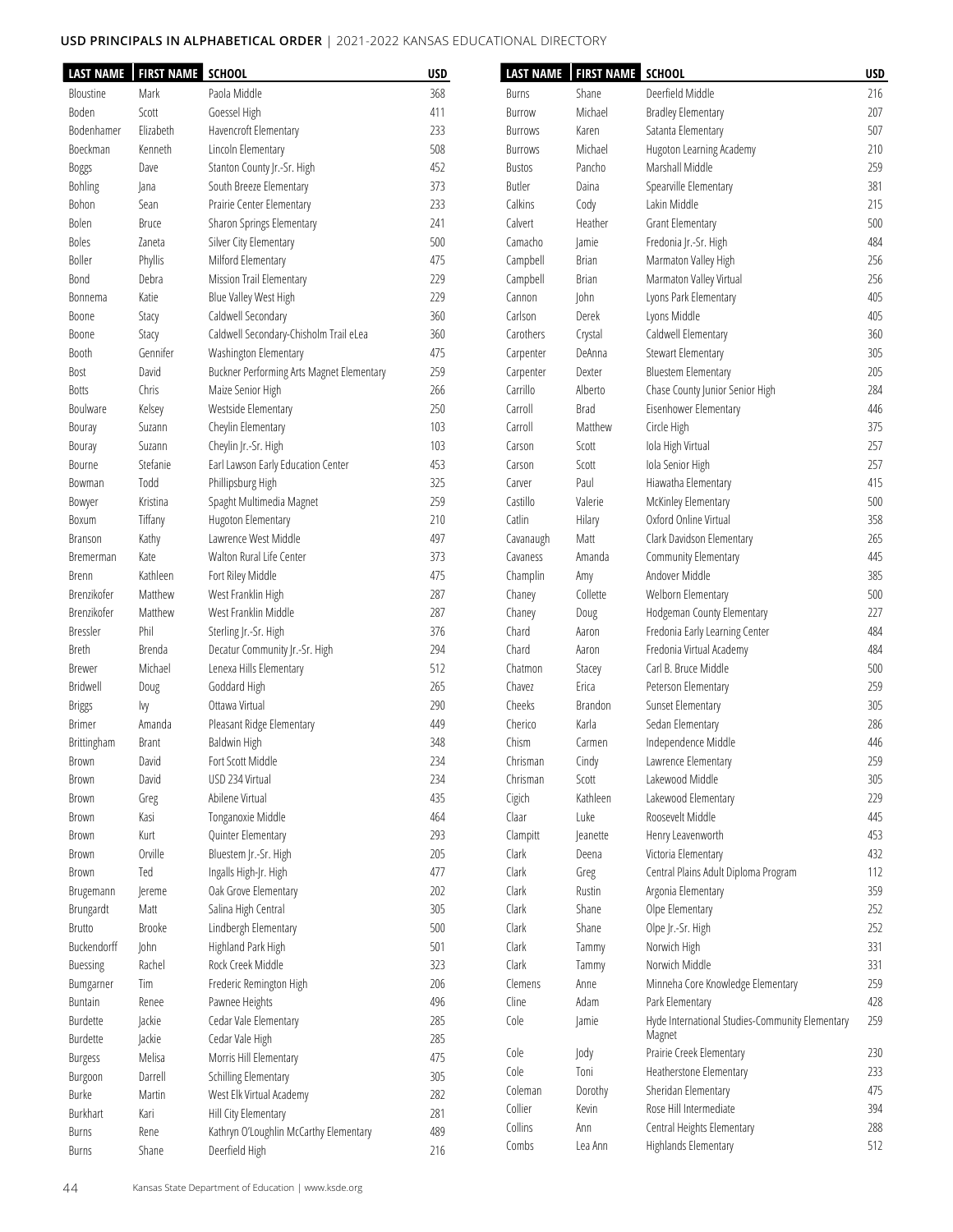|             | LAST NAME   FIRST NAME SCHOOL |                                        | <b>USD</b> |             | LAST NAME   FIRST NAME | <b>SCHOOL</b>                              | <b>USD</b> |
|-------------|-------------------------------|----------------------------------------|------------|-------------|------------------------|--------------------------------------------|------------|
| Comfort     | Jared                         | Schwegler Elementary                   | 497        | Davis       | Janna                  | McLouth High                               | 342        |
| Compton     | Christina                     | Junction Elementary                    | 202        | Davis       | Janna                  | McLouth Middle                             | 342        |
| Conard      | Adam                          | <b>Bentley Primary</b>                 | 440        | Dawson      | Daniel                 | Wilson Elementary                          | 112        |
| Conklin     | Stephanie                     | Brougham Elementary                    | 233        | Dawson      | Daniel                 | Wilson Jr.-Sr. High                        | 112        |
| Conway      | Tom                           | Osborne Jr.-Sr. High                   | 392        | De La Rosa  | Tammara                | Rising Star Elementary                     | 512        |
| Cook        | Cheryl                        | Moscow Elementary                      | 209        | Dean        | Brady                  | <b>Beloit Elementary</b>                   | 273        |
| Cook        | Mark                          | Ellinwood High                         | 355        | DeBauche    | Thomas                 | Wakefield Elementary                       | 379        |
|             |                               |                                        |            | DeBauche    |                        |                                            |            |
| Cook        | Mark                          | Ellinwood Middle                       | 355        |             | Thomas                 | Wakefield High                             | 379        |
| Cooney      | Katherine                     | McCarter Elementary                    | 501        | Dee Nelson  | Jay                    | Anthony Elementary                         | 453        |
| Cooper      | Elizabeth                     | Wolf Creek Elementary                  | 230        | DeFries     | Kim                    | Morse Elementary                           | 229        |
| Cooper      | Eric                          | Clearwater High                        | 264        | Deges       | Cherry                 | Central Elementary                         | 443        |
| Cooper      | Lori                          | M.E. Pearson Elementary                | 500        | Dehdasht    | Ardalan                | Topeka West High                           | 501        |
| Cooper      | Susan                         | Lawrence Virtual                       | 497        | Delay       | <b>Jenna</b>           | Abilene Middle                             | 435        |
| Cop         | Cynthia                       | Thomas A. Edison Elementary            | 500        | Dempewolf   | Andrew                 | Bickerdyke Elementary                      | 407        |
| Copeland    | Tracy                         | Edwardsville Elementary                | 204        | Deterding   | Brian                  | 21st Century Learning Academy/Kiowa County | 422        |
| Johnson     |                               |                                        |            | DeWeese     | Natalie                | Walnut Grove Elementary                    | 233        |
| Copple      | Michael                       | Frontenac Senior High                  | 249        | Dial        | Scott                  | Tecumseh South Elementary                  | 450        |
| Corby       | Clint                         | Hillsboro Middle-High                  | 410        | Dickman     | Judy                   | Horton Elementary                          | 430        |
| Cotton      | Crystal                       | Conway Springs Kyle Trueblood          | 356        | Diehl       | Afton                  | Blue Ridge Elementary                      | 473        |
| Cotton      | Kimberly                      | Wells Alternative Middle               | 259        | Diehl       | Afton                  | Enterprise Elementary                      | 473        |
| Couch       | Stefanie                      | <b>Bucklin Elementary</b>              | 459        | Dimmitt     | Andrew                 | Fairview Elementary                        | 233        |
| Coulter     | Stacy                         | Marshall Elementary                    | 389        | Diseker     | Jason                  | Seymour Rogers Middle                      | 480        |
| Countryman  | Toby                          | Quinter Jr.-Sr. High                   | 293        | Dobson      | Mandi                  |                                            | 269        |
| Couture     | <b>Brad</b>                   | Wamego Middle                          | 320        |             |                        | Damar Elementary                           |            |
| Cowan       | Karisa                        | Lincoln Elementary                     | 431        | Dobson      | Mandi                  | Palco High                                 | 269        |
| Cowell      | Glenda                        | Mulvane High                           | 263        | Dobson      | Mandi                  | Palco Jr. High                             | 269        |
|             |                               |                                        | 384        | Dodd        | Dawn                   | Circle Towanda Elementary                  | 375        |
| Cox         | John                          | McCormick Elementary                   |            | Dome        | Michael                | Vermillion Elementary                      | 266        |
| Craddock    | Tara                          | Christa McAuliffe Academy              | 259        | Domoney     | Courtney               | Oxford Middle                              | 229        |
| Craft       | Leslianne                     | Andover Central Middle                 | 385        | Dondzila    | Laura                  | Pleasant Ridge Elementary                  | 233        |
| Craghead    | Galen                         | Alma Elementary                        | 329        | Dooley      | Brenna                 | Jefferson West Middle                      | 340        |
| Craghead    | Galen                         | Maple Hill Elementary                  | 329        | Dooley      | Dustin                 | Salina South Middle                        | 305        |
| Craig       | Jarrod                        | Prairie Elementary                     | 261        | Dorst       | Michael                | Manhattan High West-East Campus            | 383        |
| Cramer      | Chad                          | Valley Center Middle                   | 262        | Dorzweiler  | Angela                 | Oakdale Elementary                         | 305        |
| Cramer      | Russ                          | North East High                        | 246        | Dosser      | Lyle                   | Lincoln Elementary                         | 402        |
| Cramer      | Russ                          | Northeast Virtual                      | 246        | Doud        | Janet                  | Mulvane Middle                             | 263        |
| Cravens     | Lindsay                       | Stockton High                          | 271        | Dougherty   | Milt                   | SouthWinds Academy                         | 403        |
| Crawford    | Mark                          | Goessel Elementary                     | 411        | Douglas     | <b>Brant</b>           | Wichita County Elementary                  | 467        |
| Creadick    | Ryan                          | Liberty Middle                         | 382        | Dow         | Teri                   | Central Elementary                         | 320        |
| Creasman    | Matt                          | Jardine Technology Middle Magnet       | 259        | Downing     | LaTisha                | Central                                    | 409        |
| Criss       | КB                            | Dexter Elementary                      | 471        | Dressman    | Kimberly               | Westwood Elementary                        | 475        |
| Criss       | КB                            | Dexter High                            | 471        |             |                        |                                            |            |
| Croomes     | Greg                          | L'Ouverture Computer Technology Magnet | 259        | Drouhard    | Laura                  | Riverside Leadership Magnet Elementary     | 259        |
| Crusinbery  | <b>Brad</b>                   | Iola Middle                            | 257        | Dudley      | Colleen                | Claude A. Huyck Elementary                 | 500        |
| Crutchfield | Steve                         | Horizon Elementary                     | 232        | Duewel      | Rena                   | Beyond the Bell                            | 202        |
|             | Amber                         | Soule Elementary                       | 443        | Duewel      | Rena                   | Turner High                                | 202        |
| Cunningham  |                               |                                        |            | Duke        | Jennifer               | Rosehill Elementary                        | 512        |
| Cunningham  | Bryan                         | Morgan Elementary                      | 308        | Dunham      | Scott                  | Douglass High                              | 396        |
| Cunningham  | Geri                          | Whittier Elementary                    | 500        | Dunham      | Scott                  | Marvin Sisk Middle                         | 396        |
| Cunningham  | Ryan                          | Medicine Lodge Grade                   | 254        | Dunlap      | Cody                   | Cunningham High                            | 332        |
| Cushenberry | Chad                          | Hamilton Middle                        | 259        | Dunne       | Carol                  | Seltzer Elementary                         | 259        |
| Cuthbertson | Trista                        | Mulvane Grade                          | 263        | Earl        | Laura                  | Pittsburg Middle                           | 250        |
| Dain        | Todd                          | Shawnee Mission South High             | 512        | Eastman     | Rachel                 | Paul B. Cooper Elementary                  | 260        |
| Dakin       | Jami                          | Walnut Elementary                      | 253        | Eberle      | Kristy                 | Oakley Senior High                         | 274        |
| Dalinghaus  | Dean                          | Frankfort Elementary                   | 380        | Eden        | Vance                  | West Bourbon Elementary                    | 235        |
| Dalinghaus  | Dean                          | Frankfort High                         | 380        | Ediger      | Jesse                  | Graber Elementary                          | 308        |
| Daman       | Patty                         | Caldwell Elementary                    | 259        | Egidy       | Sandra                 | Mark Twain Elementary                      | 500        |
| Dancso      | Stephanie                     | Millbrooke Elementary                  | 233        | Ehling-Gwin | Deb                    | Baldwin Elementary Primary Center          | 348        |
| Daniel      | Tina                          | R.V. Haderlein Elementary              | 248        | Eitel       | Jennifer               | Dighton Elementary                         | 482        |
| Dautel      | Julie                         | West Elementary                        | 352        |             |                        |                                            |            |
|             |                               |                                        |            | Elder       | Cherity                | Eisenhower Elementary                      | 353        |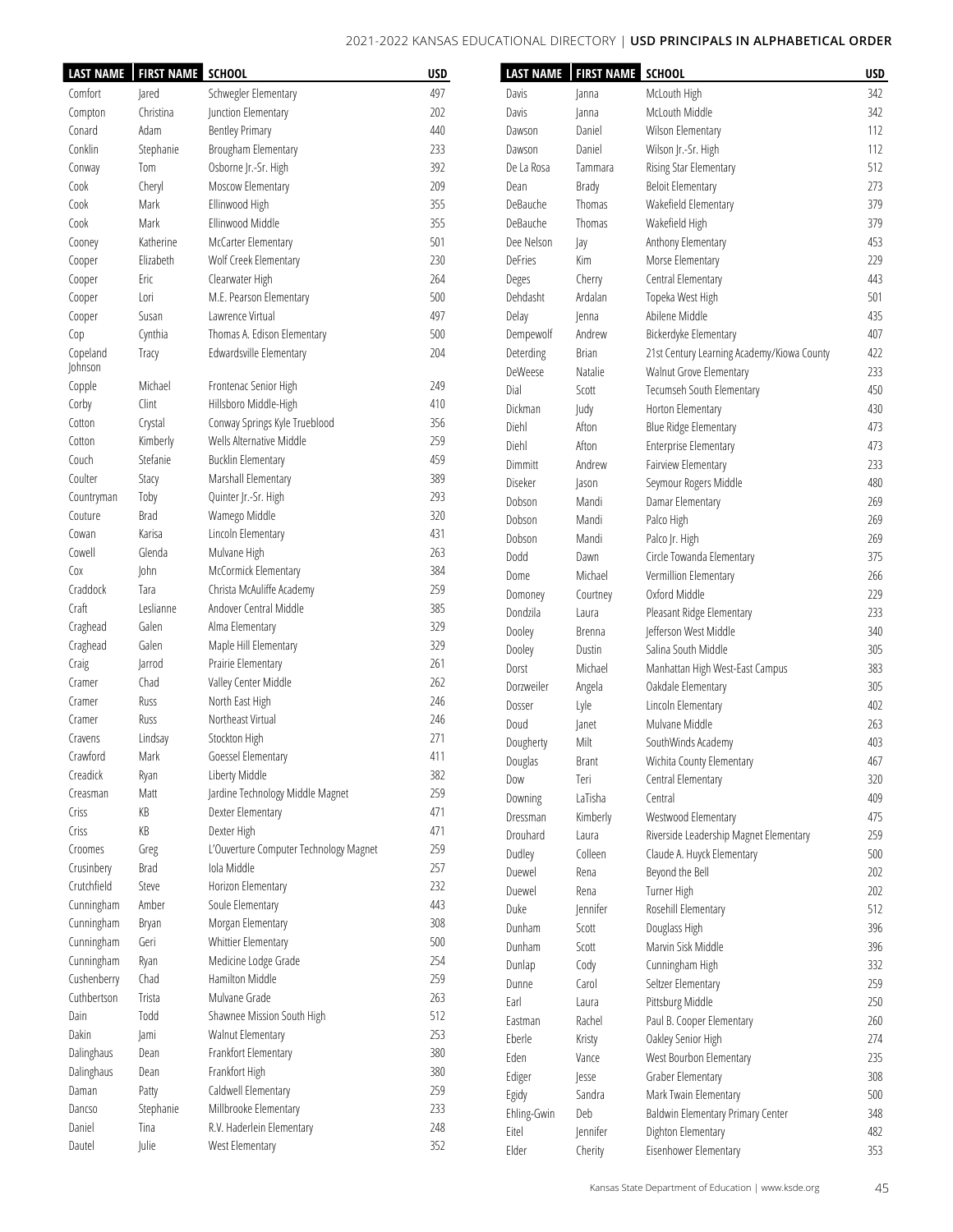| <b>LAST NAME</b> | <b>FIRST NAME SCHOOL</b> |                                          | <b>USD</b> | <b>LAST NAME</b> | FIRST NAME SCHOOL |                                     | <b>USD</b> |
|------------------|--------------------------|------------------------------------------|------------|------------------|-------------------|-------------------------------------|------------|
| Ellegood         | Michael                  | <b>Buhler High</b>                       | 313        | Frakes           | Rhonda            | Jefferson West High                 | 340        |
| Ellett           | Tiffany                  | Lacygne Elementary                       | 362        | Francis          | Noah              | Erie High                           | 101        |
| Ellis            | Kyle                     | Washburn Rural Alternative High          | 437        | Franks           | Kristi            | Park Elementary                     | 259        |
| Ellis            | Tayla                    | Haviland Elementary                      | 474        | Frazey           | Sherrie           | Nelson Elementary                   | 261        |
| Endecott         | Tammy                    | Spring Hill Elementary                   | 230        | Freund           | Jeff              | Robinson Middle                     | 259        |
| Endicott         | Jason                    | Ashland Elementary                       | 220        | Frick            | Kevin             | Brookwood Elementary                | 512        |
| Engler           | Matt                     | Trailridge Middle                        | 512        | Friesen          | Kathryn           | LTG Richard J. Seitz Elementary     | 475        |
| Ensminger        | Kim                      | Marmaton Valley Elementary               | 256        | Friess           | Kurt              | Guthridge                           | 503        |
| Entress          | Austin                   | Lincoln Elementary                       | 290        | Friess           | Tim               | Great Bend High                     | 428        |
| Epps             | Don                      | Chanute Extension Academy                | 413        | Fuhrman          | Jarred            | Basehor-Linwood High                | 458        |
| Epps             | Don                      | Royster Middle                           | 413        | Fulcher          | Kristel           | Prairie Ridge Elementary            | 232        |
| Erickson         | Paul                     | Union Valley Elementary                  | 313        | Funk             | Jordan            | Discovery Intermediate              | 265        |
| Ernst            | John                     | Rolling Ridge Elementary                 | 233        | Funke            | Brock             | Washington County High              | 108        |
| Escarpita        | Joel                     | Horace Mann Dual Language Magnet         | 259        | Gabrielson       | Nils              | Pray-Woodman Elementary             | 266        |
| Esping           | Inge                     | Maize Intermediate                       | 266        | Galpin           | Gina              | Bernadine Sitts Intermediate Center | 457        |
| Estes            | Michael                  | Troy High and Middle                     | 429        | Gantenbein       | Craig             | Bennington Elementary               | 240        |
| Evans            | Kamiel                   | Jefferson Elementary                     | 259        | Garber           | Matt              | Sabetha Middle                      | 113        |
|                  |                          |                                          |            |                  | Nikki             |                                     |            |
| Evans            | Shawna                   | Meadowlark Elementary                    | 480        | Garcia           |                   | Sullivan Elementary                 | 214<br>315 |
| Everett          | Jeff                     | Irving Elementary                        | 465        | Gardner          | Christopher       | Colby Elementary                    |            |
| Ewers            | David                    | Shawnee Mission North High               | 512        | Gardner          | Christopher       | Colby Middle                        | 315        |
| Ewy              | Ryan                     | Hutchinson High                          | 308        | Gardner          | Shelley           | Lincoln                             | 503        |
| Exline           | Curt                     | Ell-Saline Elementary                    | 307        | Garett           | Carl              | Wheatridge Middle                   | 231        |
| Farney           | Ileana                   | Central Middle                           | 500        | Garver           | Amy               | Basehor-Linwood Middle              | 458        |
| Farrar           | Mark                     | Tonganoxie High                          | 464        | Gaston           | Megan             | Elk Valley Elementary               | 283        |
| Farris           | Theresa                  | Service Valley Charter Academy           | 504        | Gaston           | Megan             | Elk Valley High                     | 283        |
| Fawcett          | Jason                    | Hodgeman County High                     | 227        | Gatz             | Kyley             | Hiawatha Middle                     | 415        |
| Ferguson         | Todd                     | Girard High                              | 248        | Gavel            | Rhonda            | Noble Prentis Elementary            | 500        |
| Ferrell          | Jonathan                 | Mill Creek Elementary                    | 512        | Gawith           | Larry             | Flinthills Intermediate             | 492        |
| File             | Tracey                   | Central State Academy                    | 309        | Gawith           | Larry             | Flinthills Primary                  | 492        |
| Fillipi          | Eric                     | Heights High                             | 259        | Gawith           | Misty             | Circle Oil Hill Elementary          | 375        |
| Finn             | Nikki                    | Lincoln Jr.-Sr. High                     | 298        | Gebhard          | Marvin            | Almena Elementary                   | 212        |
| Finnegan         | Kelli                    | North Fairview                           | 345        | Gebhard          | Marvin            | Long Island Middle                  | 212        |
| Fischer          | Dathan                   | Emporia High                             | 253        | Gee              | <b>Brian</b>      | Goddard Virtual                     | 265        |
| Fisher           | Darla                    | Lincoln Elementary                       | 308        | Gee              | Stacey            | Kepley Middle                       | 214        |
| Flanagan         | Joshua                   | Elkhart Elementary                       | 218        | Gehrer           | Valerie           | Prairie Heights Elementary          | 417        |
| Flaton           | Eric                     | Winfield High                            | 465        | Gehring          | Brandon           | Oberlin Elementary                  | 294        |
| Flatt            | Tiffany                  | Altamont Elementary                      | 506        | Geilenfeldt      | Kurt              | <b>Buhler Elementary</b>            | 313        |
| Flavin           | Tyler                    | Meade Elementary                         | 226        | Geist            | Larry             | Kansas Online Learning Program      | 397        |
| Flax             | Thomas                   | Ness City High                           | 303        | Geist            | Larry             | Centre                              | 397        |
| Fleming          | Emily                    | Rockville Elementary                     | 416        | Ghumm            | Kim               | Stafford Elementary                 | 349        |
| Flinn            | Amy                      | West Elementary                          | 320        | Gibson           | Trisha            | Doniphan West Elementary            | 111        |
| Flinn            | Todd                     | Wheatland Elementary                     | 292        | Giesen           | Bill              | Harper Elementary                   | 361        |
|                  | Todd                     |                                          |            |                  |                   |                                     |            |
| Flinn            |                          | Wheatland High                           | 292        | Gilson           | Richard           | Belle Plaine High                   | 357        |
| Flora            | Dominic                  | Overland Park Elementary                 | 512        | Girard           | Lori              | Pratt Learning Center               | 382        |
| Flores           | Heidi                    | Santa Fe 5-6 Center                      | 373        | Givens           | Walter            | Brooks Magnet Middle                | 259        |
| Flowers          | Joyce                    | Arbor Creek Elementary                   | 233        | Glass            | Terri             | Lyons Central Elementary            | 405        |
| Ford             | Duane                    | Lebo Elementary                          | 243        | Glatczak         | Larry             | Centralia Elementary                | 380        |
| Ford             | Duane                    | Lebo High                                | 243        | Glatczak         | Larry             | Centralia High                      | 380        |
| Fordyce          | Lori                     | Hiawatha Senior High                     | 415        | Glynn            | David             | Sabetha High                        | 113        |
| Fornal           | Kristy                   | Rushton Elementary                       | 512        | Godwin           | Josh              | Belle Plaine Middle                 | 357        |
| Forsyth          | Alicia                   | Cimarron Elementary                      | 102        | Goertzen         | Trevor            | Spring Hill Middle                  | 230        |
| Fort             | Peggy                    | Northern Heights High                    | 251        | Golden           | Jenny             | Piper Creek Elementary              | 203        |
| Fose             | Carey                    | Hoxie High                               | 412        | Goldsby-Lewis    | Suzette           | Plymell Elementary                  | 457        |
| Foster           | Jody                     | Cleaveland Traditional Magnet Elementary | 259        | Goos             | Nick              | Northview Elementary                | 383        |
| Foster           | Pat                      | Oskaloosa Elementary                     | 341        | Gorman           | Cassie            | Southeast Saline Elementary         | 306        |
| Fowler           | Tyler                    | MacArthur Elementary                     | 207        | Gottlob          | Andrew            | Lincoln Elementary                  | 257        |
| Fox              | Matt                     | Herington High                           | 487        | Graber           | Myron             | Lawrence Free State High            | 497        |
| Fox              | Randy                    | Holton Elementary                        | 336        | Grable           | Bilee             | Piper Prairie Elementary            | 203        |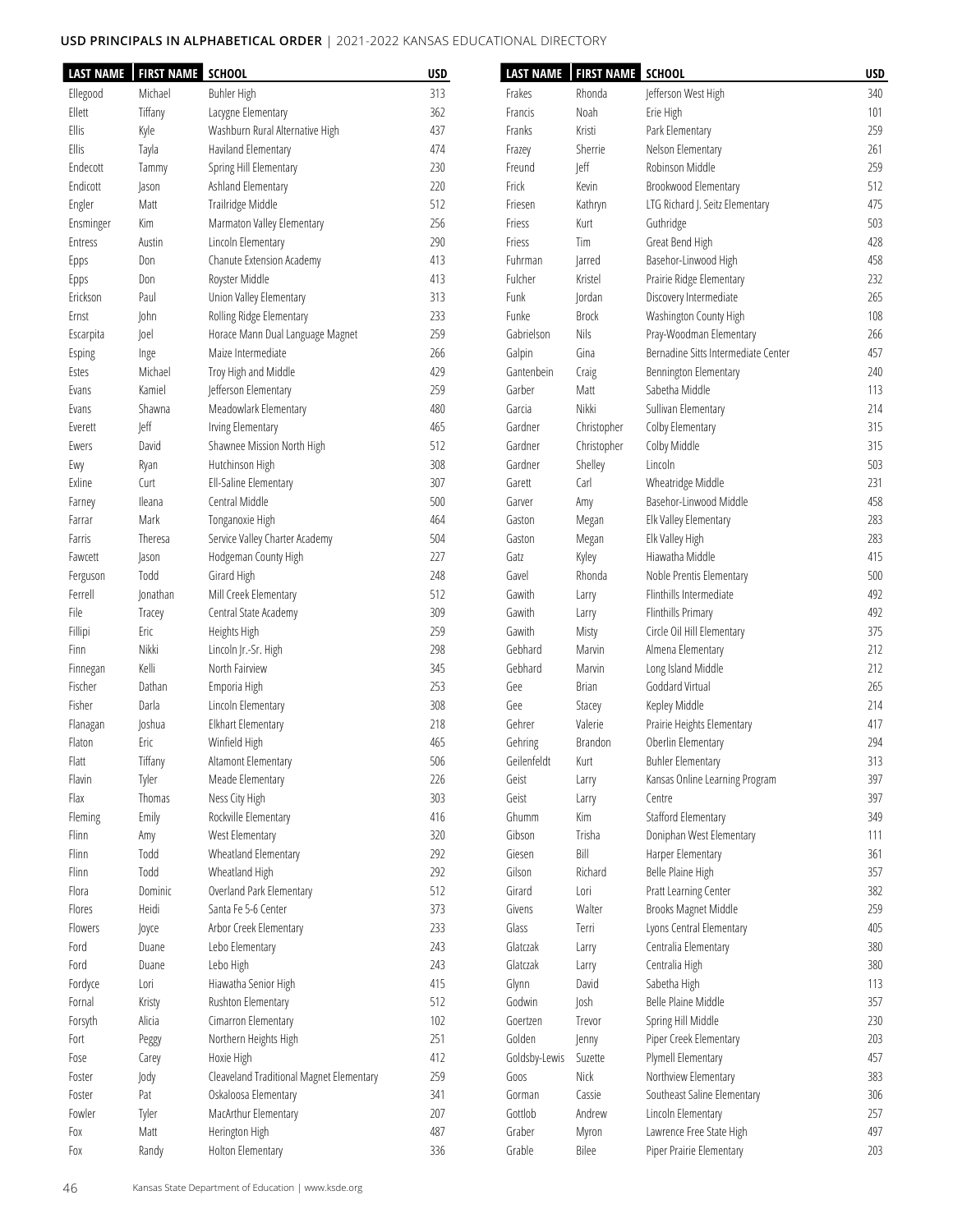| <b>LAST NAME</b> | <b>FIRST NAME SCHOOL</b> |                                             | <b>USD</b> | <b>LAST NAME</b> | <b>FIRST NAME SCHOOL</b> |                                          | <b>USD</b> |
|------------------|--------------------------|---------------------------------------------|------------|------------------|--------------------------|------------------------------------------|------------|
| Graff            | Tammi                    | Ellsworth Elementary                        | 327        | Harshbarger      | Scott                    | Westmoreland Elementary                  | 323        |
| Graham           | Joe                      | John Fiske Elementary                       | 500        | Hartman          | Christi                  | <b>Burlingame Elementary</b>             | 454        |
| Graham           | Patrick                  | Santa Fe Trail High                         | 434        | Hartman          | Christi                  | Burlingame Jr.-Sr. High                  | 454        |
| Graves           | Cindy                    | McLean Science-Tech Magnet Elementary       | 259        | Haskell          | Kendra                   | Prairie View Elementary                  | 480        |
| Green            | Melissa                  | Comanche Elementary                         | 512        | Hatfield         | Tad                      | Andale Elementary-Middle                 | 267        |
| Green            | Melissa                  | Mound Valley Elementary                     | 506        | Hattabaugh       | Chris                    | Lakin High                               | 215        |
| Green            | Robert                   | Valley Heights Elementary                   | 498        | Hawks            | Anne                     | Lawrence Liberty Memorial Central Middle | 497        |
| Green            | Robert                   | Valley Heights Elementary - Waterville      | 498        | Hayden           | Tim                      | Amelia Earhart Elementary                | 265        |
| Green            | Stacey                   | Stockton Elementary                         | 271        | Haydock          | Shannon                  | Rose Hill High                           | 394        |
| Greenwood        | Luke                     | Argonia High                                | 359        | Hayes            | Jenny                    | Leawood Elementary                       | 229        |
| Grey             | Susan                    | Valley Falls Elementary                     | 338        | Haynes           | Brandon                  | Meade High                               | 226        |
| Grier            | Amanda                   | Andover Central High                        | 385        | Haynes           | Cort                     | Maize South Middle                       | 266        |
| Griffith         | Jennifer                 | Valley Park Elementary                      | 229        | Head             | Peggy                    | Mahaffie Elementary                      | 233        |
| Griffiths        | Darlene                  | White City Elementary                       | 481        | Heardt           | Kelynn                   | Pittsburg High                           | 250        |
| Griffiths        | Darlene                  | White City High                             | 481        | Несох            | Hilarie                  | Moundridge High                          | 423        |
| Griffitts        | Kyle                     | Cottonwood Elementary                       | 305        | Hecox            | Hilarie                  | Moundridge Middle                        | 423        |
| Grimes           | Joy                      | Avondale Academy                            | 501        | Hedrick          | Kevin                    | Pretty Prairie High                      | 311        |
| Gritten          | Mike                     | Pike Valley Elementary                      | 426        | Hedrick          | Kevin                    | Pretty Prairie Middle                    | 311        |
| Groene           | Desaree                  | Country View Elementary                     | 465        | Hedrick          | Krista                   | Garnett Elementary                       | 365        |
| Grover           | Jared                    | <b>Bostic Traditional Magnet Elementary</b> | 259        | Heim             | Rhonda                   | Western Plains South Elementary-Jr. High | 106        |
| Gruen            | Ethan                    | Dwight D. Eisenhower Elementary             | 435        | Heinauer         | Steve                    | Lakewood Middle                          | 229        |
| Gruman           | Lisa                     | Shawnee Mission Northwest High              | 512        | Heinrichs        | Greg                     | <b>Hesston Middle</b>                    | 460        |
|                  | Nick                     | Abilene Elementary                          | 262        | Helm             | Travis                   | Rosedale Middle                          | 500        |
| Grummert         | Daniel                   |                                             | 493        | Helton           |                          | Holcomb Middle                           | 363        |
| Grundy           |                          | Columbus High<br>Gloria Willis Middle       |            | Henderson        | Tyler<br>Shawn           |                                          | 489        |
| Guess            | Samia                    |                                             | 500        |                  |                          | Hays High                                |            |
| Gustafson        | Keli                     | <b>Enterprise Elementary</b>                | 259        | Hendricks        | Matthew                  | Dighton High                             | 482        |
| Haber            | <b>Bruce</b>             | Nike Elementary                             | 231        | Hendrickson      | Randy                    | Little River High                        | 444        |
| Hackerott        | Gregg                    | Herington Middle Sch                        | 487        | Hendrickson      | Randy                    | Little River Jr. High                    | 444        |
| Haedt            | Khris                    | Riverside Primary                           | 114        | Henning          | Jillian                  | Central Jr.-Sr. High                     | 462        |
| Hagans           | Kris                     | Lincoln Elementary                          | 353        | Henry            | Alma                     | Hutchinson Magnet at Allen               | 308        |
| Haight           | Tonette                  | Freeman Elementary                          | 261        | Henry            | Nathan                   | Hutchinson Middle 7                      | 308        |
| Haire            | Mike                     | Jardine Middle                              | 501        | Henson           | Ken                      | Chaparral Jr.-Sr. High                   | 361        |
| Hake             | Gery                     | <b>Tipton Community</b>                     | 272        | Henson           | Ken                      | Chaparral Virtual                        | 361        |
| Hall             | Keith                    | Thunder Ridge High                          | 110        | Herbst           | Audrey                   | McPherson High                           | 418        |
| Hall             | Stacey                   | Chisholm Trail Elementary                   | 259        | Hercules         | Amy                      | Sunnyside Elementary                     | 233        |
| Hall             | Tammie                   | Southeast Elementary                        | 247        | Herman           | Jason                    | Olathe North Senior High                 | 233        |
| Hall             | Tara                     | White Elementary                            | 259        | Hermreck         | Travis                   | Crest High                               | 479        |
| Halling          | Jason                    | Wellington Middle                           | 353        | Hernandez        | Jeanna                   | Ortiz Elementary                         | 259        |
| Halling          | Jason                    | Wellington Virtual                          | 353        | Hernandez        | Martha                   | Dodge City High                          | 443        |
| Halsted          | Sunny                    | New York Elementary                         | 497        | Hes              | Douglas                  | Hartford Jr.-Sr. High                    | 252        |
| Hamblin          | Tim                      | Derby High                                  | 260        | Hes              | Douglas                  | Neosho Rapids Elementary                 | 252        |
| Hamilton         | Kayla                    | Lakeside Elementary                         | 272        | Heward           | Tony                     | Osage City High                          | 420        |
| Hamlet           | Jennifer                 | Lyndon Elementary                           | 421        | Hickman          | Courtney                 | Countryside Elementary                   | 233        |
| Hamm             | Karl                     | Yates Center High                           | 366        | Hicks            | an                       | Starside Elementary                      | 232        |
| Hammer           | Christy                  | Wallace County High                         | 241        | Hilbig           | Deena                    | Meadowlark Ridge Elementary              | 305        |
| Hammer           | David                    | Winfield Middle                             | 465        | Hill             | Kay                      | Sedan High                               | 286        |
| Hampton          | Robert                   | NLC Elementary                              | 251        | Hillard          | Don                      | Bonner Springs High                      | 204        |
| Hampton          | Robert                   | North Lyon County Virtual                   | 251        | Hilliard         | Michelle                 | Complete High Maize                      | 266        |
| Han              | Jared                    | Galesburg Middle                            | 101        | Hinck            | Rita                     | Chapman Elementary                       | 473        |
| Hansen           | Melissa                  | Overland Trail Elementary                   | 229        | Hinds            | Dana                     | Forest View Elementary                   | 233        |
| Hansen           | Nick                     | Southeast Middle                            | 247        | Hinds            | Vanessa                  | Logan Ave Elementary                     | 253        |
| Harding          | Randall                  | Pleasant Valley Elementary                  | 259        | Hines            | Jeff                     | Paola High                               | 368        |
| Hargrove         | Pam                      | <b>Belmont Elementary</b>                   | 232        | Hipp             | Kent                     | The Learning Center                      | 262        |
| Harper           | Chad                     | Riverton High                               | 404        | Hoffman          | Keith                    | Clay Center Community Middle             | 379        |
| Harrelson        | Shannon                  |                                             | 204        | Hoffman          | Kelli                    |                                          | 501        |
|                  |                          | Bonner Springs Elementary                   |            |                  |                          | Marjorie French Middle                   |            |
| Harrison         | Elizabeth                | Cedar Creek Elementary                      | 233        | Hogarth          | Lisa                     | Goddard Middle                           | 265        |
| Harrison         | Michael                  | Jefferson                                   | 446        | Holder           | Gail                     | Mill Valley High                         | 232        |
| Harrrell         | <b>Brent</b>             | Conway Springs High                         | 356        | Holder           | Traci                    | Robert M. Martin Elementary              | 385        |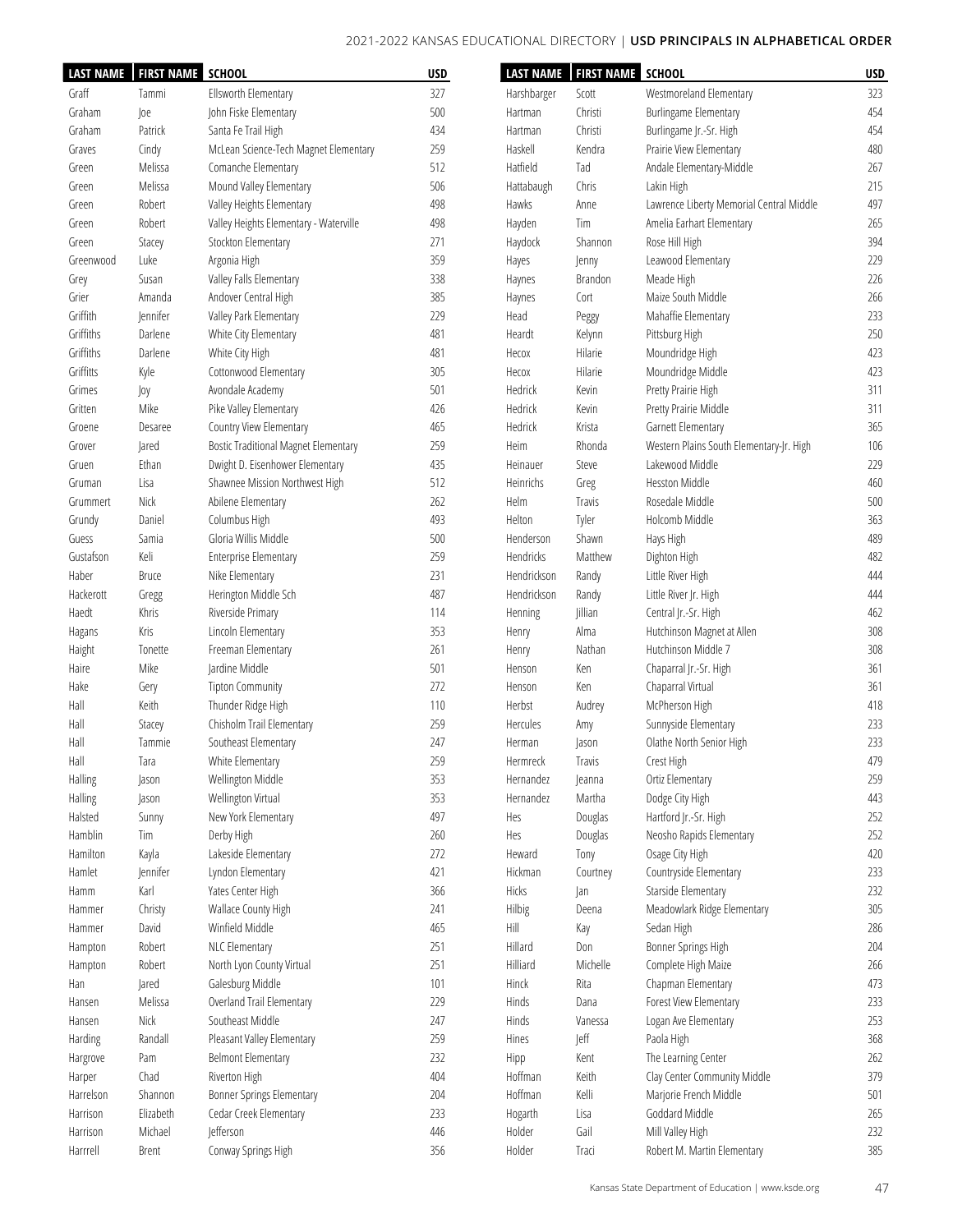| <b>LAST NAME</b> | <b>FIRST NAME SCHOOL</b> |                                   | <b>USD</b> | <b>LAST NAME</b> | <b>FIRST NAME</b> | <b>SCHOOL</b>                     | <b>USD</b> |
|------------------|--------------------------|-----------------------------------|------------|------------------|-------------------|-----------------------------------|------------|
| Holfer-          | Eric                     | Northwest High                    | 259        | <b>Jellison</b>  | Matthew           | South Central Middle              | 300        |
| Holdeman         |                          |                                   |            | Jenkins          | <b>Brooks</b>     | Lansing Middle 6-8                | 469        |
| Holguin          | Tony                     | Circle Middle                     | 375        | Jennings         | David             | Maize Central Elementary          | 266        |
| Holland          | Elizabeth                | Indian Trail Middle               | 233        | Jennings         | Veronica          | Overbrook Attendance Center       | 434        |
| Hollas           | Sean                     | <b>Explorer Elementary</b>        | 265        | lensen           | Anna              | Rhein Benninghoven Elementary     | 512        |
| Hollingsworth    | Amy                      | Gertrude Walker Elementary        | 457        | lensen           | Cory              | Hanover Elementary                | 223        |
| Holloway         | Jeremy                   | Louisburg High                    | 416        | lensen           | Cory              | Hanover High                      | 223        |
| Holman           | Chris                    | Pauline South Intermediate        | 437        | Jewett           | Joseph            | Dwight D. Eisenhower Middle       | 500        |
| Holmes           | Derek                    | Concordia Elementary              | 333        | Johnson          | Amy               | Allison Traditional Magnet Middle | 259        |
| Holmes           | Toby                     | Central Plains Jr.-Sr. High       | 112        | Johnson          | Bill              | Norton Jr. High                   | 211        |
| Holthaus         | Susan                    | Grandview Elementary              | 490        | Johnson          | Jack              | Richard Warren Middle             | 453        |
| Honas            | Heather                  | Council Grove Elementary          | 417        |                  |                   |                                   | 342        |
| Hood             | Zack                     | Wellington High                   | 353        | Johnson          | Jerome            | McLouth Elementary                |            |
| Hood             | Zack                     | Wellington Virtual                | 353        | Johnson          | Jerry             | Holcomb High                      | 363        |
| Hoopes           | Tyler                    | <b>Burrton MS-HS</b>              | 369        | Johnson          | John              | Humboldt High                     | 258        |
| Hoops            | Eric                     | Chanute Elementary                | 413        | Johnson          | John              | Humboldt Virtual Education        | 258        |
| Hoover           | Amy                      | Washington Elementary             | 108        | Johnson          | Kathleen          | Levy Sp Ed Center                 | 259        |
| Hornback         | Joseph                   | Prairie View High                 | 362        | Johnson          | Melissa           | Heller Elementary                 | 461        |
| Hornback         | P                        |                                   |            | Johnson          | Nicole            | Meadows Elementary                | 501        |
|                  |                          | Hazel Grove Elementary            | 500<br>512 | Johnston         | Amy               | Mission Valley Elementary         | 330        |
| Horne            | Ryan                     | Broken Arrow Elementary           |            | Jolliffe         | Mark              | West High                         | 259        |
| Horney           | Matthew                  | Jennie Barker Elementary          | 457        | Jonas            | Shelley           | Prairie Creek Elementary          | 385        |
| House            | Diane                    | Skyline Elementary                | 438        | Jones            | Amy               | Nickerson Elementary              | 309        |
| Houston          | Josh                     | Greeley County Jr.-Sr. High       | 200        | Jones            | Andrea            | Stanton County Elementary         | 452        |
| Howard           | Heidi                    | Norwich Elementary                | 331        | Jones            | <b>Brad</b>       | Oskaloosa Jr.-Sr. High            | 341        |
| Howard           | Jim                      | Jackson Heights Virtual           | 335        | Jones            | Jason             | Sunflower Elementary              | 231        |
| Howard           | Tasha                    | Bluejacket-Flint                  | 512        | Jones            | Jeff              | Western Plains High               | 106        |
| Howe             | Justin                   | Oregon Trail Middle               | 233        | Jones            | Jeff              | Western Plains North Elementary   | 106        |
| Hoy              | Mark                     | West Elementary                   | 262        | Jones            | Jenna             | Prairie Trail Middle              | 233        |
| Hudlin           | Staci                    | Humboldt Elementary               | 258        | Jones            | Kristen           | Prairie Elementary                | 512        |
| Hudson           | Tara                     | Turner Elementary                 | 202        | Jones            | Randi             | Eisenhower Middle                 | 480        |
| Huff             | Ryne                     | Olathe Virtual                    | 233        | <b>lowers</b>    | Stephen           | Madison Elementary                | 386        |
| Hughes           | Tawana                   | Highland Park Central             | 501        | Julo             | Nancy             | Northview Elementary              | 233        |
| Hultman          | Jacqueline               | Sowers Alternative High           | 259        | Junker           | Jamie             | Harry Street Elementary           | 259        |
| Hummer           | Rebecca                  | Shawnee Heights Elementary        | 450        | Kahnt            | Joel              | Ellinwood Elementary              | 355        |
| Hundley          | Heather                  | Royal Valley Middle               | 337        | Kalis            | Ryan              | Sunflower Elementary              | 512        |
| Hunter           | Michael                  | <b>Flinthills High</b>            | 492        | Kapeller         | Cindy             | Westview Elementary               | 233        |
| Hunter           | Michael                  | Flinthills Middle                 | 492        | Kappelmann       | Ashley            | Liberal Senior High               | 480        |
| Hunter-Boyce     | Melissa                  | Stony Point South                 | 500        | Kase             | Chris             | Hocker Grove Middle               | 512        |
| Hurford          | Bruce                    | Osawatomie Middle                 | 367        | Kasel            | Justin            | Pleasant Valley Middle            | 259        |
| Hurla            | Adam                     | St. Marys Junior Senior High      | 321        | Kasselman        | Kody              | Garden Plain High                 | 267        |
| Hurley           | Elvira                   | Arrowhead Middle                  | 500        | Kastler          | Chris             | Meadowview Elementary             | 506        |
| Husselman        | Chris                    | Udall Middle                      | 463        |                  |                   | Concordia Jr.-Sr. High            |            |
| Hutley           | Jan                      | Wabaunsee Senior High             | 329        | Katt             | Kale              |                                   | 333        |
| Hutto            | Amy                      | C 4 Elementary                    | 470        | Keeley           | Bill              | La Crosse Elementary              | 395        |
| Hutton           | Tracy                    | Salina Virtual Innovation Academy | 305        | Keiswetter       | Troy              | Norton High                       | 211        |
| Idacavage        | Craig                    | David Brewer Elementary           | 453        | Keith            | Kathy             | Westwood View Elementary          | 512        |
| Ingebrand        | Sharon                   | Bentwood Elementary               | 233        | Kelley           | Bill              | Kingman Elementary                | 331        |
|                  | Philip                   | Griffith Elementary               | 259        | Kelly            | Deborah           | <b>Blue River Elementary</b>      | 229        |
| Ingram<br>Irvin  | Jana                     | Scott City Middle                 | 466        | Kennedy          | LaTonia           | Gordon Parks Academy              | 259        |
|                  | Michael                  | Project Finish                    | 512        | Kennedy          | Matthew           | Turner Sixth Grade Academy        | 202        |
| Isaacsen         |                          |                                   |            | Kent             | Michelle          | Georgia Matthews Elementary       | 457        |
| Jackson          | Diane                    | Geo E Nettels Elementary          | 250        | Kessler          | Scott             | Pleasant Ridge High               | 449        |
| Jackson          | Jared                    | Basehor-Linwood Virtual           | 458        | Khosravipour     | Rebecca           | Moundridge Elementary             | 423        |
| Jackson          | Merrier                  | Junction City High                | 475        | Kiblinger        | Lori              | Thayer Schools                    | 447        |
| Jackson          | Sierra                   | Spring Valley Elementary          | 475        | Kimberlin        | Michael           | Holton Middle                     | 336        |
| Jackson          | IJ                       | Canton-Galva Elementary           | 419        | Kimble           | Scott             | Fort Scott Senior High            | 234        |
| James            | Christy                  | Canyon Creek Elementary           | 233        | Kimble           | Scott             | USD 234 Virtual                   | 234        |
| James            | Ron                      | Humboldt Middle                   | 258        | Kimmi            | Steven            | <b>Tescott Elementary</b>         | 240        |
| Jellison         | Matthew                  | South Central Elementary          | 300        | Kimmi            | Steven            | Tescott Jr. High-High             | 240        |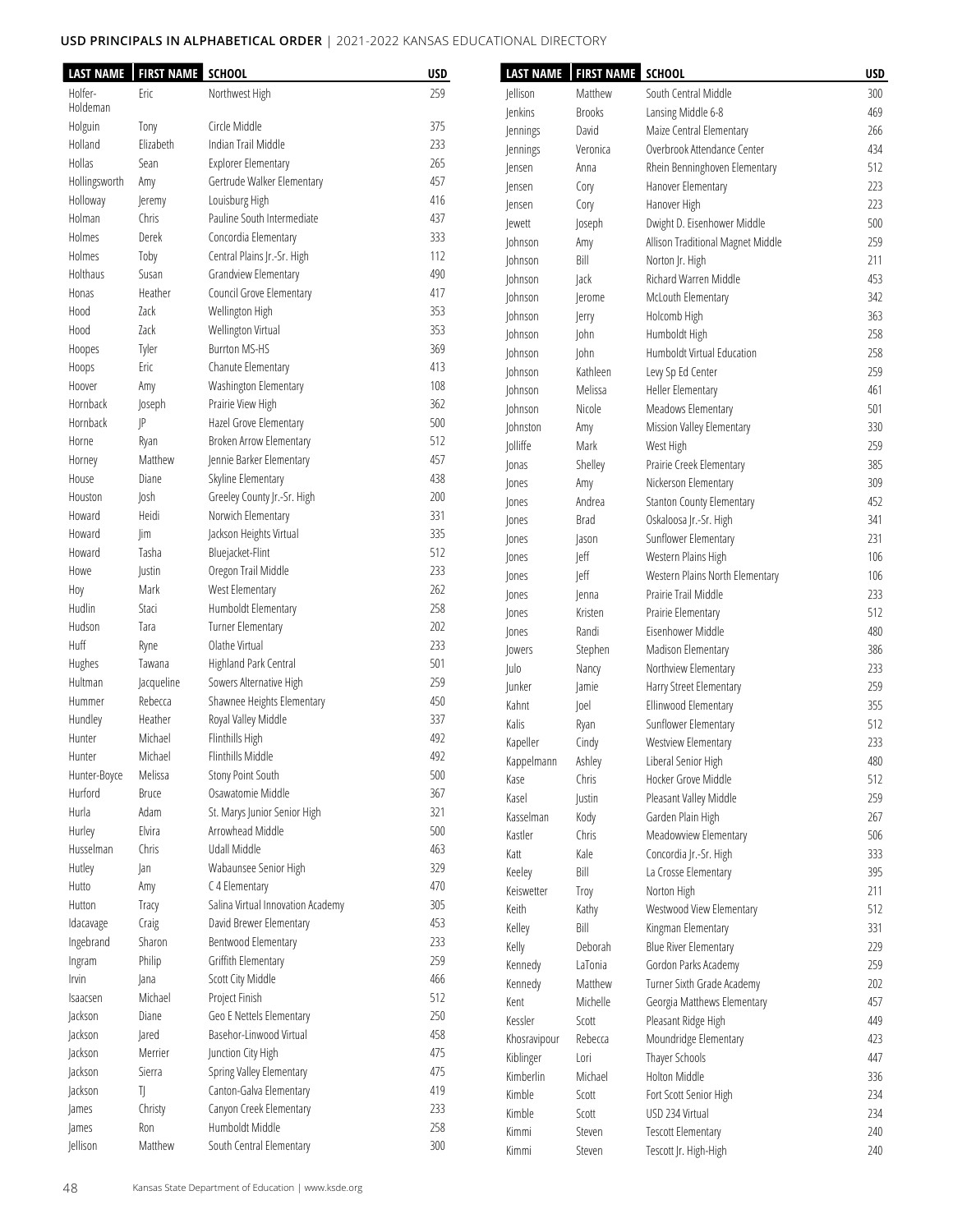| <b>LAST NAME</b> | <b>FIRST NAME SCHOOL</b> |                                        | <b>USD</b> |                | LAST NAME   FIRST NAME | <b>SCHOOL</b>                            | <b>USD</b> |
|------------------|--------------------------|----------------------------------------|------------|----------------|------------------------|------------------------------------------|------------|
| Kindler          | Josh                     | Mill Creek Middle                      | 232        | Linn           | Angie                  | McKinley Elementary                      | 257        |
| King             | Karla                    | El Dorado Middle                       | 490        | Linn           | Mitch                  | Wilbur Middle                            | 259        |
| Kipp             | Charles                  | Salina High South                      | 305        | Linthacum      | Angela                 | Community Elementary                     | 445        |
| Kirk             | Tell                     | W A White Elementary                   | 253        | Litteford      | James                  | Caney Valley High                        | 436        |
| Kirkendall       | David                    | Logan Elementary                       | 326        | Littrell       | Lindsay                | Central Elementary                       | 462        |
| Kirkendall       | David                    | Logan High                             | 326        | Lockamy        | Trever                 | Garfield Elementary                      | 402        |
|                  |                          |                                        | 483        | Locke          |                        |                                          | 223        |
| Kisner           | Ryan                     | Southwestern Heights Jr.-Sr. High (HS) |            |                | Kathryn                | Linn Elementary                          |            |
| Klaver           | Lisa                     | Galena Middle                          | 499        | Locke          | Kathryn                | Linn High                                | 223        |
| Kleidosty        | Chris                    | 500 Reach                              | 500        | Loder          | Amy                    | Ross Elementary                          | 443        |
| Kline            | Vickie                   | Susan B. Anthony Middle                | 383        | Loe            | Steven                 | Shawnee Mission West High                | 512        |
| Koch             | Stephen                  | Frank V. Bergman Elementary            | 383        | Logan          | Laurey                 | Swaney Elementary                        | 260        |
| Koehn            | Tiffany                  | Jefferson Elementary                   | 257        | Lolling        | <b>Bruce</b>           | El Dorado High                           | 490        |
| Koelsch          | Greg                     | Smith Center Jr.-Sr. High              | 237        | Long           | Darla                  | <b>Burlington Elementary</b>             | 244        |
| Koepsel          | Mark                     | Washburn Rural Middle                  | 437        | Long           | Jeremy                 | Lakeside Jr.-Sr. High                    | 272        |
| Koerperich       | Julie                    | Alta Brown Elementary                  | 457        | Longabaugh     | Jerry                  | Dwight D. Eisenhower Middle              | 265        |
| Koppes           | Eric                     | Rock Creek High                        | 323        | Longenecker    | Dale                   | Olathe South Senior High                 | 233        |
| Korb             | Chris                    | Briarwood Elementary                   | 233        | Lopez          | Erin                   | Oliver Brown Elementary                  | 383        |
| Korbe            | Christopher              | Lincoln Elementary                     | 418        | Lord           | Michelle               | Corinth Elementary                       | 512        |
| Krehbiel         | Alisa                    | Hesston Elementary                     | 460        | Lowe           | <b>Brian</b>           | Meadow Lane Elementary                   | 233        |
| Kremer           | Nate                     | Clearwater Creek Elementary            | 233        | Lucero         | Sarah                  | Jay Shideler Elementary                  | 437        |
| Krob             | Jeremy                   | Plainville High                        | 270        | Lugrand        | Miah                   | Pinckney Elementary                      | 497        |
| Krone            | Lisa                     | Robert E Clark Middle                  | 204        | Luke           | Ryan                   | Silver Lake Jr.-Sr. High                 | 372        |
|                  | Sarah                    | <b>Hillcrest Elementary</b>            | 497        |                | Allyson                | Timmerman Elementary                     | 253        |
| Kruse            |                          |                                        |            | Lyman          |                        |                                          | 458        |
| Lackey           | Chris                    | Doniphan West Jr.-Sr. High             | 111        | Lynch          | Tiffany                | Basehor Elementary                       |            |
| Lacy             | Kerri                    | Lincoln Elementary                     | 489        | Lyons          | Laura                  | Seaman High                              | 345        |
| LaHue            | Laura                    | Cedar Hills Elementary                 | 229        | Macias         | Gillian                | Kennedy Elementary                       | 353        |
| Lamb             | Mark                     | Lecompton Elementary                   | 343        | Mahon          | Chuck                  | Tonganoxie Elementary                    | 464        |
| Lambert          | im                       | Uniontown High                         | 235        | Maier          | Karen                  | Otis-Bison Elementary                    | 403        |
| Lampe            | Kelly                    | <b>Bucklin High</b>                    | 459        | Maier          | Karen                  | Otis-Bison Jr.-Sr. High                  | 403        |
| LaMunyon         | Karen                    | Maize South Intermediate               | 266        | Malget         | Matt                   | Earhart Environ Magnet Elementary        | 259        |
| Lane             | Kerry                    | Olathe East Senior High                | 233        | Malle          | Larry                  | Southeast High                           | 247        |
| Langdon          | Troy                     | Osborne Elementary                     | 392        | Malone         | Rick                   | Sumner Academy of Arts & Science         | 500        |
| LaPenta          | enna                     | Crestview Elementary                   | 512        | Maloney        | Adam                   | Medicine Lodge Jr.-Sr. High              | 254        |
| Larson           | Jared                    | Riley County Grade                     | 378        | Maloun         | Mike                   | Perry Lecompton High                     | 343        |
| Lash             | Chris                    | Briarwood Elementary                   | 512        | Manes          | Andrea                 | Swenson Early Childhood Education Center | 367        |
| Laurin           | Crystal                  | Phillipsburg Elementary                | 325        | <b>Manning</b> | Theresa                | Adams Elementary                         | 259        |
| Lawrence         | Gregory                  | Trailwood Elementary                   | 512        | Manning        | Vicky                  | Truesdell Middle                         | 259        |
| Le               | Sam                      | Price-Harris Communications Magnet     | 259        | Marciano       | Jason                  | <b>Bryant Opportunity Academy</b>        | 259        |
| Lee              | Ann                      | Lakeside Elementary                    | 250        | Maresh         | Megan                  | Oak Hill Elementary                      | 229        |
| Lee              | Rachel                   | Sublette Elementary                    | 374        | Martin         | Jane                   | Stony Point North                        | 500        |
|                  | Scott                    |                                        | 400        |                | John                   |                                          | 231        |
| Lee              |                          | Smoky Valley High                      |            | Martin         |                        | Trail Ridge Middle                       |            |
| Leffert          | Timothy                  | Robinson Middle                        | 501        | Martin         | John                   | Village Elementary                       | 253        |
| Leggett          | Brandi                   | Central Elementary                     | 233        | Martin         | Mike                   | Frontenac Jr. High                       | 249        |
| Legleiter        | Chris                    | Leawood Middle                         | 229        | Martin         | Suzie                  | Liberty View Elementary                  | 229        |
| Lehr             | Greg                     | Valley Center Intermediate             | 262        | Martin         | Zach                   | Riverton Middle                          | 404        |
| Leiker           | Jordan                   | Sedgwick High                          | 439        | Mason          | Joel                   | Hoisington High                          | 431        |
| Leiker           | Kristal                  | Santa Fe Trail Elementary              | 512        | Matheny        | Dana                   | Meadowlark Elementary                    | 385        |
| Leiker           | Tracy                    | Victor Ornelas Elementary              | 457        | Mathias        | Chelsey                | South Hutchinson Elementary              | 309        |
| Leis             | Robert                   | Circle Benton Elementary               | 375        | Matile         | Luke                   | Central Heights High                     | 288        |
| Levan            | Ron                      | South Haven Elementary                 | 509        | Maurer         | Mike                   | Haysville Middle                         | 261        |
| Levan            | Ron                      | South Haven High                       | 509        | May            | Scott                  | Apollo Elementary                        | 265        |
| Lewis            | Gary                     | Maize Virtual Preparatory              | 266        | Mazouch        | Marion                 | Blue Valley High                         | 384        |
| Lewis            | Jamie                    | Valley Center High                     | 262        | Mazouch        | Marion                 | Randolph Middle                          | 384        |
| Lewis            | Phoebe                   | Pleasant Ridge Middle                  | 229        | McBride        | Kathryn                | Linwood Elementary                       | 458        |
| Libal            | JJ                       | Santa Fe Trail Middle                  | 233        | Mccall         | Dennis                 | Solomon Elementary                       | 393        |
| Lightcap         | Natalie                  | Oatville Elementary                    | 261        | McCartney      | Courtney               | Frank Layden Elementary                  | 249        |
|                  |                          |                                        |            |                |                        | Frank Rushton Elementary                 | 500        |
| Lindley          | Jana                     | Wamego High Virtual                    | 320        | McCauley       | Tamekia                |                                          |            |
| Linenberger      | Krista                   | Coronado Elementary                    | 305        | McClaran       | Rachel                 | Wheatland Elementary                     | 262        |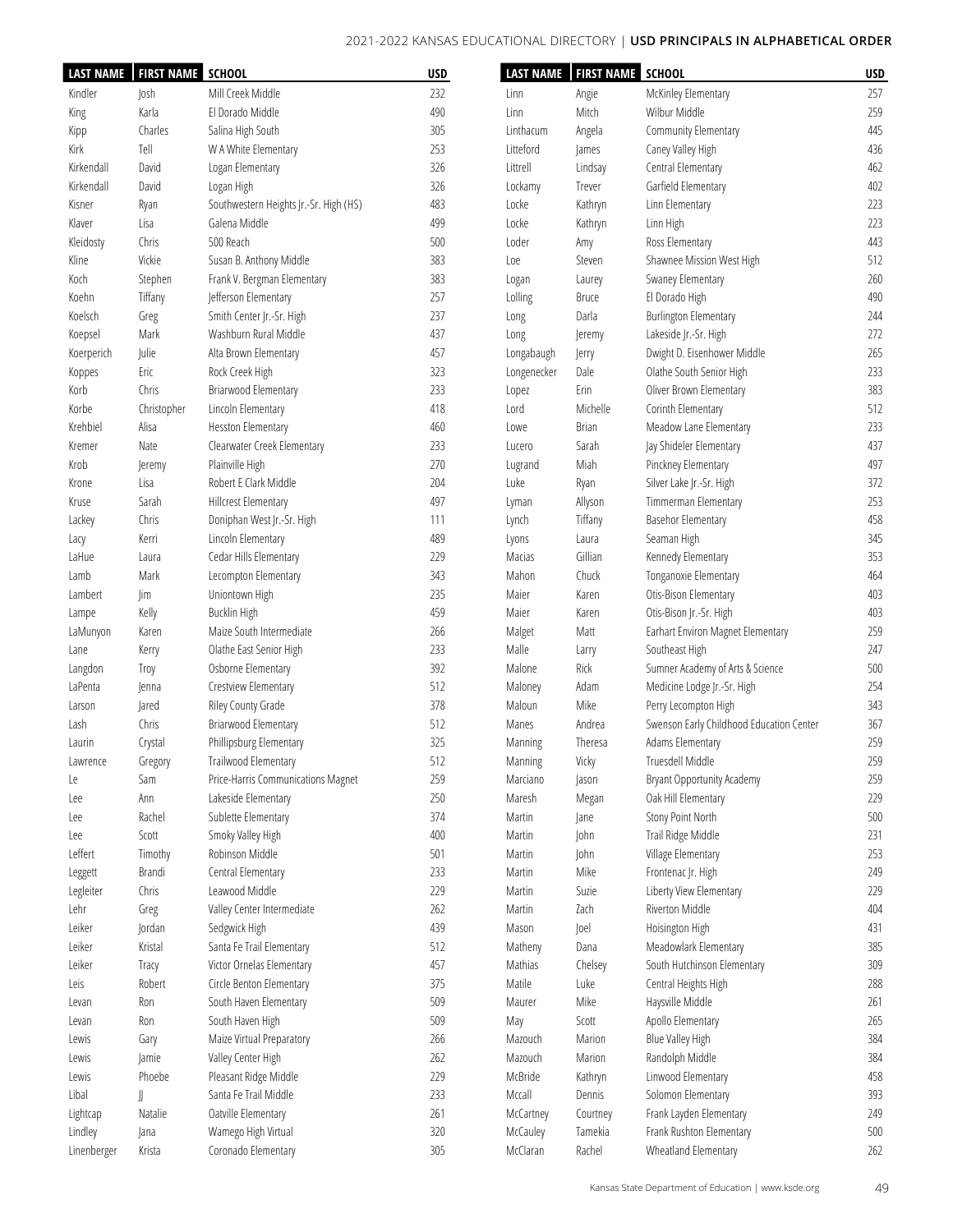| <b>LAST NAME</b> | <b>FIRST NAME SCHOOL</b> |                                          | <b>USD</b> | <b>LAST NAME</b>    | <b>FIRST NAME</b> | <b>SCHOOL</b>                                     | <b>USD</b> |
|------------------|--------------------------|------------------------------------------|------------|---------------------|-------------------|---------------------------------------------------|------------|
| McCormick        | Brad                     | Garden Plain Elementary                  | 267        | Montford            | John              | Sunnyside Elementary                              | 443        |
| McCoy            | Aryn                     | Capital City                             | 501        | Moore               | Justin            | Royal Valley Elementary                           | 337        |
| McCracken        | Clark                    | Lexington Trails Middle                  | 232        | Moore               | Travis            | Haven High                                        | 312        |
| McCune           | Kim                      | Leonard C Seal Elementary                | 396        | Moorman             | Kathleen          | USD 457 Virtual Academy                           | 457        |
| McDaniel         | Adam                     | Chase High                               | 401        | Morford             | David             | Campus High Haysville                             | 261        |
| McDaniel         | Adam                     | Raymond Jr. High                         | 401        | Morford             | David             | Haysville High                                    | 261        |
| McDermeit        | Mike                     | Lewis Elementary                         | 502        | Morgan              | Abby              | Shawanoe Elementary                               | 512        |
| McDiffett        | Kelly                    | Council Grove Junior Senior High         | 417        | Morgan              | Greg              | Valley Falls High                                 | 338        |
| McDonnell        | Jeremy                   | Westridge Middle                         | 512        | Morgan              | <b>Jennifer</b>   | Oak Park-Carpenter Elementary                     | 512        |
| McDowell         | Corri                    | Fowler Elementary                        | 225        | Morgan              | Nick              | Herington Elementary                              | 487        |
| McDowell         | Corri                    | Fowler High                              | 225        | Morrisey            | Rebecca           | Topeka High                                       | 501        |
| McFadden         | $ 0\rangle$              | Inman Elementary                         | 448        | Morrow              | David             | St. Francis High                                  | 297        |
| McGuire          | Michael                  | Claire Learning Center                   | 233        | Moser               | Anna              | Park Elementary                                   | 493        |
| McGurk           | Catrina                  | Fort Larned Elementary                   | 495        | Most                | Ryan              | Bridges/Wyandot Academy                           | 500        |
| McIntire         | John                     | Pioneer Ridge Middle                     | 231        | Moulin              | Kristin           | Delaware Ridge Elementary                         | 204        |
| McIntire         | Marcia                   | Whittier Elementary                      | 465        | Muhlig              | Ryan              | Colby Senior High                                 | 315        |
| McKernan         | Patrick                  | Troy Elementary                          | 429        | Munsell             | Lori              | Heusner Elementary                                | 305        |
| McKim            | Rob                      | Lansing High 9-12                        | 469        | Munsell             | Marcia            | Wellsville Elementary                             | 289        |
| McLean           | Lynette                  | Wiley Elementary                         | 308        | Murphy              | Bobby             | Sublette High                                     | 374        |
| McMillan         | Mandi                    | Atchison County Community Elementary     | 377        | Murphy              | Bobby             | Sublette Middle                                   | 374        |
| McMullin         | Nichole                  | Haysville West Middle                    | 261        | Murray              | Bobbi             | Eisenhower Elementary                             | 211        |
| McPherson        | Herb                     | Skyline Elementary                       | 438        | Murray              | Kristina          | Mayberry Cultural and Fine Arts Magnet Middle     | 259        |
| McPherson        | Herb                     | Skyline High                             | 438        | Murrell             | Karen             | Abe Hubert Elementary                             | 457        |
| Meek             | Mark                     | Prairie View Middle                      | 362        | Murry               | Zack              | Chanute Extension Academy                         | 413        |
| Meier            | Rosann                   | Adams Elementary                         | 470        | Murry               | Zack              | Chanute High                                      | 413        |
| Meik             | Nathan                   | Pleasanton Elementary                    | 344        | Mutuku              | Melinda           | Curtis Middle                                     | 259        |
| Meiss            | Geoff                    | Anderson County Jr.-Sr. High             | 365        | Myers               | Kiley             | Kinsley-Offerle Elementary Pre-K-5                | 347        |
| Mejia            | Pilar                    | Scott Dual Language Magnet               | 501        | Myers               | Skyler            | Fairfax Learning Center                           | 500        |
| Mendoza          | JR                       | Plains Elementary                        | 483        | Myrick              | Ben               | Northeast Magnet High                             | 259        |
| Menninga         | Joey                     | Chisholm Middle                          | 373        | Naccarato           | Vince             | Reno Valley Middle                                | 309        |
| Mercer           | Stephen                  | Piper Middle                             | 203        | Nagel               | Megan             | Northridge Elementary                             | 373        |
| Merriman         | Lois                     | Adult Literacy and Family Services       | 383        | Neal                | Louis             | Douglass Elementary                               | 500        |
| Mettlen          | Clay                     | Bennington Jr. High-High                 | 240        | Neitzel             | Beth              | <b>Bluemont Elementary</b>                        | 383        |
| Mettlen          | Traci                    | Cottonwood Elementary                    | 480        | Nelson              | Jay Dee           | Anthony Elementary                                | 453        |
| Meyer            | Christie                 | Eisenhower High                          | 265        | Nelson              | Stephanie         | Hamilton Elementary                               | 390        |
| Meyer            | Josh                     | St. John Elementary                      | 350        | Nelson              | Stephanie         | Hamilton High                                     | 390        |
|                  | Sam                      | Rock Hills Jr.-Sr. High                  | 107        |                     | Molly             | Sunflower Elementary                              | 385        |
| Meyers<br>Mickel | Jackie                   | Langston Hughes Elementary               | 497        | Nespor<br>Netolicky | Felicia           | East Antioch Elementary                           | 512        |
| Middleton        | Chalita                  | Prairie Park Elementary                  | 497        | New                 | Susan D.          | Liberty Elementary                                | 499        |
| Miles            | Carissa                  | Lawrence Southwest Middle                | 497        | Newell              |                   | Dwight D. Eisenhower Middle                       | 383        |
|                  |                          |                                          |            |                     | Tracy             |                                                   |            |
| Miller           | Aaron                    | Washington Elementary                    | 233        | Nguyen              | John              | Piper High                                        | 203        |
| Miller           | April                    | Charles O Stones Intermediate Ctr        | 457        | Niedens             | Adam              | Jefferson Elementary<br>Greeley County Elementary | 428        |
| Miller           | Ashley                   | Oak Street Elementary K-4                | 265        | Niehues             | John              |                                                   | 200        |
| Miller           | Audrey                   | Enders STEM and Leadership Magnet        | 259        | Noll Jr             | Dale              | Hope Street Charter Academy                       | 501        |
| Miller           | Jeremy                   | Pike Valley High                         | 426        | Noon                | Curtis            | Concordia Middle                                  | 333        |
| Miller           | Jeremy                   | Pike Valley Jr. High                     | 426        | Nordby              | Steve             | Garden City High                                  | 457        |
| Miller           | Melissa                  | USD 234 Virtual                          | 234        | Norman              | Kelley            | Chase Middle                                      | 501        |
| Miller           | Melissa                  | Winfield Scott Elementary                | 234        | Norris              | Beth              | Thunder Ridge Elementary                          | 110        |
| Miller           | Mylo                     | South Barber Pre-K-6                     | 255        | Norris              | Beth              | Thunder Ridge Middle                              | 110        |
| Millis           | Martin                   | Mead Middle                              | 259        | Norton              | <b>lennifer</b>   | Lowman Hill Elementary                            | 501        |
| Mills            | Larry                    | Horton High                              | 430        | Novak               | Stacy             | Farley Elementary                                 | 437        |
| Minks            | Katie                    | Stafford Middle-High                     | 349        | Novecek             | Jay               | Olathe West High                                  | 233        |
| Mitchell         | Ben                      | Southeast High                           | 259        | Nusser              | Kelly             | Lyons High                                        | 405        |
| Moeckel          | Terry                    | Minneapolis Jr.-Sr. High                 | 239        | O'Brien             | James             | Remington Middle                                  | 206        |
| Moeder           | im                       | Trego Grade                              | 208        | Oborny              | Greg              | Regency Place Elementary                          | 233        |
| Moffett          | James                    | Faris Elementary                         | 308        | Ochs                | Brandy            | Edith Scheuerman Elementary                       | 457        |
| Mohn             | Corey                    | Center for Advanced Professional Studies | 229        | Oentrich            | Heather           | Junction City Middle                              | 475        |
| Moland           | Eryn                     | Perry-Lecompton Middle                   | 343        | Oeser               | Jane              | Central Plains Elementary - Holyrood              | 112        |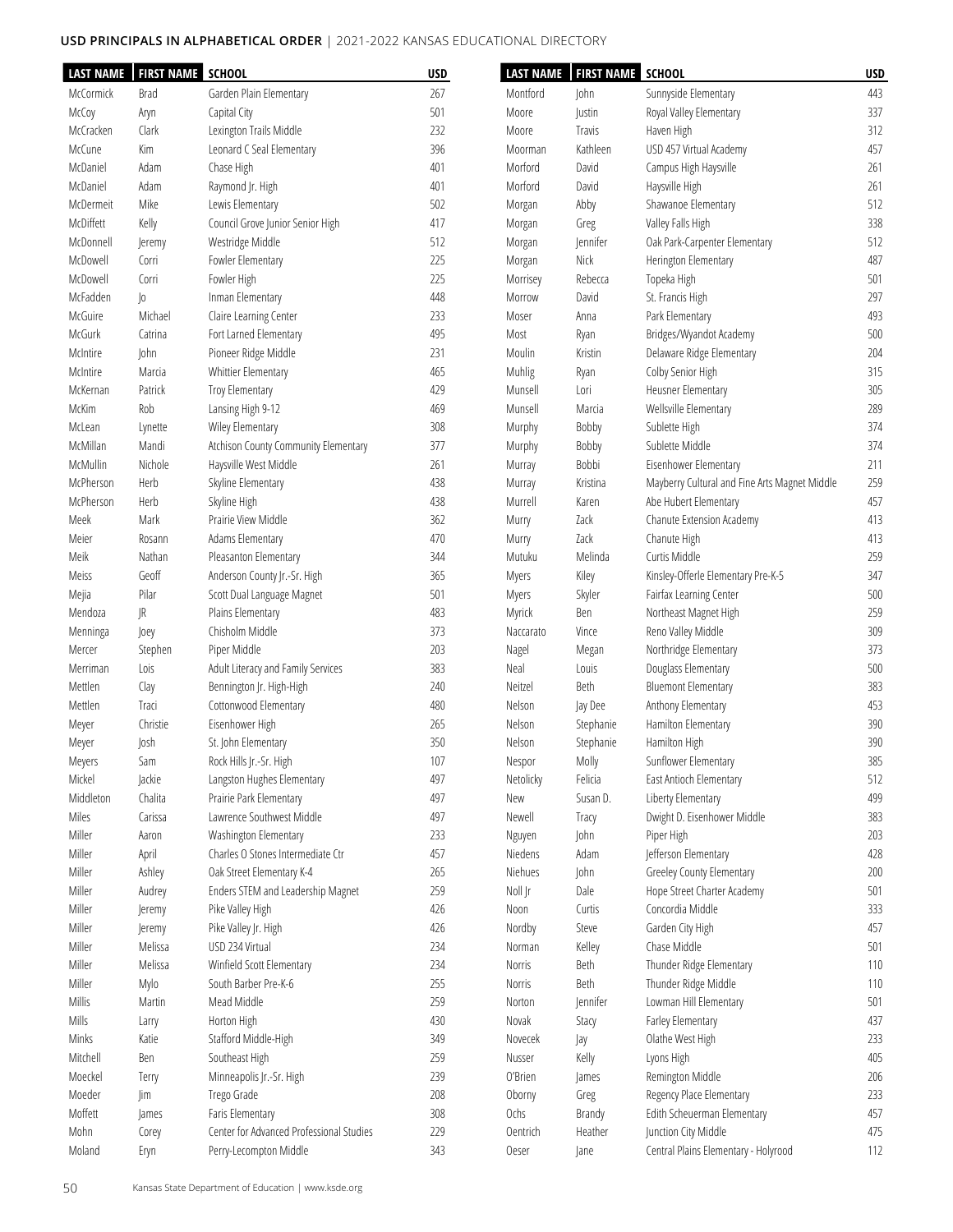| <b>LAST NAME</b> | <b>FIRST NAME</b> | <b>SCHOOL</b>                                       | <b>USD</b> | <b>LAST NAME</b>     | <b>FIRST NAME</b> | <b>SCHOOL</b>                         | <b>USD</b> |
|------------------|-------------------|-----------------------------------------------------|------------|----------------------|-------------------|---------------------------------------|------------|
| Olivares         | Amy               | Linn Elementary                                     | 443        | Pounds               | Matt              | Natoma High (6-12)                    | 399        |
| Oliver           | Harold            | Riley County High                                   | 378        | Powell               | Travis            | Kiowa County High                     | 422        |
| Oliver           | Rachel            | Anthony Elementary                                  | 361        | Pressly              | Amy               | Blue Valley Northwest High            | 229        |
| Oliver           | Steve             | Wabaunsee Jr. High                                  | 329        | Price                | <b>Brad</b>       | Spring Grove Primary Center           | 499        |
| Onelio           | Robert            | Arkansas City Middle                                | 470        | Proctor              | Pete              | Louisburg Middle                      | 416        |
| 0rr              | Michael           | Christa McAuliffe Elementary                        | 512        | Proffitt             | Mark              | Jayhawk Elementary                    | 346        |
| Orsak            | Ron               | Cheney Middle 6-8                                   | 268        | Pruitt               | Brandon           | Girard Middle                         | 248        |
| Osborn           | Donna             | Oaklawn Elementary                                  | 260        | Pumphrey             | <b>Britt</b>      | Apache Elementary                     | 512        |
| Ostroski         |                   | Blue Valley North High                              | 229        | Putnam-Jackson Holly |                   | Derby Virtual                         | 260        |
|                  | Tyson<br>Kari     | Pawnee Elementary                                   | 512        | Putthoff             | Trisha            | <b>Black Bob Elementary</b>           | 233        |
| Otero            |                   |                                                     | 231        |                      |                   |                                       | 496        |
| Ouelette         | Corina            | Grand Star Elementary                               |            | Pywell               | Mark              | Pawnee Heights                        |            |
| Owen             | Cassi             | Rock Hills Elementary                               | 107        | Query                | Yasmina           | Eugene Ware Elementary                | 234        |
| Owen             | Nicholas          | Solomon High                                        | 393        | Query                | Yasmina           | USD 234 Virtual                       | 234        |
| Oyler            | Ron               | Caney Valley Charter Academy                        | 436        | Raile                | Darla             | St. Francis Elementary                | 297        |
| Paden            | Jolene            | Chetopa Elementary                                  | 505        | Raines               | Ed                | Washburn Rural High                   | 437        |
| Paden            | Jolene            | Chetopa High                                        | 505        | Raines               | Marcia            | Hickok Elementary                     | 214        |
| Paden            | Jon               | Windom Elementary                                   | 444        | Ralph                | David             | Northern Hills Elementary             | 345        |
| Palmgren         | Michele           | Valley Heights Jr.-Sr. High                         | 498        | Ramsey               | Sharlene          | Smoky Valley Virtual Charter          | 400        |
| Palser           | Scott             | Macksville High                                     | 351        | Randle               | Monica            | Eugene Ware Elementary                | 500        |
| Panzer           | Kim               | Lakin Elementary                                    | 215        | Ray                  | Jennifer          | Lowell Elementary                     | 465        |
| Parks            | Leroy             | Wichita Alternative High                            | 259        | Raymer               | Donald            | Marion High                           | 408        |
| Parks            | Leroy             | Wichita Learning Center                             | 259        | Razey                | Dustin            | Circle Greenwich Elementary           | 375        |
| Parton           | Tara              | Mueller Aerospace-Engineering Discovery Magnet      | 259        | Reagle               | Jill              | Florence Wilson Elementary            | 457        |
| Patterson        | Ann               | College Hill Elementary                             | 259        | Reaver               | Rebecca           | Cordley Elementary                    | 497        |
| Patterson        | David             | Hutchinson Virtual                                  | 308        | Reazin               | Kim               | Altoona-Midway Elementary             | 387        |
| Patterson        | Melinda           | Auburn Elementary                                   | 437        | Reed                 | Robert            | Cunningham Elementary                 | 332        |
| Paul             | Dena              | Osage City Elementary                               | 420        | Reed                 | Stacy             | Burlington High                       | 244        |
| Paul             | Mark              | Ulysses High                                        | 214        | Reilly               | Terri             | Rose Hill Primary                     | 394        |
| Paulakovich      | Andrea            | Olathe Summer                                       | 233        | Rein                 | Beth              | Riley Elementary                      | 428        |
| Payton           | Tara              | Heritage Elementary                                 | 233        | Reinhardt            | Derek             | Ness City Elementary                  | 303        |
| Peemoeller       | Jamie             | Sunrise Point Elementary                            | 229        | Reinhardt            | Pat               | Hoisington Middle                     | 431        |
| Pegram           | Ronda             | Silver Lake Elementary                              | 372        | Reiser               | David             | Great Bend Middle                     | 428        |
| Pena             | Brock             | Chase County Elementary                             | 284        | Rembold              | Eric              | Prairie Star Middle                   | 229        |
| Penka            | John              | Chisholm Life Skills Center                         | 259        | Renfro               | James             | Cherryvale Senior - Middle            | 447        |
|                  | Alan              | Turner High                                         | 202        | Renk                 | Heather           | Broken Arrow Elementary               | 497        |
| Penrose          |                   |                                                     |            |                      |                   |                                       |            |
| Peres            | Jason             | Shawnee Mission East High                           | 512        | Renn                 | Jeffery           | Lincoln Central Elementary            | 447        |
| Perez            | Jordan            | Ruppenthal Middle                                   | 407        | Renner               | Alison            | Allen Elementary                      | 259        |
| Perez            | Nicole            | Junction City High (H.D. Karns Innovations Academy) | 475        | Revell               | Katie             | Simpson Elementary                    | 407        |
| Perkins          | Heidi             | Udall Elementary                                    | 463        | Revelle              | Blake             | Indian Hills Middle                   | 512        |
| Perkins          | Roger             | Miltonvale Elementary                               | 334        | Rhodes               | Ty                | Hesston High                          | 460        |
| Perkins          | Roger             | Miltonvale High                                     | 334        | Rice                 | Brandon           | Kinsley Jr.-Sr. High                  | 347        |
| Perlman          | Larry             | Gardiner Elementary                                 | 259        | Rice                 | Olivia            | Learning Center                       | 489        |
| Petersen         | Keri              | Roosevelt Elementary                                | 489        | Rice                 | Paula             | Ashland High                          | 220        |
| Pfizenmaier      | Jaclyn            | eLearn 379 Virtual                                  | 379        | Rice                 | Paula             | Ashland Jr. High                      | 220        |
| Philipp          | Jeremy            | Sunset Hill Elementary                              | 497        | Richardson           | Sara              | East High                             | 259        |
| Pierce           | Keelin            | Whitson Elementary                                  | 501        | Ricker               | Deborah           | Glenwood Ridge Elementary             | 458        |
| Pierce           | Lisa              | Atchison Elementary                                 | 409        | Ricks                | Amy               | Charles O Stones Intermediate Ctr     | 457        |
| Pinion           | Amy               | Frances Willard Elementary                          | 470        | Rider                | Aaron             | Central Elementary                    | 493        |
| Pitchford        | Rachael           | Comanche Middle                                     | 443        | Riedy                | Brent             | Andover High                          | 385        |
| Plunkett         | Liz               | Syracuse Elementary                                 | 494        | Riemann              | Tim               | Osage City Middle                     | 420        |
| Poell            | Тy                | Onaga Elementary                                    | 322        | Rieschick            | <b>Brian</b>      | Moscow High                           | 209        |
| Poell            | Тy                | Onaga Senior High                                   | 322        | Riffel               | Brennan           | <b>Sterling Grade</b>                 | 376        |
| Poirier          | Kerren            | Riverside Virtual High                              | 114        | Riley                | Mary              | Sunset Ridge Elementary               | 229        |
| Polk             | James             | Quail Run Elementary                                | 497        | Rinehart             | Chris             | Plainville Elementary                 | 270        |
| Pomeroy          | Angela            | Jardine Elementary                                  | 501        | Rinehart             | Greg              | Macksville Elementary                 | 351        |
| Pontious         | Barney            | Erie Elementary                                     | 101        | Ritchie              | Luke              | Minneola High                         | 219        |
| Pontious         | Gretchen          | Park Hill Elementary                                | 260        | Ritter               | Kari              | Williams Science and Fine Arts Magnet | 501        |
|                  | Matt              | Natoma Elementary                                   | 399        |                      |                   | Augusta Senior High                   | 402        |
| Pounds           |                   |                                                     |            | Rivera               | Rick              |                                       |            |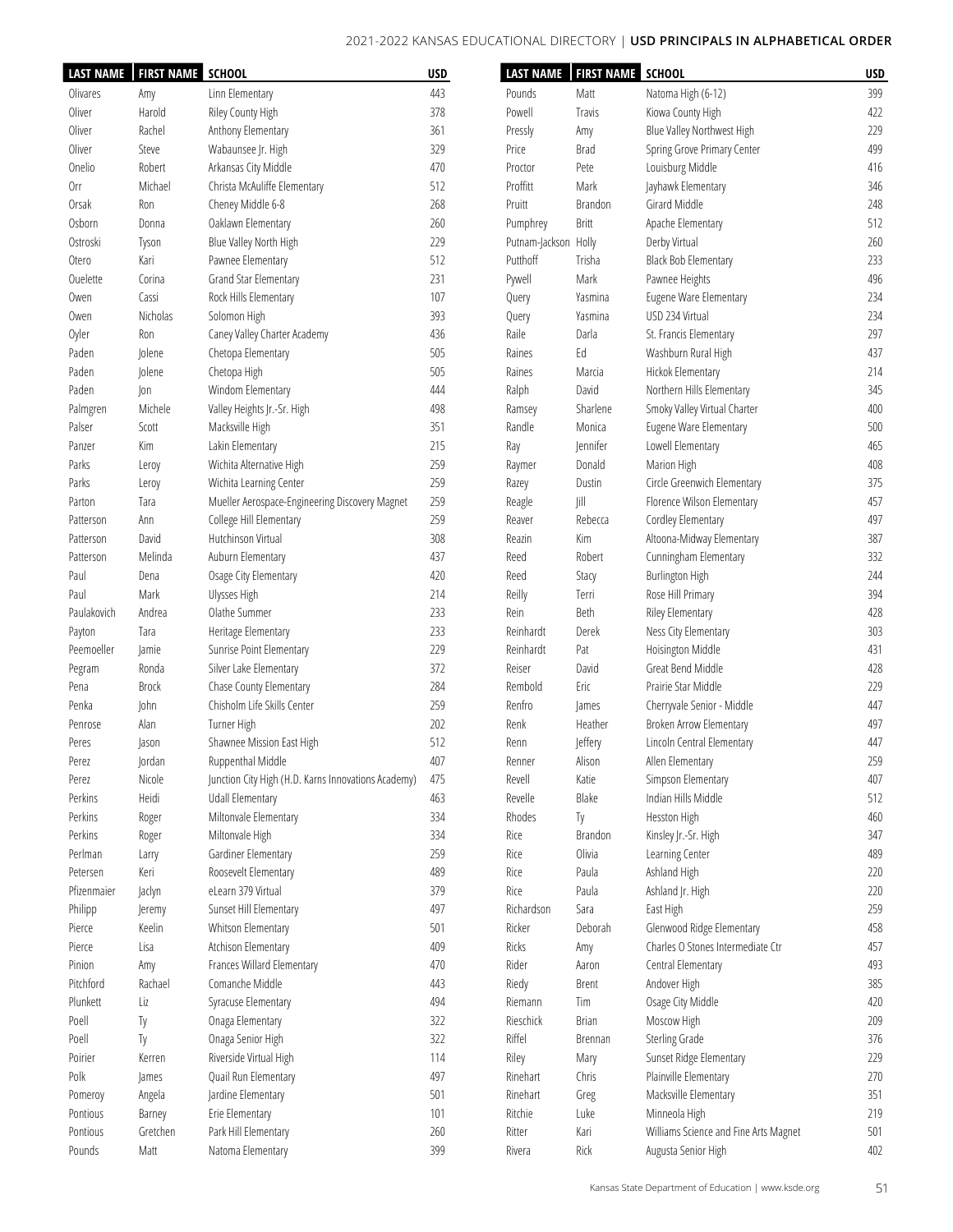| <b>LAST NAME</b> | <b>FIRST NAME SCHOOL</b> |                                          | <b>USD</b> | <b>LAST NAME</b> | FIRST NAME SCHOOL |                                        | <b>USD</b> |
|------------------|--------------------------|------------------------------------------|------------|------------------|-------------------|----------------------------------------|------------|
| Roach            | Marlin                   | Riverside High                           | 114        | Schnacker        | Rick              | Wetmore Elementary                     | 113        |
| Roach            | Marlin                   | Riverside Virtual High                   | 114        | Schnacker        | Rick              | Wetmore High                           | 113        |
| Roberson         | Jayci                    | Woodlawn Elementary                      | 497        | Schneeberger     | Robert            | Oswego Jr.-Sr. High                    | 504        |
| Roberson         | Shonielle                | Chelsea Elementary                       | 500        | Schneider        | Jon               | Sunflower Elementary                   | 480        |
| Roberts          | Artie                    | USD 508 eAcademy                         | 508        | Schraeder        | Clayton           | Ross Elementary                        | 501        |
| Roberts          | Scott                    | Blue Valley Southwest High               | 229        | Schrag           | Cara              | McCandless Elementary                  | 308        |
| Roberts          | Shawn                    | Scott City Lower Elementary              | 466        | Schreiner        | Stacy             | Landon Middle                          | 501        |
| Robertson        | Chris                    | Appanoose Elementary                     | 287        | Schroeder        | Darren            | Marysville Jr.-Sr. High                | 364        |
| Robinson         | Casey                    | Hoxie Elementary                         | 412        | Schroeder        | Tyler             | Peabody-Burns Jr.-Sr. High             | 398        |
| Robison          | Sheila                   | Oswego Neosho Hgts Elementary            | 504        | Schrum           | Julie             | Wamego High                            | 320        |
| Rockhold         | Randy                    | Ingalls Elementary                       | 477        | Schrum           | Julie             | Wamego High Virtual                    | 320        |
| Rodriguez        | Alicia                   | Ulysses Community Learning Center (UCLC) | 214        | Schuetz          | Chad              | <b>Blackmore Elementary</b>            | 490        |
| Rodriguez        | Kristy                   | Kanopolis Middle                         | 327        | Schwarz          | Scott             | Eisenhower Middle                      | 501        |
| Roether          | Amy                      | Eisenhower Elementary                    | 475        | Schwindt         | Kara              | Haven Virtual Academy                  | 312        |
| Roetzer          | Donna                    | Minneola Elementary                      | 219        | Scism            | Ben               | Nemaha Central High                    | 115        |
| Rogers           | Laura                    | Rex Elementary                           | 261        | Scofield         | Alicia            | Ware Elementary                        | 475        |
| Rogers           | Roxana                   | Blue Valley Middle                       | 229        | Scothorn         | Dallas            | Williamsburg Elementary                | 287        |
| Rogers           | Travis                   | South High                               | 259        | Scott            | Julie             | R L Wright Elementary                  | 439        |
| Roland           | Janelle                  | Cessna Elementary                        | 259        | Scott            | Laurel            | Haven Elementary                       | 312        |
| Rooks            | Shari                    | Cottonwood Elementary                    | 385        | Scritchfield     | Garrett           | Smoky Valley Middle                    | 400        |
| Rosales          | Lauren                   | Jefferson Elementary                     | 470        | Seddon           | Alana             | Axtell Elementary                      | 113        |
| Rosenhagen       | Greg                     | Cheney High                              | 268        | Seddon           | Alana             | Axtell High                            | 113        |
| Rothchild        | Shea                     | Trego Community High                     | 208        | Seiler           | Kurt              | Independence Senior High               | 446        |
| Rothe            | Yvonne                   | Wineteer Elementary                      | 260        | Self             | Michael           | Hutchinson Middle 8                    | 308        |
| Rother           | Amy                      | Weskan Elementary                        | 242        | Sells            | Jeff              | Rose Hill Middle                       | 394        |
| Rother           | Amy                      | Weskan High                              | 242        | Seyfert          | Casey             | Beloit Jr.-Sr. High                    | 273        |
| Ruder            | Toby                     | Augusta Middle                           | 402        | Shackelford      | Michelle          | Andale High                            | 267        |
| Rudolph          | Emmet                    | North Elementary                         | 352        | Shackelford      | Robert            | John Diemer Elementary                 | 512        |
| Rueb             | Kevin                    | Spearville Jr.-Sr. High                  | 381        | Shaffer          | <b>Brent</b>      | South Barber 7-12                      | 255        |
| Rueger           | <b>Jennifer</b>          | St. Marys Elementary                     | 321        | Sharp            | Brenda            | USD 265 - Goddard Virtual              | 265        |
| Ruff             | Samuel                   | De Soto High                             | 232        | Shaw             | Mitch             | Pleasanton High                        | 344        |
| Rusco            | Ryan                     | Conway Springs Middle                    | 356        | Sheehy           | Shea              | Central Plains Elementary - Holyrood   | 112        |
| Rusher           | Sandy                    | Stone Creek Elementary                   | 260        | Sheets           | Alan              | Republic County Jr.-Sr. High           | 109        |
| Russell          | Misty                    | Garfield                                 | 503        | Shelton          | Bruce             | <b>Stanley Elementary</b>              | 259        |
| Ryan             | Craig                    | Challenger Intermediate                  | 265        | Shelton          | Ron               | Atchison County Community Jr.-Sr. High | 377        |
| Sacco            | Eric                     | Clifton-Clyde Grade K-3                  | 224        | Shelton          | Shannon           | Quindaro Elementary                    | 500        |
| Sacco            | Eric                     | Clifton-Clyde Middle                     | 224        | Shinault         | Lynn              | Grandview Elementary                   | 475        |
| Sailor           | Becky                    | Maize South High                         | 266        | Shinliver        | Ann               | Washington Elementary                  | 353        |
| Sailors          | Joe                      | Kansas Connections Academy               | 218        | Shipley          | Clint             | Derby Middle                           | 260        |
| Salmans          | Tina                     | Hugoton Middle                           | 210        | Shipley          | Stacy             | Woodland Elementary                    | 233        |
| Sample           | oe                       | Marais Des Cygnes Valley High            | 456        | Shipman          | Eric              | Clearwater Intermediate - Middle       | 264        |
| Sample           | oe                       | Marais Des Cygnes Valley Middle          | 456        | Shook            | Erica             | Ad Astra Virtual Academy               | 313        |
| Samuels          | Julie                    | Trojan Elementary                        | 367        | Short            | Anne-Marie        | Richard Warren Intermediate            | 453        |
| San Romani       | Darrin                   | Fairfield Schools                        | 310        | Short            | Gene              | Chase Elementary                       | 401        |
| Sanchez          | Todd                     | Linwood Elementary                       | 259        | Shupe            | Darren            | Jackson Heights High and Middle        | 335        |
| Sanders          | Mike                     | Puls Elementary                          | 511        | Siebenmorgen     | Lucas             | Pleasant Ridge Middle                  | 449        |
| Sanders          | Mindy                    | McKinley Elementary                      | 435        | Siebert          | Trevor            | Centre                                 | 397        |
| Sauceda          | Annette                  | Heartland Elementary                     | 229        | Sigg             | Heath             | Summit Trail Middle                    | 233        |
| Saunders         | Christine                | Logan Elementary                         | 345        | Simeonov         | Amy               | Merriam Park Elementary                | 512        |
| Sawyer           | Tony                     | State Street Elementary                  | 501        | Simmelink        | Brandon           | McPherson Middle                       | 418        |
| Schaefer         | Carmen                   | Garfield Elementary                      | 290        | Simmons          | Midge             | Belle Plaine Elementary                | 357        |
| Schafer          | Travis                   | Peabody-Burns Elementary                 | 398        | Simon            | Daniel            | Woodrow Wilson Elementary              | 383        |
| Schaffer         | Ceresa                   | Virtual Education Program                | 232        | Simon            | Kayla             | Ogden Elementary                       | 383        |
| Scheve           | Anita                    | Woodrow Wilson Elementary                | 489        | Simoneau         | loan              | <b>Burrton Elementary</b>              | 369        |
| Schmidt          | Delbert                  | Wichita County Jr.-Sr. High              | 467        | Simpson          | Cheri             | Rural Center Elementary                | 473        |
| Schmidt          | Denise                   | Lincoln Elementary                       | 298        | Sjogren          | Eric              | Soderstrom Elementary                  | $400\,$    |
| Schmidt          | Donna                    | Ellis Jr.-Sr. High                       | 388        | Skinner          | Tim               | Miller Elementary                      | 443        |
| Schmidtlein      | Chelsea                  | Indian Hills Elementary                  | 437        | Slay             | Noah              | Royal Valley High                      | 337        |
|                  |                          |                                          |            |                  |                   |                                        |            |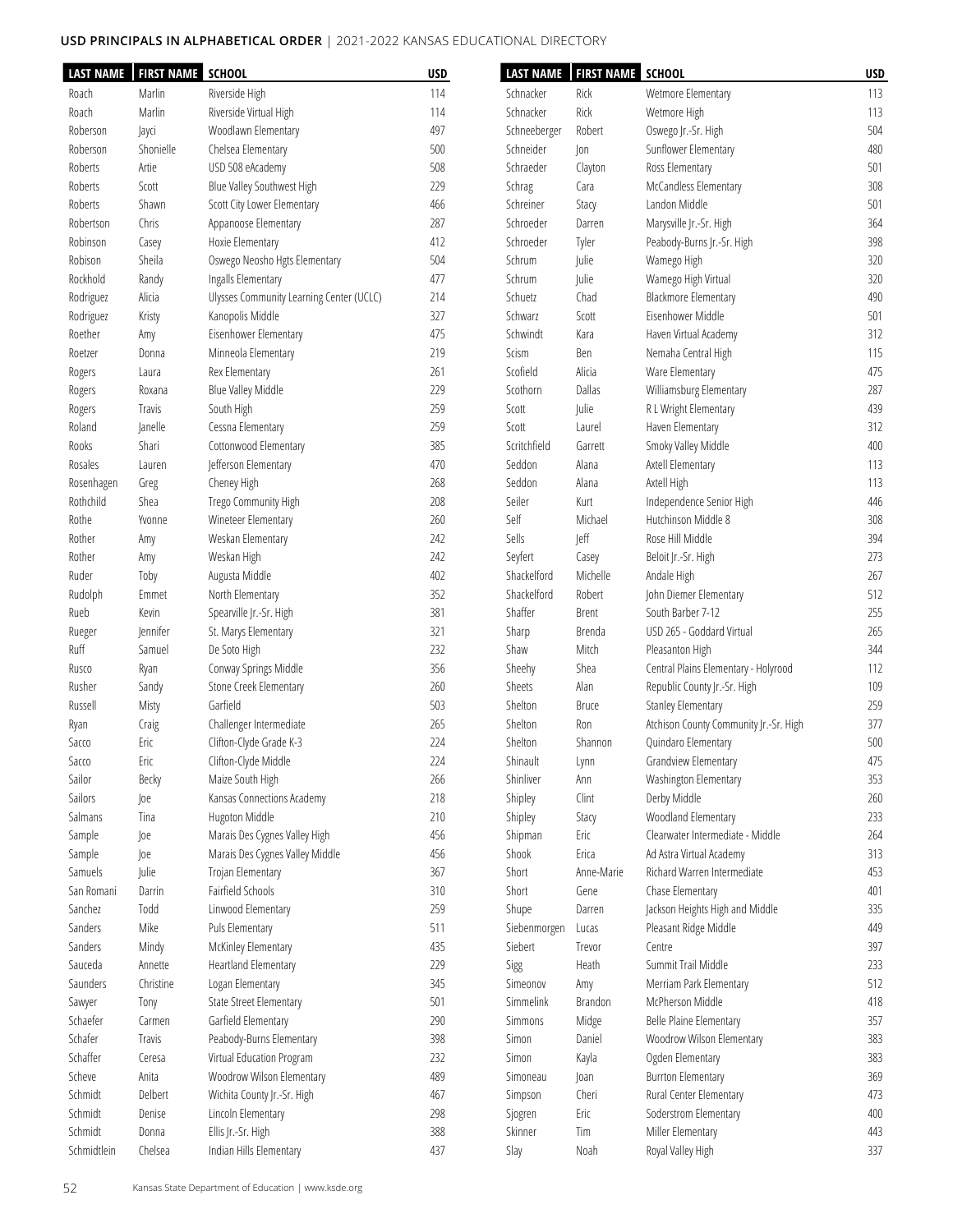۳.

 $\blacksquare$ 

|             | LAST NAME   FIRST NAME SCHOOL |                                          | <b>USD</b> |             | LAST NAME   FIRST NAME SCHOOL |                                                     | <b>USD</b> |
|-------------|-------------------------------|------------------------------------------|------------|-------------|-------------------------------|-----------------------------------------------------|------------|
| Sloan       | Amy                           | Leavenworth Virtual                      | 453        | Stoskopf    | Greg                          | Woodland Health - Wellness Magnet Elementary        | 259        |
| Sluyter     | Julie                         | Indian Creek Elementary                  | 233        | Strasburg   | Nathan                        | Phillipsburg Middle                                 | 325        |
| Sly         | Darcy                         | Dayton Creek Elementary                  | 230        | Straub      | Misty                         | Lincoln Elementary                                  | 428        |
| Smith       | Ashley                        | Theo Roosevelt Elementary                | 383        | Struebing   | Katie                         | Belleville East Elementary                          | 109        |
| Smith       | Benjamin                      | Abilene High                             | 435        | Struzzo     | Molly                         | Bertram Caruthers Elementary                        | 500        |
| Smith       | Brian                         | Highland Elementary                      | 493        | Stubbs      | Ron                           | Hadley Middle                                       | 259        |
| Smith       | Caleb                         | Newton Senior High                       | 373        | Stubenhofer | Missy                         | Marion Middle                                       | 408        |
| Smith       | Jeff                          | Derby North Middle                       | 260        | Stucky      | Collin                        | Gardner Elementary                                  | 231        |
| Smith       | Jenifer                       | Mulvane Elementary W D Munson            | 263        | Stucky      | Tambra                        | Pretty Prairie Elementary                           | 311        |
| Smith       | <b>lennifer</b>               | Monticello Trails Middle                 | 232        | Sturgeon    | Wes                           | Jefferson West Elementary                           | 340        |
| Smith       | Matthew                       | Rawlins County Jr.-Sr. High              | 105        | Stybr       | Kathy                         | Isely Traditional Magnet Elementary                 | 259        |
| Smith       | Rod                           | Frontier Trail Middle                    | 233        | Sullivan    |                               | G.C. Achieve at J.D. Adams Hall                     | 457        |
|             |                               |                                          |            |             | Lucas                         |                                                     |            |
| Smith       | Stacy                         | Labette County High                      | 506        | Sundahl     | Shane                         | Larned Middle                                       | 495        |
| Smith       | Stephanie                     | Wellington Virtual                       | 353        | Suther      | Kevin                         | Chapman High                                        | 473        |
| Smith       | Susanne                       | Franklin Elementary                      | 259        | Swalley     | Tyler                         | Opportunity Academy                                 | 373        |
| Smith       | Tanner                        | Lyndon High                              | 421        | Swanson     | Eric                          | Parsons Senior High                                 | 503        |
| Snodgrass   | Amy                           | McCollom Elementary                      | 259        | Sweatland   | Tammy                         | Remington Elementary at Potwin                      | 206        |
| Snodgrass   | Matt                          | Gammon Elementary                        | 259        | Swift       | Kelly                         | Roesland Elementary                                 | 512        |
| Snyder      | Joshua                        | Seaman Middle                            | 345        | Tappan      | Dave                          | Louisburg Virtual Program                           | 416        |
| Sola        | Rick                          | Chisholm Trail Middle                    | 233        | Tate        | Diana                         | Aubry Bend Middle                                   | 229        |
| Solis       | Rafaela                       | Buffalo Jones Elementary                 | 457        | Taylor      | Andrew                        | <b>Billy Mills Middle</b>                           | 497        |
| Sonderegger | Katie                         | Quincy Elementary                        | 501        | Taylor      | Greg                          | Robinson Elementary                                 | 402        |
| Sonderegger | Marc                          | Wanamaker Elementary                     | 437        | Taylor      | Kraig                         | Olathe Drivers Education                            | 233        |
| Sorrells    | Trasi                         | Argentine Middle                         | 500        | Teeter      | Kathi                         | Lincoln Elementary                                  | 475        |
| Spencer     | <b>Jennifer</b>               | Cottonwood Point Elementary              | 229        | Teeter      | Mike                          | Hope Elementary                                     | 481        |
| Sperry      | Stacey                        | Prairie Star Elementary                  | 229        | Teeter      | Mike                          | Hope High                                           | 481        |
| Splechter   | Stephanie                     | Yates Center Elementary                  | 366        | Templin     | Mark                          | Andover eCademy                                     | 385        |
| Spoonts     | Sean                          | Eureka Jr.-Sr. High                      | 389        | Tenbrink    | Kiley                         | Nieman Elementary                                   | 512        |
| Sprague     | Rodney                        | Woodland Spring Middle                   | 230        | Teran       | Erica                         | Beeson Elementary                                   | 443        |
| Spring      | Matt                          | Burlington Middle 5 - 8                  | 244        | Testa       | odi                           | Carbondale Attendance Center                        | 434        |
| Springer    | Dustin                        | Gray Hawk Elementary                     | 458        | Thackery    | Kristie                       | Ewalt Elementary                                    | 402        |
| Springer    | Shawn                         | Colvin Elementary                        | 259        | Tharman     | Ken                           | Northern Valley High                                | 212        |
| Springston  | Brad                          | Horace J. Good Middle                    | 457        | Thies       | Philip                        | Insight of Kansas at Hilltop Education Center (K-8) | 230        |
| Sprouse     | Twyla                         | Kennedy Elementary                       | 435        | Thies       | Philip                        | Kansas Virtual Academy (KSVA)                       | 230        |
| Sramek      |                               | Rawlins County Elementary                | 105        | Thomas      |                               | Eudora Middle                                       | 491        |
| Staab       | Lacy<br>Mark                  | Parker Elementary                        | 362        | Thomasson   | Jeremy<br>Adam                | Riverton Elementary                                 | 404        |
|             |                               |                                          |            |             |                               |                                                     |            |
| Stalford    | Travis                        | Coffeyville Virtual Program              | 445        | Thompson    | Abby                          | Prairie Hills Middle                                | 313        |
| Stalford    | Travis                        | Field Kindley High                       | 445        | Thompson    | <b>Brian</b>                  | Maize Middle                                        | 266        |
| Stamm       | Michelle                      | Smith Center Elementary                  | 237        | Thompson    | Lisa                          | Stilwell Elementary                                 | 229        |
| Stanfield   | Kurt                          | Southwestern Heights Jr.-Sr. High (JH)   | 483        | Thompson    | Walter                        | JC Harmon High                                      | 500        |
| Stapp       | Matthew                       | Jefferson County North Elementary-Middle | 339        | Thompson    | Yolanda                       | FL Schlagle High                                    | 500        |
| Starkey Sr  | Jeff                          | Sylvan-Lucas Unified Junior sr           | 299        | Thomsen     | Matt                          | Southern Coffey County Elementary                   | 245        |
| Steadman    | Amy                           | Tanglewood Elementary                    | 260        | Thorup      | Kim                           | Ridgeview Elementary                                | 233        |
| Stecklein   | Jude                          | Lucas-Sylvan Elementary Unified          | 299        | Thrash      | Carrie                        | Maize South Elementary                              | 266        |
| Steele      | Jenny                         | Manchester Park Elementary               | 233        | Thyne       | Randi                         | Holcomb Elementary 3-5                              | 363        |
| Stein       | Alan                          | Hill City Jr.-Sr. High                   | 281        | Thyne       | Randi                         | Wiley Elementary                                    | 363        |
| Stephens    | Sheila                        | Marlatt Elementary                       | 383        | Tinich      | Susan                         | Eudora Elementary                                   | 491        |
| Stephenson  | Josh                          | Russell High                             | 407        | To          | Yen                           | Lowell Brune Elementary                             | 500        |
| Stern       | Trent                         | Overland Trail Middle                    | 229        | Torkelson   | Travis                        | Everest Middle                                      | 430        |
| Stevenson   | Gary                          | Madison Place Elementary                 | 233        | Tosh        | Teresa                        | El Dorado Virtual                                   | 490        |
| Stewart     | Mary                          | Wyandotte High                           | 500        | Tracy       | Jeff                          | The Learning Center                                 | 262        |
| Stewart     | Melinda                       | Jennie Wilson Elementary                 | 457        | Traxson     | Cameron                       | Lincoln Memorial Elementary                         | 436        |
| Stiles      | Pat                           | Central Plains Jr.-Sr. High              | 112        | Traxson     | Tim                           | Edna Elementary                                     | 506        |
| Stipe       | Andrea                        | Sunflower Elementary                     | 290        | Troast      | Corey                         | Cottonwood Elementary                               | 368        |
| Stitt       | Kathy                         | Amanda Arnold Elementary                 | 383        | Trowbridge  | Christine                     | Irving Elementary                                   | 259        |
| Stoltenberg | Charles                       | Ottawa Middle                            | 290        | Truelove    | Jeremy                        | Arkansas City High                                  | 470        |
| Stone       | Tige                          | Colwich Elementary                       | 267        | Turner      | Leslie                        | <b>Black Traditional Magnet Elementary</b>          | 259        |
| Stoppel     | Jarrod                        | Kenneth Henderson Middle                 | 457        | Turpin      | Megan                         | Riverview Elementary                                | 232        |
|             |                               |                                          |            |             |                               |                                                     |            |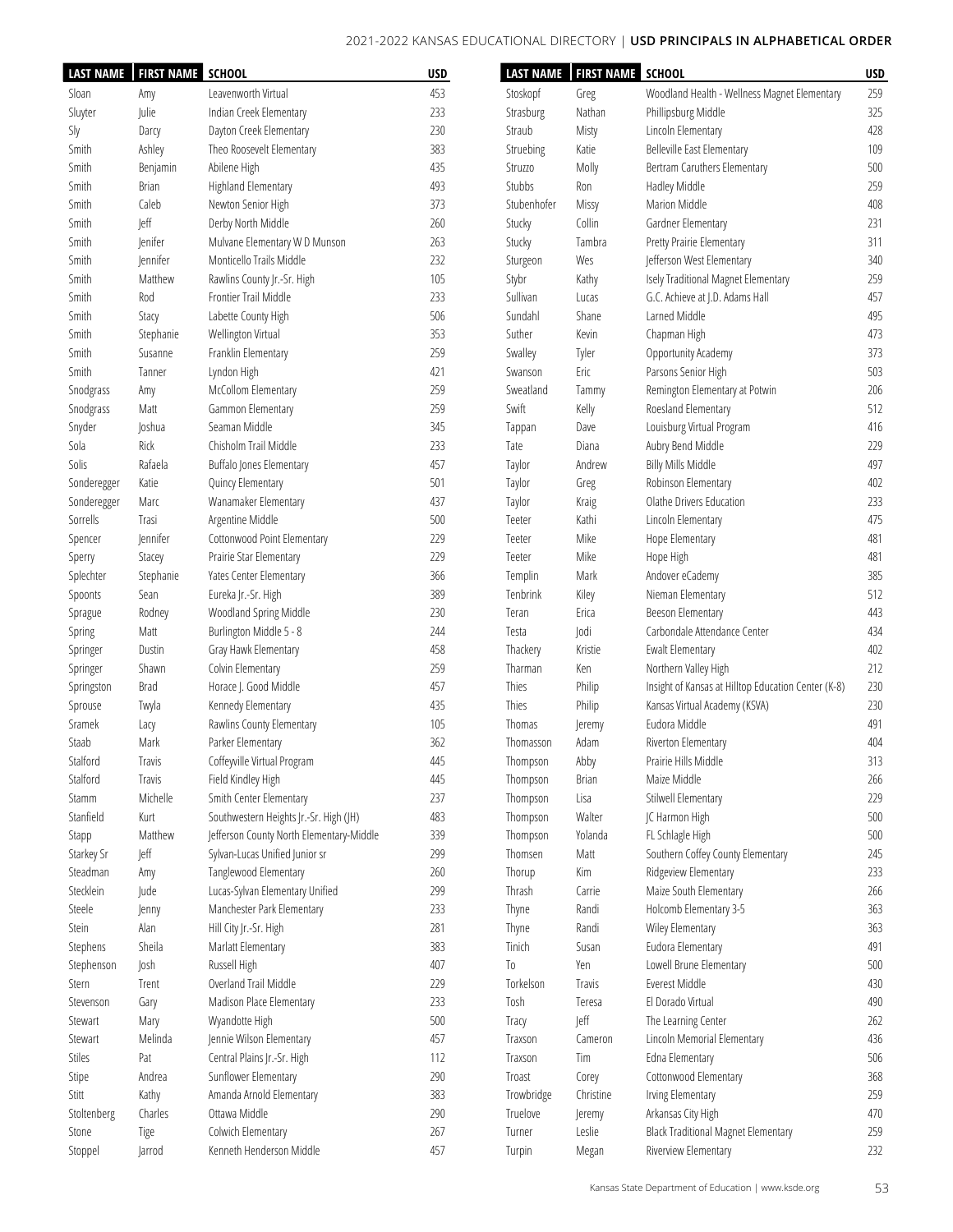| <b>LAST NAME</b> | <b>FIRST NAME SCHOOL</b> |                                                      | <b>USD</b> | <b>LAST NAME</b> | <b>FIRST NAME SCHOOL</b> |                                       | <b>USD</b> |
|------------------|--------------------------|------------------------------------------------------|------------|------------------|--------------------------|---------------------------------------|------------|
| Unger            | Karl                     | Banneker Elementary                                  | 500        | West             | Ed                       | Shawnee Heights High                  | 450        |
| Upham            | Kenneth                  | Fort Riley Elementary                                | 475        | West             | John                     | Healy Elementary                      | 468        |
| Urich            | Tim                      | Shawnee Heights Middle                               | 450        | West             | John                     | Healy High                            | 468        |
| Valerius         | Bud                      | South Central High                                   | 300        | West             | Nathan                   | Neodesha High                         | 461        |
| Vancleave        | Toby                     | Galena High                                          | 499        | Wheat            | Todd                     | Green Springs Elementary              | 233        |
| Vanderhoof       | Alyssa                   | Skelly Elementary                                    | 490        | Wheeler          | Jason                    | Marysville Elementary                 | 364        |
|                  |                          |                                                      |            |                  |                          | Riverside Intermediate                |            |
| Vanek            | James                    | Leavenworth Senior High                              | 453        | Whetzal          | John                     |                                       | 114        |
| VanVleck         | Travis                   | Rossville Elementary                                 | 321        | Whetzal          | John                     | Riverside Middle                      | 114        |
| Veatch           | Jami                     | Ravenwood Elementary                                 | 233        | White            | Blain                    | St. John High                         | 350        |
| Veatch           | Julie                    | Pioneer Trail Middle                                 | 233        | White            | Chris                    | St. Marks                             | 267        |
| Venable          | Kristin                  | Indian Valley Elementary                             | 229        | White            | Cory                     | Baxter Springs High                   | 508        |
| Vicin            | Mendie                   | Cloud Elementary                                     | 259        | White            | Jeff                     | Osawatomie High                       | 367        |
| Vickery          | Kali                     | IXL Elementary                                       | 470        | White            | Jeff                     | Osawatomie Virtual                    | 367        |
| Villa            | Antonia                  | Elkhart Middle                                       | 218        | White            | Kyle                     | Maize Elementary                      | 266        |
| Villa            | Antonia                  | Point Rock Alternative                               | 218        | White-Neuhold    | Stephanie                | Kiowa County Elementary-Jr. High      | 422        |
| Vincent          | Heather                  | Washington Accelerated Learning Elementary           | 259        | Whittaker        | Kelly                    | Ottawa Senior High                    | 290        |
| Vincent          | Jesse                    | Grinnell Grade                                       | 291        | Wiebe            | Ryan                     | Patton Jr. High                       | 207        |
| Vincent          | Jesse                    | Grinnell Middle                                      | 291        | Wilcox           | Bob                      | John F Kennedy Elementary             | 500        |
| Vossman          | Nicki                    | Kelly Liberal Arts Academy                           | 259        | Wild             | Randy                    | Mission Valley Junior and Senior High | 330        |
| Wachel           | Matt                     | Madison Elementary                                   | 231        | Wildeman         | Susan                    | Waverly Elementary                    | 243        |
| Wade             | Kevin                    | Central Elementary                                   | 508        | Wildeman         | Susan                    | Waverly High                          | 243        |
| Wade             | Tami                     | West Indianola Elementary                            | 345        | Wiley            | Mike                     | California Trail Middle               | 233        |
|                  |                          |                                                      |            | Wilkes           | Michelle                 |                                       | 259        |
| Wagner           | Ashley                   | El Paso Elementary                                   | 260        |                  |                          | Dodge Literacy Magnet                 |            |
| Waldschmidt      | <b>Brandie</b>           | Attica High                                          | 511        | Williams         | Debra                    | Pauline Central Primary               | 437        |
| Waldschmidt      | <b>Brandie</b>           | Puls Elementary                                      | 511        | Williams         | Marc                     | Spring Hill High                      | 230        |
| Walker           | Jason                    | Baxter Springs Middle                                | 508        | Williams         | Victor                   | McEachron Elementary                  | 501        |
| Walker           | Shellby                  | Roosevelt Elementary                                 | 431        | Willis           | Rusty                    | Sabetha Elementary                    | 113        |
| Wallace          | Amy                      | USD 331 Virtual                                      | 331        | Wilson           | Cathi                    | Oxford Jr.-Sr. High                   | 358        |
| Wallace          | Regina                   | Glasco Elementary                                    | 334        | Wilson           | Doug                     | Ell-Saline Middle-High                | 307        |
| Wallace          | Regina                   | Glasco High                                          | 334        | Wilson           | Dustin                   | Larned Senior High                    | 495        |
| Wallsmith        | Dan                      | Baldwin Elementary Intermediate Center               | 348        | Wilson           | Janice                   | Woodman Elementary                    | 259        |
| Walter           | Shane                    | Crest Elementary                                     | 479        | Wilson           | Jara                     | Cimarron High                         | 102        |
| Wamsley          | Craig                    | Oakley Elementary                                    | 274        | Wilson           | Jason                    | Elkhart High                          | 218        |
| Wamsley          | Craig                    | Oakley Middle                                        | 274        | Wilson           | Kenroy                   | Canton-Galva Jr.-Sr. High             | 419        |
| Warren           | Lacy                     | Atchison High                                        | 409        | Windholz         | Ken                      | Ellsworth High                        | 327        |
| Wasko            | Stephanie                | North High                                           | 259        | Winslow          | Nate                     | Harmony Middle                        | 229        |
| Wasmuth          | Justin                   | Marion Elementary                                    | 408        | Wiseman          | Terri                    | Oxford Elementary                     | 358        |
| Waterbury        | Chris                    | Kensler Elementary                                   | 259        | Witt             | Melody                   | Hugoton High                          | 210        |
| Waterman-        | Karen                    | Coleman Middle                                       | 259        | Witt             | Stephanie                | Brookridge Elementary                 | 512        |
| Overgaard        |                          |                                                      |            | Wittmer          | Rod                      | Holton High                           | 336        |
| Waters           | Rachelle                 | Mission Trail Middle                                 | 233        | Wokutch          | Staci                    | Sunflower Elementary                  | 368        |
| Watkins          | Sonja                    | Hugoton Elementary                                   | $210$      |                  |                          |                                       |            |
| Watson           | Debbie                   | Sunset Elementary                                    | 373        | Wolf             | Brent                    | Derby Hills Elementary                | 260        |
| Weber            | Courtney                 | Insight of Kansas at Hilltop Education Center (9-12) | 230        | Wollenberg       | Twila                    | Marais Des Cygnes Valley Elementary   | 456        |
| Weber            | Kevin                    | West Elk Schools                                     | 282        | Womble           | Kerstin                  | Northeast Elementary                  | 246        |
|                  | William                  | Turner Middle                                        | 202        | Wood             | Jerrilynn                | Kismet Elementary                     | 483        |
| Weber            |                          |                                                      |            | Woodcock         | Tim                      | Lincoln Elementary                    | 484        |
| Webster          | Jon                      | La Crosse High                                       | 395        | Woofter          | Marc                     | Cheney Elementary                     | 268        |
| Webster          | Jon                      | La Crosse Middle                                     | 395        | Woolf            | Kimberly                 | Victoria Jr.-Sr. High                 | 432        |
| Wedel            | Jana                     | Halstead Middle                                      | 440        | Workman          | Jennifer                 | MacArthur Elementary                  | 480        |
| Weinbrenner      | Tyler                    | Inman Jr.-Sr. High                                   | 448        | Worthington      | loe                      | Jefferson Co North High               | 339        |
| Weishaar         | Kasey                    | Ray Marsh Elementary                                 | 512        | Wright           | Angela                   | West Park Elementary                  | 500        |
| Weller           | Matt                     | Lincoln Elementary                                   | 379        | Wright           | Hannah                   | North Lawn Elementary                 | 461        |
| Wells            | Faye                     | Dodge City Middle                                    | 443        | Wright           | Mary                     | Chapman Middle                        | 473        |
| Wells            | Joel                     | Elmont Elementary                                    | 345        | Wright           | Rhonda                   | Southeast Saline High                 | 306        |
| Wells            | Mindy                    | Lansing Elementary                                   | 469        | Wulf             | Carla                    | Ruth Clark Elementary K-5             | 261        |
| Wells-Martin     | Melissa                  | Randolph Elementary                                  | 501        | Yeoman           | Steve                    | Belinder Elementary                   | 512        |
| Welty            | Mike                     | Clearwater Elementary West                           | 264        | Yoakam           | Felicia                  | Scarborough Elementary                | 233        |
| Wepking          | Cindy                    | Eisenhower Elementary                                | 207        |                  |                          |                                       |            |
|                  |                          |                                                      |            | Yoder            | Evan                     | Hillsboro Elementary                  | 410        |